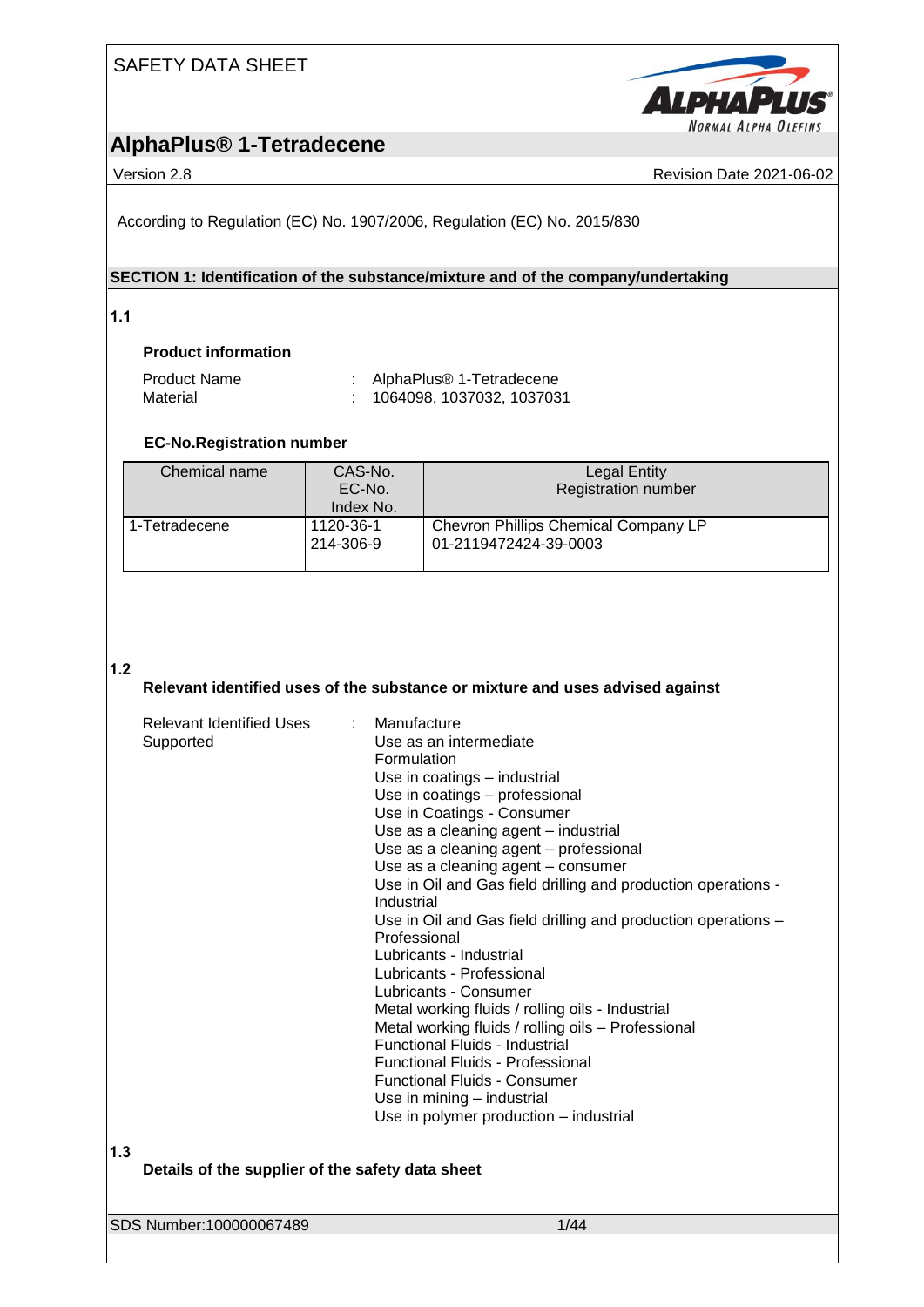|     |                                                                                                                                                                                                                                                                                                                                                                                                      |                                  | SAFETY DATA SHEET                                                                                                             |  |
|-----|------------------------------------------------------------------------------------------------------------------------------------------------------------------------------------------------------------------------------------------------------------------------------------------------------------------------------------------------------------------------------------------------------|----------------------------------|-------------------------------------------------------------------------------------------------------------------------------|--|
|     | AlphaPlus <sup>®</sup> 1-Tetradecene                                                                                                                                                                                                                                                                                                                                                                 |                                  |                                                                                                                               |  |
|     | Version 2.8                                                                                                                                                                                                                                                                                                                                                                                          |                                  | Revision Date 2021-06-02                                                                                                      |  |
|     | Company                                                                                                                                                                                                                                                                                                                                                                                              | 10001 Six Pines Drive            | Chevron Phillips Chemical Company LP<br>Normal Alpha Olefins (NAO)<br>The Woodlands, TX 77380                                 |  |
|     | Local                                                                                                                                                                                                                                                                                                                                                                                                | 1831 Diegem<br>Belgium           | Chevron Phillips Chemicals International N.V.<br>Airport Plaza (Stockholm Building)<br>Leonardo Da Vincilaan 19               |  |
|     |                                                                                                                                                                                                                                                                                                                                                                                                      | Email:sds@cpchem.com             | SDS Requests: (800) 852-5530<br>Responsible Party: Product Safety Group                                                       |  |
| 1.4 | <b>Emergency telephone:</b>                                                                                                                                                                                                                                                                                                                                                                          |                                  |                                                                                                                               |  |
|     | Health:<br>866.442.9628 (North America)<br>1.832.813.4984 (International)<br>Transport:<br>CHEMTREC 800.424.9300 or 703.527.3887(int'l)<br>Asia: CHEMWATCH (+612 9186 1132) China: 0532 8388 9090<br>EUROPE: BIG +32.14.584545 (phone) or +32.14583516 (telefax)<br>Mexico CHEMTREC 01-800-681-9531 (24 hours)<br>Argentina: +(54)-1159839431<br>Responsible Department<br>E-mail address<br>Website | SDS@CPChem.com<br>www.CPChem.com | South America SOS-Cotec Inside Brazil: 0800.111.767 Outside Brazil: +55.19.3467.1600<br>: Product Safety and Toxicology Group |  |
|     | <b>SECTION 2: Hazards identification</b>                                                                                                                                                                                                                                                                                                                                                             |                                  |                                                                                                                               |  |
| 2.1 | <b>Classification of the substance or mixture</b><br><b>REGULATION (EC) No 1272/2008</b>                                                                                                                                                                                                                                                                                                             |                                  |                                                                                                                               |  |
|     | Aspiration hazard, Category 1                                                                                                                                                                                                                                                                                                                                                                        |                                  | H304:<br>May be fatal if swallowed and enters airways.                                                                        |  |
| 2.2 |                                                                                                                                                                                                                                                                                                                                                                                                      |                                  |                                                                                                                               |  |
|     | Labeling (REGULATION (EC) No 1272/2008)<br>Hazard pictograms                                                                                                                                                                                                                                                                                                                                         |                                  |                                                                                                                               |  |
|     |                                                                                                                                                                                                                                                                                                                                                                                                      |                                  |                                                                                                                               |  |
|     | Signal Word                                                                                                                                                                                                                                                                                                                                                                                          | Danger                           |                                                                                                                               |  |
|     | <b>Hazard Statements</b>                                                                                                                                                                                                                                                                                                                                                                             | H304                             | May be fatal if swallowed and enters                                                                                          |  |
|     |                                                                                                                                                                                                                                                                                                                                                                                                      |                                  | airways.                                                                                                                      |  |
|     | <b>Precautionary Statements</b>                                                                                                                                                                                                                                                                                                                                                                      | <b>Response:</b><br>P301 + P310  | IF SWALLOWED: Immediately call a                                                                                              |  |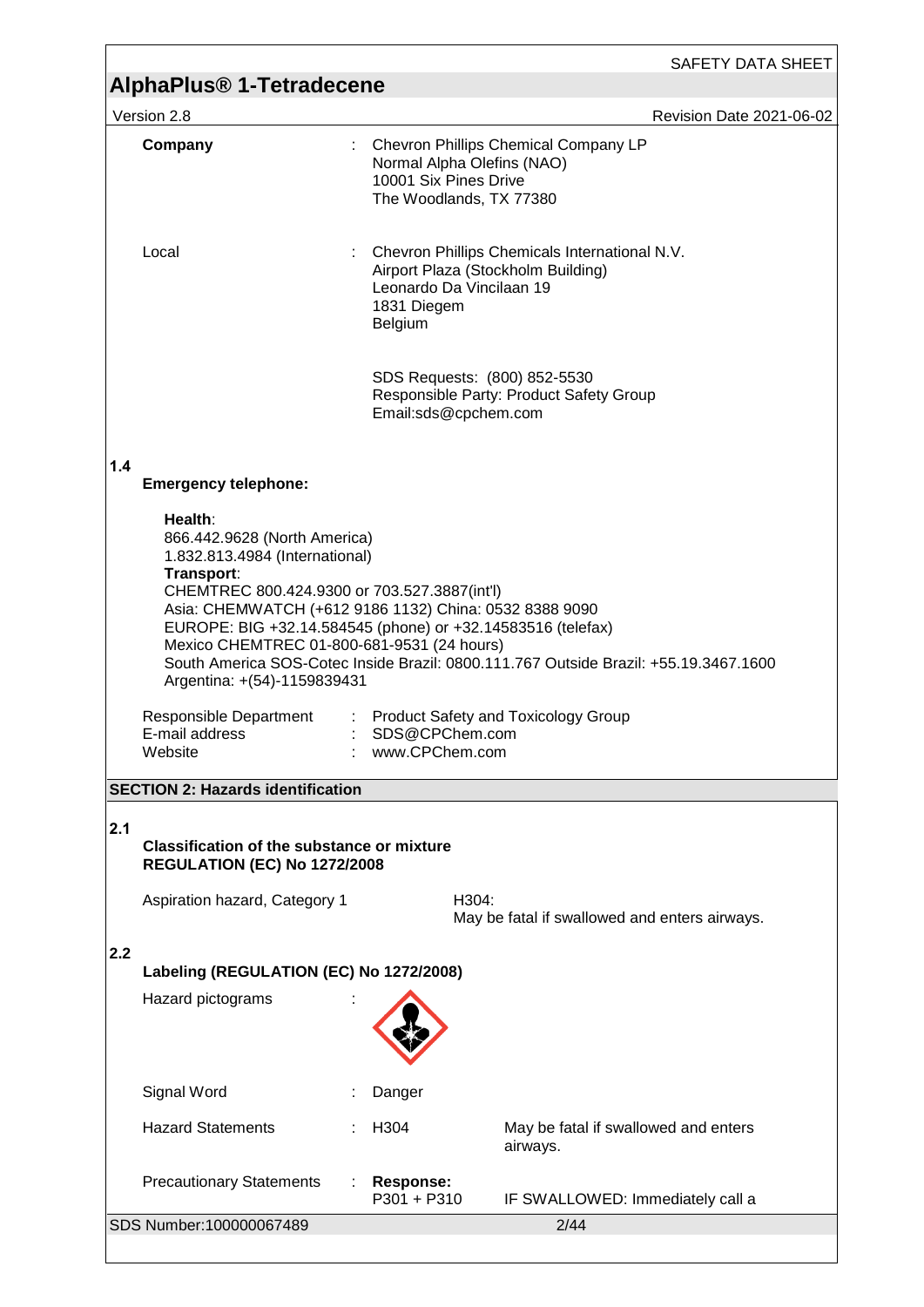# **AlphaPlus® 1-Tetradecene**

| Version 2.8                                                                                                                            |                                                           |                                                                                                                                                 | Revision Date 2021-06-02  |
|----------------------------------------------------------------------------------------------------------------------------------------|-----------------------------------------------------------|-------------------------------------------------------------------------------------------------------------------------------------------------|---------------------------|
|                                                                                                                                        | P331<br>Storage:<br>P405<br>Disposal:<br>P <sub>501</sub> | POISON CENTER/ doctor.<br>Do NOT induce vomiting.<br>Store locked up.<br>Dispose of contents/ container to an<br>approved waste disposal plant. |                           |
| Hazardous ingredients which must be listed on the label:<br>1120-36-1                                                                  | 1-Tetradecene                                             |                                                                                                                                                 |                           |
| <b>Additional Labeling:</b>                                                                                                            |                                                           |                                                                                                                                                 |                           |
| EUH066 Repeated exposure may cause skin dryness or cracking.<br><b>EUH066</b><br>Repeated exposure may cause skin dryness or cracking. |                                                           |                                                                                                                                                 |                           |
| <b>SECTION 3: Composition/information on ingredients</b>                                                                               |                                                           |                                                                                                                                                 |                           |
| $3.1 - 3.2$<br><b>Substance or Mixture</b><br>Synonyms<br>Molecular formula                                                            | ÷<br>NAO 14 (C14H28)<br>C14H28                            | Tetradec-1-ene (C14H28)<br>1-Tetradecene (C14H28)                                                                                               |                           |
| <b>Hazardous ingredients</b>                                                                                                           |                                                           |                                                                                                                                                 |                           |
| Chemical name                                                                                                                          | CAS-No.<br>EC-No.<br>Index No.                            | Classification<br>(REGULATION (EC) No<br>1272/2008)                                                                                             | Concentration<br>$[wt\%]$ |
| 1-Tetradecene                                                                                                                          | 1120-36-1<br>214-306-9                                    | Asp. Tox. 1; H304                                                                                                                               | 94                        |
| 2-Butyl-1-Decene                                                                                                                       | 51655-65-3                                                | Asp. Tox. 1; H304                                                                                                                               | 2                         |
| 2-Ethyl-1-Dodecene                                                                                                                     | 19780-34-8                                                | Asp. Tox. 1; H304                                                                                                                               | $\overline{2}$            |
| 2-Hexyl-1-Octene                                                                                                                       | 19780-80-4                                                | Asp. Tox. 1; H304                                                                                                                               | $\mathbf{1}$              |
| <b>Related Materials</b>                                                                                                               |                                                           |                                                                                                                                                 | $\mathbf{1}$              |
| For the full text of the H-Statements mentioned in this Section, see Section 16.                                                       |                                                           |                                                                                                                                                 |                           |
| <b>SECTION 4: First aid measures</b>                                                                                                   |                                                           |                                                                                                                                                 |                           |
| 4.1                                                                                                                                    |                                                           |                                                                                                                                                 |                           |

#### **Description of first-aid measures**

General advice : Move out of dangerous area. Show this material safety data

SDS Number:100000067489 3/44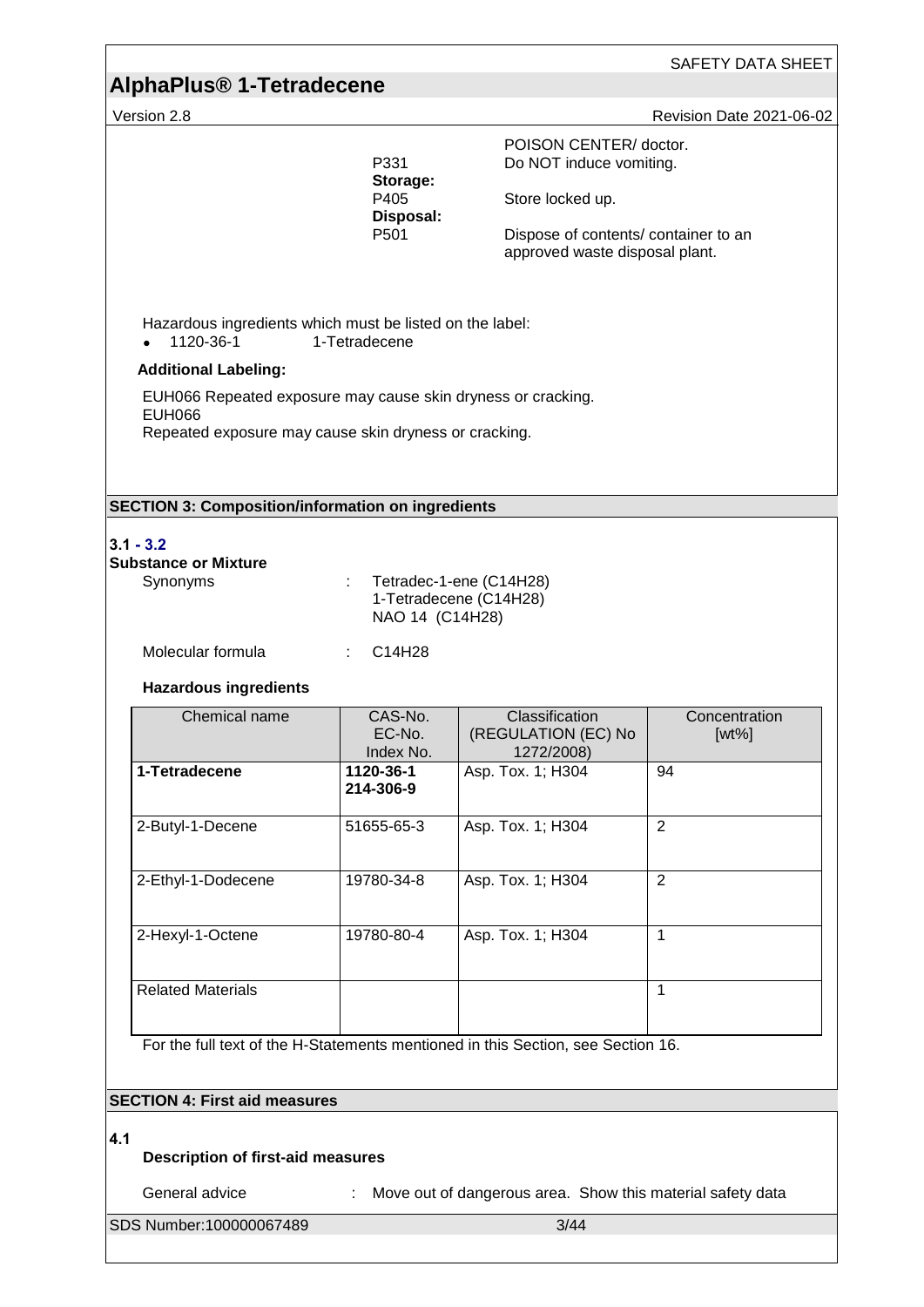|     |                                                                                     |   | SAFETY DATA SHEET                                                                                                                                                                                                                                                           |
|-----|-------------------------------------------------------------------------------------|---|-----------------------------------------------------------------------------------------------------------------------------------------------------------------------------------------------------------------------------------------------------------------------------|
|     | AlphaPlus <sup>®</sup> 1-Tetradecene                                                |   |                                                                                                                                                                                                                                                                             |
|     | Version 2.8                                                                         |   | Revision Date 2021-06-02                                                                                                                                                                                                                                                    |
|     |                                                                                     |   | sheet to the doctor in attendance. Symptoms of poisoning may<br>appear several hours later. Do not leave the victim<br>unattended.                                                                                                                                          |
|     | If inhaled                                                                          |   | If unconscious, place in recovery position and seek medical<br>advice. If symptoms persist, call a physician.                                                                                                                                                               |
|     | In case of eye contact                                                              |   | : Flush eyes with water as a precaution. Remove contact<br>lenses. Protect unharmed eye. Keep eye wide open while<br>rinsing. If eye irritation persists, consult a specialist.                                                                                             |
|     | If swallowed                                                                        |   | Keep respiratory tract clear. Do NOT induce vomiting. Never<br>give anything by mouth to an unconscious person. If<br>symptoms persist, call a physician. Take victim immediately to<br>hospital.<br>Do not ingest. If swallowed then seek immediate medical<br>assistance. |
|     | <b>SECTION 5: Firefighting measures</b>                                             |   |                                                                                                                                                                                                                                                                             |
|     |                                                                                     |   |                                                                                                                                                                                                                                                                             |
|     | Flash point                                                                         | ÷ | 107°C (225°F)                                                                                                                                                                                                                                                               |
|     | Autoignition temperature                                                            | ÷ | 235°C (455°F)                                                                                                                                                                                                                                                               |
| 5.1 | <b>Extinguishing media</b>                                                          |   |                                                                                                                                                                                                                                                                             |
|     | Unsuitable extinguishing<br>media                                                   |   | : High volume water jet.                                                                                                                                                                                                                                                    |
| 5.2 | Special hazards arising from the substance or mixture<br>fighting                   |   | Specific hazards during fire : Standard procedure for chemical fires.                                                                                                                                                                                                       |
| 5.3 | <b>Advice for firefighters</b><br>Special protective<br>equipment for fire-fighters |   | Wear self-contained breathing apparatus for firefighting if<br>necessary.                                                                                                                                                                                                   |
|     | Further information                                                                 |   | Standard procedure for chemical fires. Use extinguishing<br>measures that are appropriate to local circumstances and the<br>surrounding environment.                                                                                                                        |
|     | Fire and explosion<br>protection                                                    | ÷ | Normal measures for preventive fire protection.                                                                                                                                                                                                                             |
|     | Hazardous decomposition<br>products                                                 |   | : No data available.                                                                                                                                                                                                                                                        |
|     | <b>SECTION 6: Accidental release measures</b>                                       |   |                                                                                                                                                                                                                                                                             |
| 6.1 |                                                                                     |   | Personal precautions, protective equipment and emergency procedures                                                                                                                                                                                                         |
|     | Personal precautions                                                                |   | : Use personal protective equipment. Ensure adequate<br>ventilation.                                                                                                                                                                                                        |
|     | SDS Number:100000067489                                                             |   | 4/44                                                                                                                                                                                                                                                                        |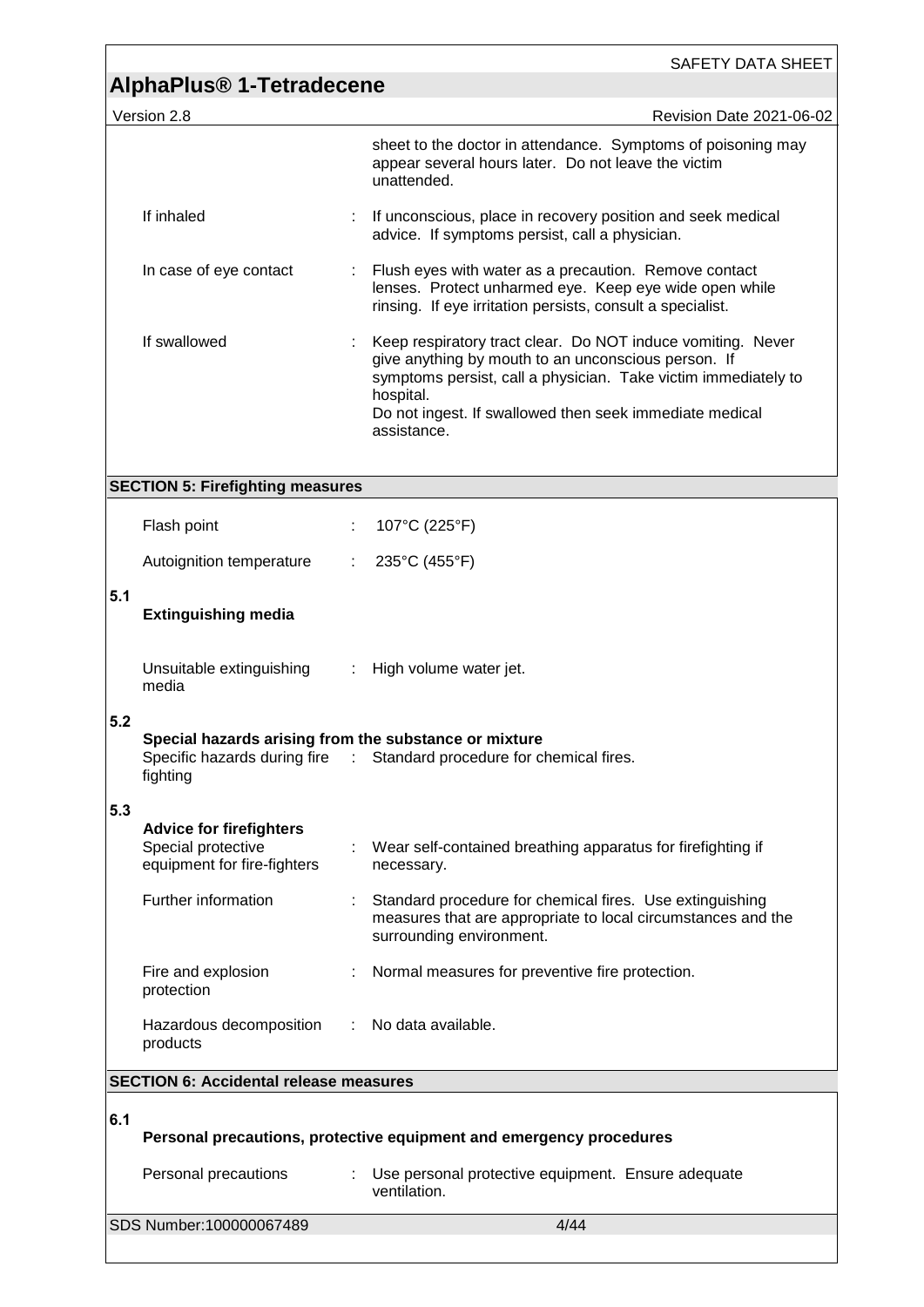Revision Date 2021-06-02

|     |                                                                                  | <b>SAFETY DATA SHE</b>                                                                                                                                                                                                           |
|-----|----------------------------------------------------------------------------------|----------------------------------------------------------------------------------------------------------------------------------------------------------------------------------------------------------------------------------|
|     | <b>AlphaPlus<sup>®</sup> 1-Tetradecene</b>                                       |                                                                                                                                                                                                                                  |
|     | Version 2.8                                                                      | Revision Date 2021-06                                                                                                                                                                                                            |
| 6.2 | <b>Environmental precautions</b>                                                 |                                                                                                                                                                                                                                  |
|     | Environmental precautions                                                        | Prevent product from entering drains. Prevent further leakage<br>or spillage if safe to do so. If the product contaminates rivers<br>and lakes or drains inform respective authorities.                                          |
| 6.3 | Methods and materials for containment and cleaning up<br>Methods for cleaning up | Soak up with inert absorbent material (e.g. sand, silica gel, acid<br>binder, universal binder, sawdust). Keep in suitable, closed<br>containers for disposal.                                                                   |
| 6.4 | Reference to other sections                                                      |                                                                                                                                                                                                                                  |
|     | Reference to other sections                                                      | : For personal protection see section 8. For disposal<br>considerations see section 13.                                                                                                                                          |
|     |                                                                                  | A quantitative risk assessment is not required for the environment.<br>A quantitative risk assessment is not required for human health.                                                                                          |
|     | <b>SECTION 7: Handling and storage</b>                                           |                                                                                                                                                                                                                                  |
| 7.1 | <b>Precautions for safe handling</b><br><b>Handling</b>                          |                                                                                                                                                                                                                                  |
|     | Advice on safe handling                                                          | Do not breathe vapors/dust. For personal protection see<br>section 8. Smoking, eating and drinking should be prohibited<br>in the application area. Dispose of rinse water in accordance<br>with local and national regulations. |
|     | Advice on protection<br>against fire and explosion                               | Normal measures for preventive fire protection.                                                                                                                                                                                  |
| 7.2 |                                                                                  | Conditions for safe storage, including any incompatibilities                                                                                                                                                                     |
|     | <b>Storage</b>                                                                   |                                                                                                                                                                                                                                  |
|     | Requirements for storage<br>areas and containers                                 | Keep container tightly closed in a dry and well-ventilated place.<br>Observe label precautions. Electrical installations / working<br>materials must comply with the technological safety standards.                             |
|     | <b>SECTION 8: Exposure controls/personal protection</b>                          |                                                                                                                                                                                                                                  |
|     |                                                                                  |                                                                                                                                                                                                                                  |
| 8.1 | <b>Control parameters</b>                                                        |                                                                                                                                                                                                                                  |

| ا : 6<br><b>Control parameters</b> |                                       |  |
|------------------------------------|---------------------------------------|--|
| <b>PNEC</b>                        | Fresh water<br>÷<br>Value: 0,001 mg/l |  |
| <b>PNEC</b>                        | Sea water<br>÷<br>Value: 0,001 mg/l   |  |
| <b>PNEC</b>                        | Fresh water sediment<br>÷             |  |
| SDS Number:100000067489            | $5/44$                                |  |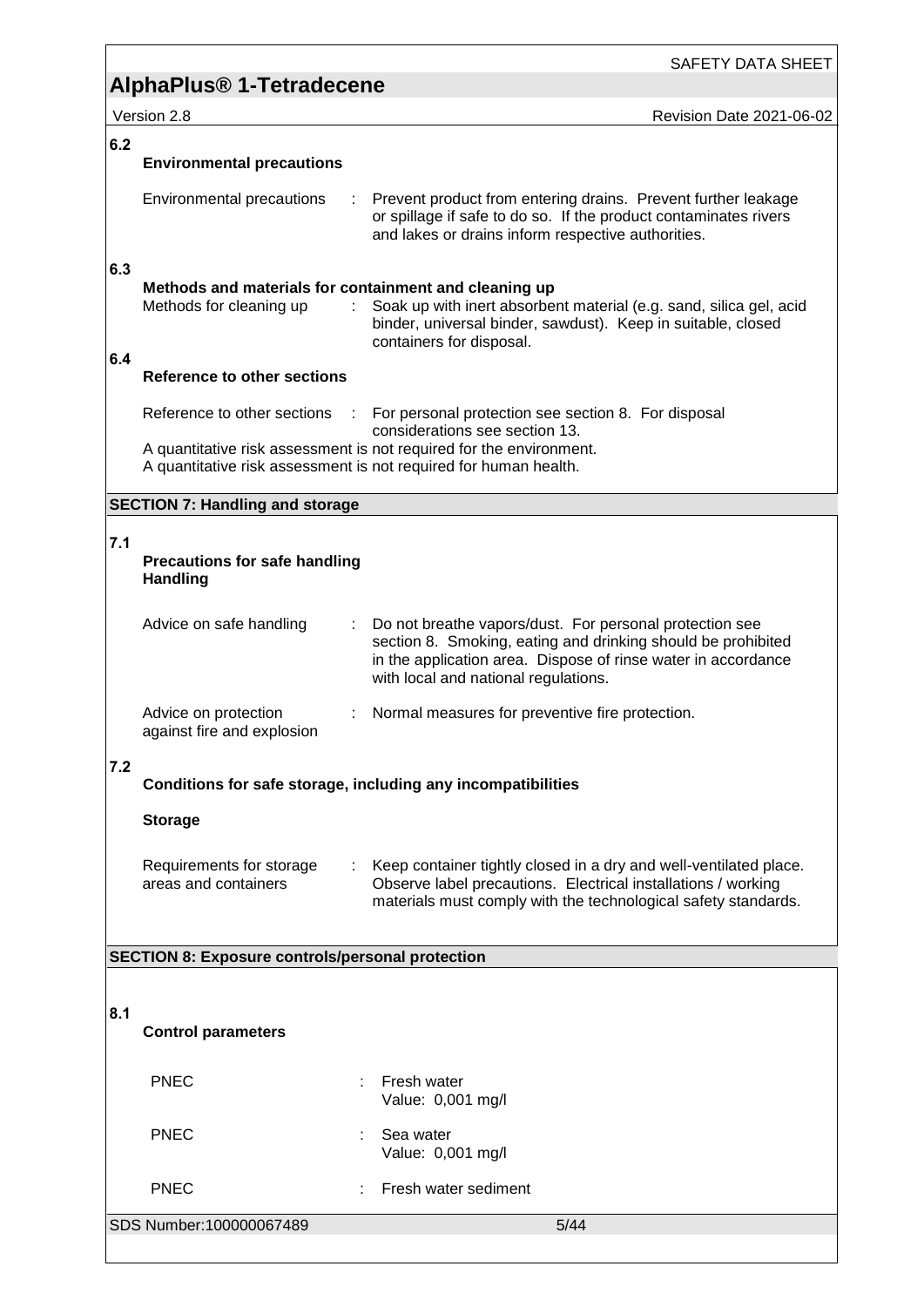# **AlphaPlus® 1-Tetradecene**

Version 2.8 **Revision Date 2021-06-02** 

|             | Value: 67,62 mg/kg                 |
|-------------|------------------------------------|
| <b>PNEC</b> | Sea sediment<br>Value: 67,62 mg/kg |
| <b>PNEC</b> | Soil<br>Value: 13,5 mg/kg          |

**8.2** 

#### **Exposure controls Engineering measures**

Consider the potential hazards of this material (see Section 2), applicable exposure limits, job activities, and other substances in the work place when designing engineering controls and selecting personal protective equipment. If engineering controls or work practices are not adequate to prevent exposure to harmful levels of this material, the personal protective equipment listed below is recommended. The user should read and understand all instructions and limitations supplied with the equipment since protection is usually provided for a limited time or under certain circumstances.

#### **Personal protective equipment**

| Respiratory protection   | Wear a supplied-air NIOSH approved respirator unless<br>ventilation or other engineering controls are adequate to<br>maintain minimal oxygen content of 19.5% by volume under<br>normal atmospheric pressure. Wear a NIOSH approved<br>respirator that provides protection when working with this<br>material if exposure to harmful levels of airborne material may<br>occur, such as:. Air-Purifying Respirator for Dusts and Mists /<br>P100. Use a positive pressure, air-supplying respirator if there<br>is potential for uncontrolled release, aerosolization, exposure<br>levels are not known, or other circumstances where air-<br>purifying respirators may not provide adequate protection. |
|--------------------------|---------------------------------------------------------------------------------------------------------------------------------------------------------------------------------------------------------------------------------------------------------------------------------------------------------------------------------------------------------------------------------------------------------------------------------------------------------------------------------------------------------------------------------------------------------------------------------------------------------------------------------------------------------------------------------------------------------|
| Hand protection          | The suitability for a specific workplace should be discussed<br>with the producers of the protective gloves. Please observe<br>the instructions regarding permeability and breakthrough time<br>which are provided by the supplier of the gloves. Also take into<br>consideration the specific local conditions under which the<br>product is used, such as the danger of cuts, abrasion, and the<br>contact time. Gloves should be discarded and replaced if there<br>is any indication of degradation or chemical breakthrough.<br>If repeated and/or prolonged skin exposure to the substance is<br>likely, then wear suitable gloves tested to EN374 and provide<br>employee skin care programmes.  |
| Eye protection           | Eye wash bottle with pure water. Tightly fitting safety goggles.                                                                                                                                                                                                                                                                                                                                                                                                                                                                                                                                                                                                                                        |
| Skin and body protection | Choose body protection in relation to its type, to the<br>concentration and amount of dangerous substances, and to the<br>specific work-place. Wear as appropriate:. Protective suit.<br>Safety shoes.                                                                                                                                                                                                                                                                                                                                                                                                                                                                                                  |
| Hygiene measures         | When using do not eat or drink. When using do not smoke.<br>Wash hands before breaks and at the end of workday.                                                                                                                                                                                                                                                                                                                                                                                                                                                                                                                                                                                         |
|                          | A quantitative risk assessment is not required for the environment.<br>A quantitative risk assessment is not required for human health.                                                                                                                                                                                                                                                                                                                                                                                                                                                                                                                                                                 |
| SDS Number:100000067489  | 6/44                                                                                                                                                                                                                                                                                                                                                                                                                                                                                                                                                                                                                                                                                                    |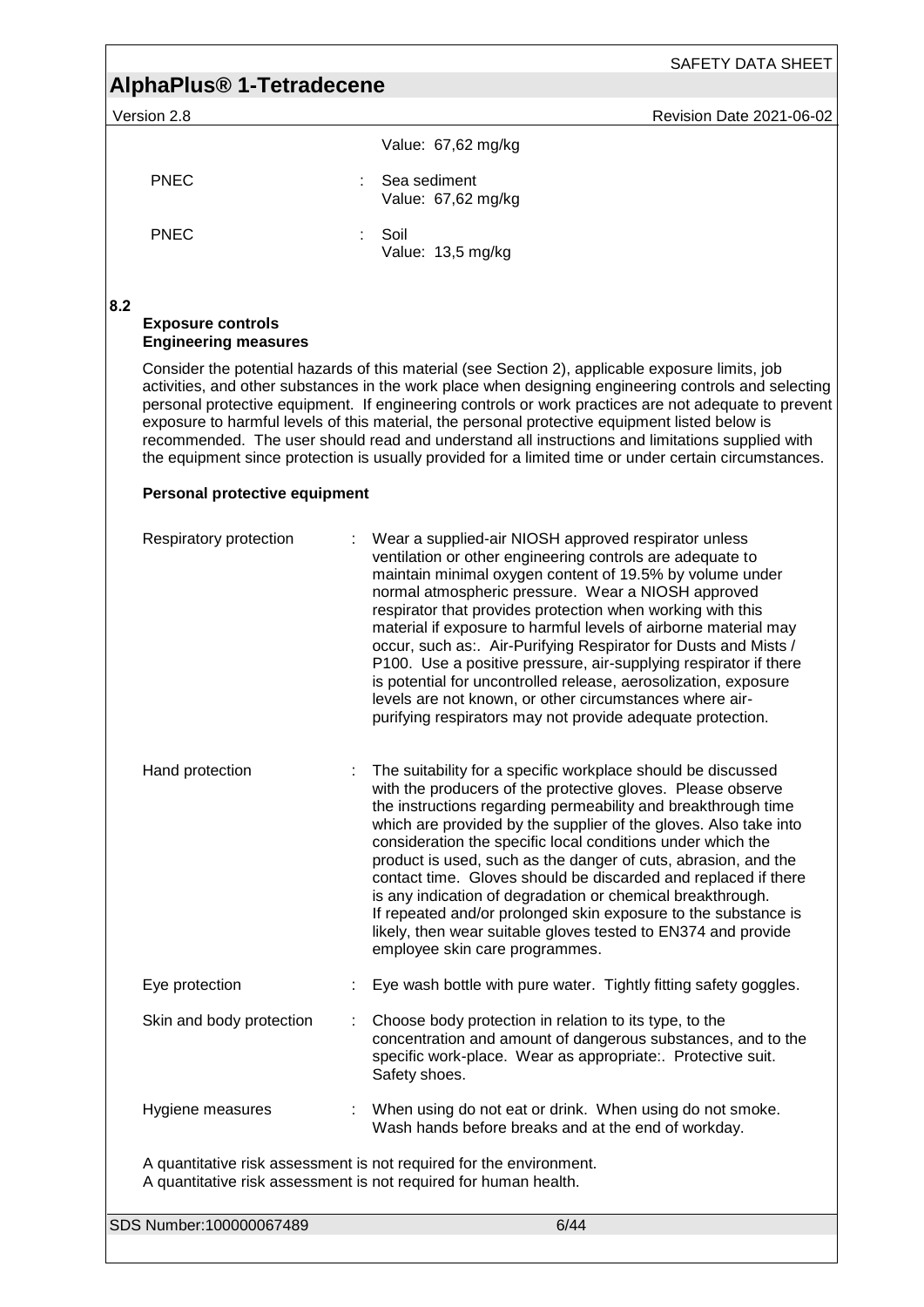# **AlphaPlus® 1-Tetradecene**

vision Date 2021-06-02

|     | Version 2.8                                        |                                                       | Revision Da |
|-----|----------------------------------------------------|-------------------------------------------------------|-------------|
|     | <b>SECTION 9: Physical and chemical properties</b> |                                                       |             |
| 9.1 |                                                    | Information on basic physical and chemical properties |             |
|     | Appearance<br>Form                                 | liquid                                                |             |
|     | Physical state<br>Color                            | : liquid<br>: Colorless                               |             |
|     | Safety data                                        |                                                       |             |
|     | Flash point                                        | 107°C (225°F)<br>÷.                                   |             |
|     | Lower explosion limit                              | : $> 0.5 \%$ (V)                                      |             |
|     | Upper explosion limit                              | : $< 5,4$ %(V)                                        |             |
|     | Oxidizing properties                               | : no                                                  |             |
|     | Autoignition temperature                           | : $235^{\circ}C(455^{\circ}F)$                        |             |
|     | Molecular formula                                  | : C14H28                                              |             |
|     | Molecular weight                                   | 196,42 g/mol                                          |             |
|     | pH                                                 | Not applicable<br>÷.                                  |             |
|     | Pour point                                         | No data available<br>÷                                |             |
|     | Melting point/range                                | $-13,9^{\circ}C(7,0^{\circ}F)$                        |             |
|     | Boiling point/boiling range : 251°C (484°F)        |                                                       |             |
|     | Vapor pressure                                     | : 0,01 MMHG<br>at 25°C (77°F)                         |             |
|     |                                                    | < 0,10 kPa<br>at 65°C (149°F)                         |             |
|     | Relative density                                   | : 0,77<br>at 15,6 °C (60,1 °F)                        |             |
|     | Density                                            | : 775 kg/m3<br>at 15°C (59°F)                         |             |
|     |                                                    | 774 kg/m3<br>at 25°C (77°F)                           |             |
|     |                                                    | 750 kg/m3<br>at 50°C (122°F)                          |             |
|     | Water solubility                                   | Soluble in hydrocarbon solvents; insoluble in water.  |             |
|     | Partition coefficient: n-<br>octanol/water         | : No data available                                   |             |

SDS Number:100000067489 7/44

Viscosity, kinematic : 2,61 cSt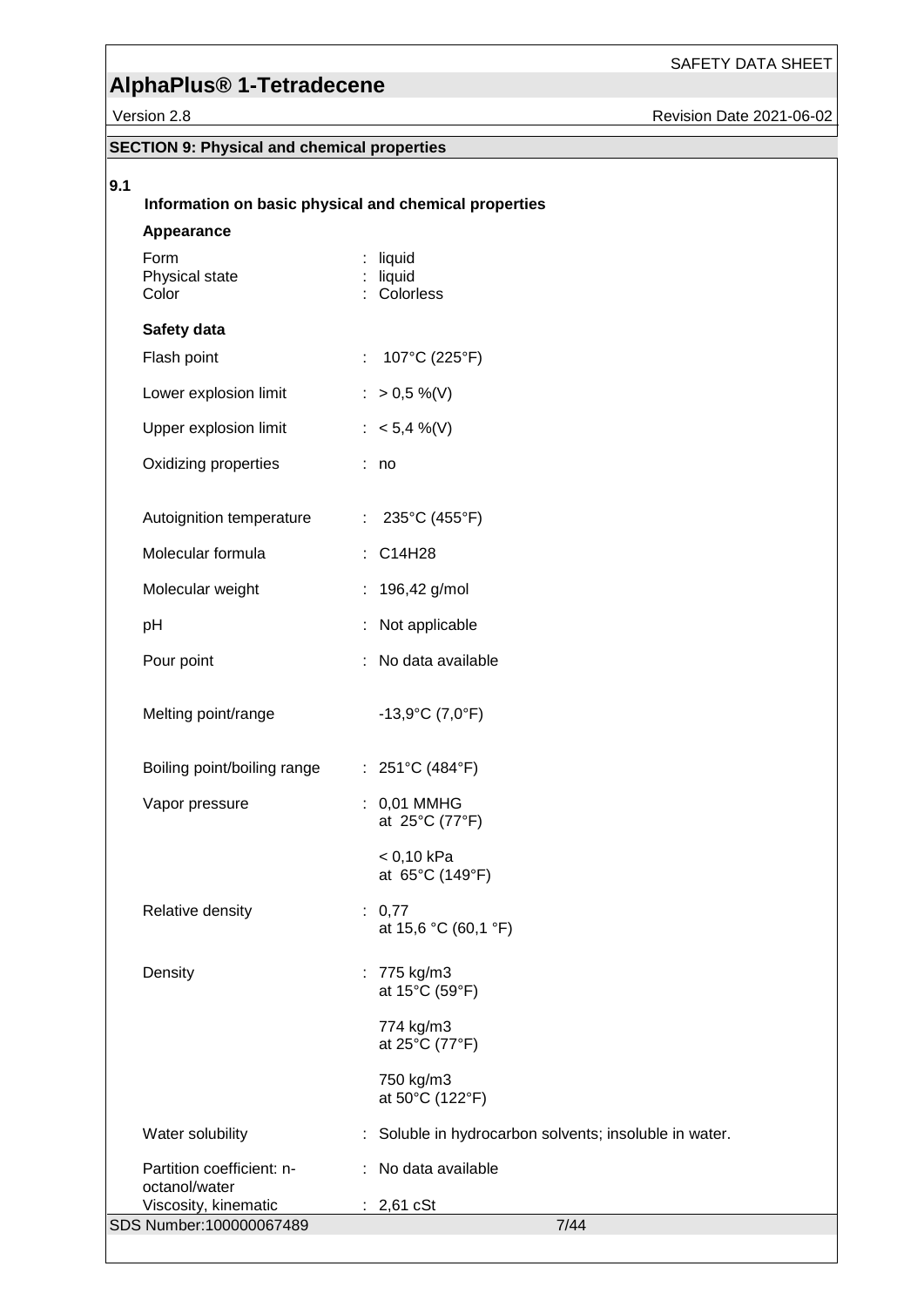|                                                                    | <b>SAFETY DATA SHEET</b>                                                                                                                     |
|--------------------------------------------------------------------|----------------------------------------------------------------------------------------------------------------------------------------------|
| AlphaPlus <sup>®</sup> 1-Tetradecene                               |                                                                                                                                              |
| Version 2.8                                                        | Revision Date 2021-06-02                                                                                                                     |
|                                                                    | at 20°C (68°F)                                                                                                                               |
| Relative vapor density                                             | : 6, 8<br>$(Air = 1.0)$                                                                                                                      |
| Evaporation rate                                                   | : No data available                                                                                                                          |
| <b>SECTION 10: Stability and reactivity</b>                        |                                                                                                                                              |
|                                                                    |                                                                                                                                              |
| 10.1                                                               |                                                                                                                                              |
| <b>Reactivity</b>                                                  | : Stable at normal ambient temperature and pressure.                                                                                         |
| 10.2                                                               |                                                                                                                                              |
| <b>Chemical stability</b>                                          | : This material is considered stable under normal ambient and<br>anticipated storage and handling conditions of temperature<br>and pressure. |
| 10.3                                                               |                                                                                                                                              |
| Possibility of hazardous reactions                                 |                                                                                                                                              |
| <b>Hazardous reactions</b>                                         | : Hazardous reactions: Hazardous polymerization does not<br>occur.                                                                           |
|                                                                    | Further information: No decomposition if stored and applied as<br>directed.                                                                  |
| 10.4<br><b>Conditions to avoid</b>                                 | No data available.                                                                                                                           |
| 10.5<br><b>Materials to avoid</b>                                  | : May react with oxygen and strong oxidizing agents, such as<br>chlorates, nitrates, peroxides, etc.                                         |
| 10.6<br><b>Hazardous decomposition</b><br>products                 | : No data available                                                                                                                          |
| Other data                                                         | No decomposition if stored and applied as directed.                                                                                          |
| <b>SECTION 11: Toxicological information</b>                       |                                                                                                                                              |
|                                                                    |                                                                                                                                              |
| 11.1<br>Information on toxicological effects                       |                                                                                                                                              |
| AlphaPlus <sup>®</sup> 1-Tetradecene<br><b>Acute oral toxicity</b> | : LD50: $> 5.000$ mg/kg<br>Species: Rat<br>Sex: male and female<br>Information given is based on data obtained from similar<br>substances.   |
| AlphaPlus <sup>®</sup> 1-Tetradecene                               |                                                                                                                                              |
| SDS Number:100000067489                                            | 8/44                                                                                                                                         |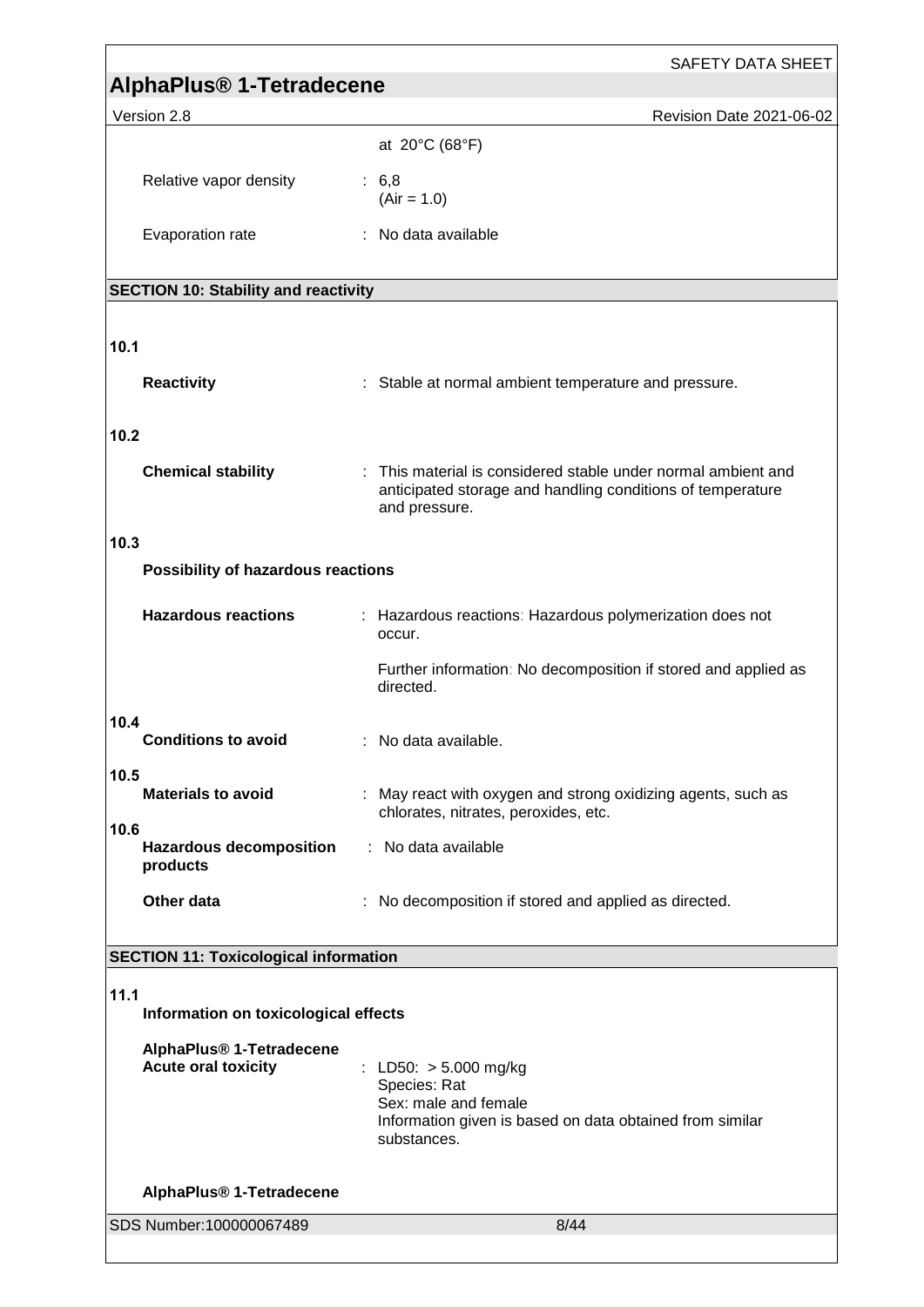| Version 2.8                                                          | Revision Date 2021-06-02                                                                                                                                                                                                                                                                             |
|----------------------------------------------------------------------|------------------------------------------------------------------------------------------------------------------------------------------------------------------------------------------------------------------------------------------------------------------------------------------------------|
| <b>Acute inhalation toxicity</b>                                     | : $LC50: > 5$ mg/l<br>Exposure time: 4 h<br>Species: Rat<br>Test atmosphere: dust/mist<br>Method: Acute toxicity estimate<br>Information given is based on data obtained from similar<br>substances.<br>Not classified due to data which are conclusive although<br>insufficient for classification. |
| AlphaPlus <sup>®</sup> 1-Tetradecene<br><b>Acute dermal toxicity</b> | : LD50 Dermal: > 2.020 mg/kg<br>Species: Rabbit<br>Sex: male and female<br>Information given is based on data obtained from similar<br>substances.                                                                                                                                                   |
| AlphaPlus® 1-Tetradecene<br><b>Skin irritation</b>                   | Repeated or prolonged contact with the mixture may cause<br>removal of natural fat from the skin resulting in desiccation of<br>the skin.                                                                                                                                                            |
| AlphaPlus <sup>®</sup> 1-Tetradecene<br>Eye irritation               | No eye irritation<br>Information given is based on data obtained from similar<br>substances.                                                                                                                                                                                                         |
| AlphaPlus <sup>®</sup> 1-Tetradecene<br><b>Sensitization</b>         | Did not cause sensitization on laboratory animals. Information<br>given is based on data obtained from similar substances.                                                                                                                                                                           |
| <b>Genotoxicity in vitro</b>                                         |                                                                                                                                                                                                                                                                                                      |
| 1-Tetradecene                                                        | Test Type: Ames test<br>Metabolic activation: with and without metabolic activation<br>Method: Mutagenicity (Escherichia coli - reverse mutation<br>assay)<br>Result: negative                                                                                                                       |
|                                                                      | Test Type: Mammalian cell gene mutation assay<br>Metabolic activation: with and without metabolic activation<br>Method: OECD Guideline 476<br>Result: negative                                                                                                                                       |
|                                                                      | Test Type: Chromosome aberration test in vitro<br>Method: OECD Guideline 473<br>Result: negative                                                                                                                                                                                                     |
| <b>Genotoxicity in vivo</b>                                          |                                                                                                                                                                                                                                                                                                      |
| 1-Tetradecene                                                        | : Test Type: Micronucleus test<br>Species: Mouse<br>Method: Mutagenicity (micronucleus test)<br>Result: negative                                                                                                                                                                                     |
| <b>Reproductive toxicity</b>                                         |                                                                                                                                                                                                                                                                                                      |
| SDS Number:100000067489                                              | 9/44                                                                                                                                                                                                                                                                                                 |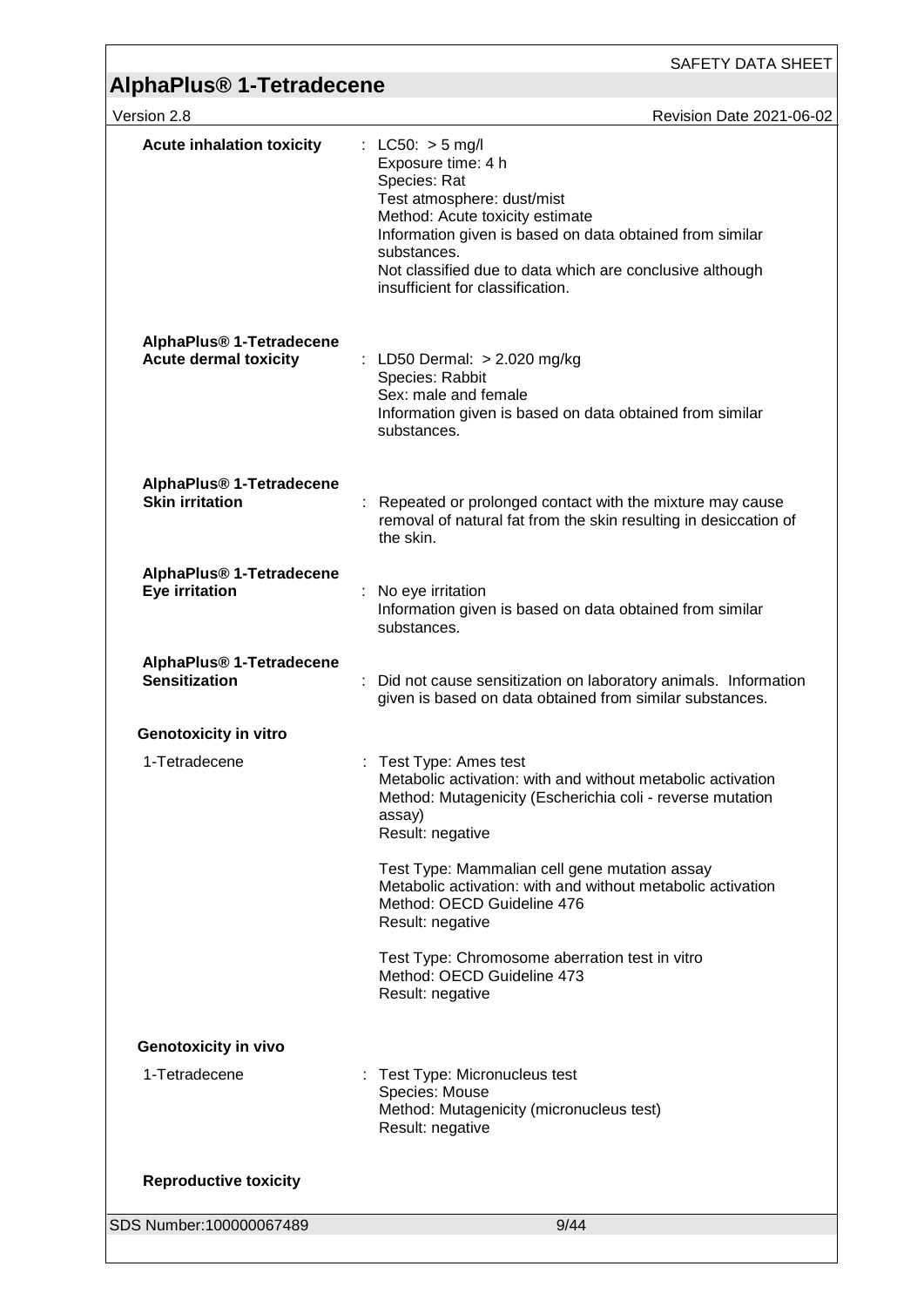$\sqrt{\frac{1}{2} \times 8}$  Revision Date 2021-06-02

| 1-Tetradecene                                                      | Species: Rat<br>Sex: male<br>Application Route: Oral diet<br>Dose: 0, 100, 500, 1000 mg/kg<br>Exposure time: 43-47 days<br>Method: OECD Guideline 422<br>NOAEL Parent: 1.000 mg/kg<br>NOAEL F1: 1.000 mg/kg<br>Species: Rat<br>Sex: female<br>Application Route: Oral diet<br>Dose: 0, 100, 500, 1000 mg/kg<br>Exposure time: 46-47 days<br>Method: OECD Guideline 422 |
|--------------------------------------------------------------------|------------------------------------------------------------------------------------------------------------------------------------------------------------------------------------------------------------------------------------------------------------------------------------------------------------------------------------------------------------------------|
|                                                                    | NOAEL Parent: 1.000 mg/kg<br>NOAEL F1: 1.000 mg/kg                                                                                                                                                                                                                                                                                                                     |
| AlphaPlus <sup>®</sup> 1-Tetradecene<br><b>Aspiration toxicity</b> | : May be fatal if swallowed and enters airways.<br>Substances known to cause human aspiration toxicity hazards<br>or to be regarded as if they cause human aspiration toxicity<br>hazard.                                                                                                                                                                              |
| <b>CMR</b> effects                                                 |                                                                                                                                                                                                                                                                                                                                                                        |
| 1-Tetradecene                                                      | Mutagenicity: Tests on bacterial or mammalian cell cultures<br>did not show mutagenic effects.<br>Reproductive toxicity: No toxicity to reproduction                                                                                                                                                                                                                   |
|                                                                    |                                                                                                                                                                                                                                                                                                                                                                        |
| AlphaPlus <sup>®</sup> 1-Tetradecene<br><b>Further information</b> | Solvents may degrease the skin.                                                                                                                                                                                                                                                                                                                                        |
| <b>SECTION 12: Ecological information</b>                          |                                                                                                                                                                                                                                                                                                                                                                        |
|                                                                    |                                                                                                                                                                                                                                                                                                                                                                        |
| 12.1<br><b>Toxicity</b>                                            |                                                                                                                                                                                                                                                                                                                                                                        |
| <b>Toxicity to fish</b>                                            |                                                                                                                                                                                                                                                                                                                                                                        |
| 1-Tetradecene                                                      | : LL50: $> 1.000$ mg/l<br>Exposure time: 96 h<br>Species: Oncorhynchus mykiss (rainbow trout)<br>semi-static test Test substance: yes<br>Method: OECD Test Guideline 203<br>The product has low solubility in the test medium. An aqueous<br>dispersion was tested.                                                                                                    |
| Toxicity to daphnia and other aquatic invertebrates                |                                                                                                                                                                                                                                                                                                                                                                        |
| 1-Tetradecene                                                      | : EL50: $> 1.000$ mg/l<br>Exposure time: 48 h<br>Species: Daphnia magna (Water flea)<br>Test substance: yes<br>Method: OECD Test Guideline 202<br>The product has low solubility in the test medium. An aqueous                                                                                                                                                        |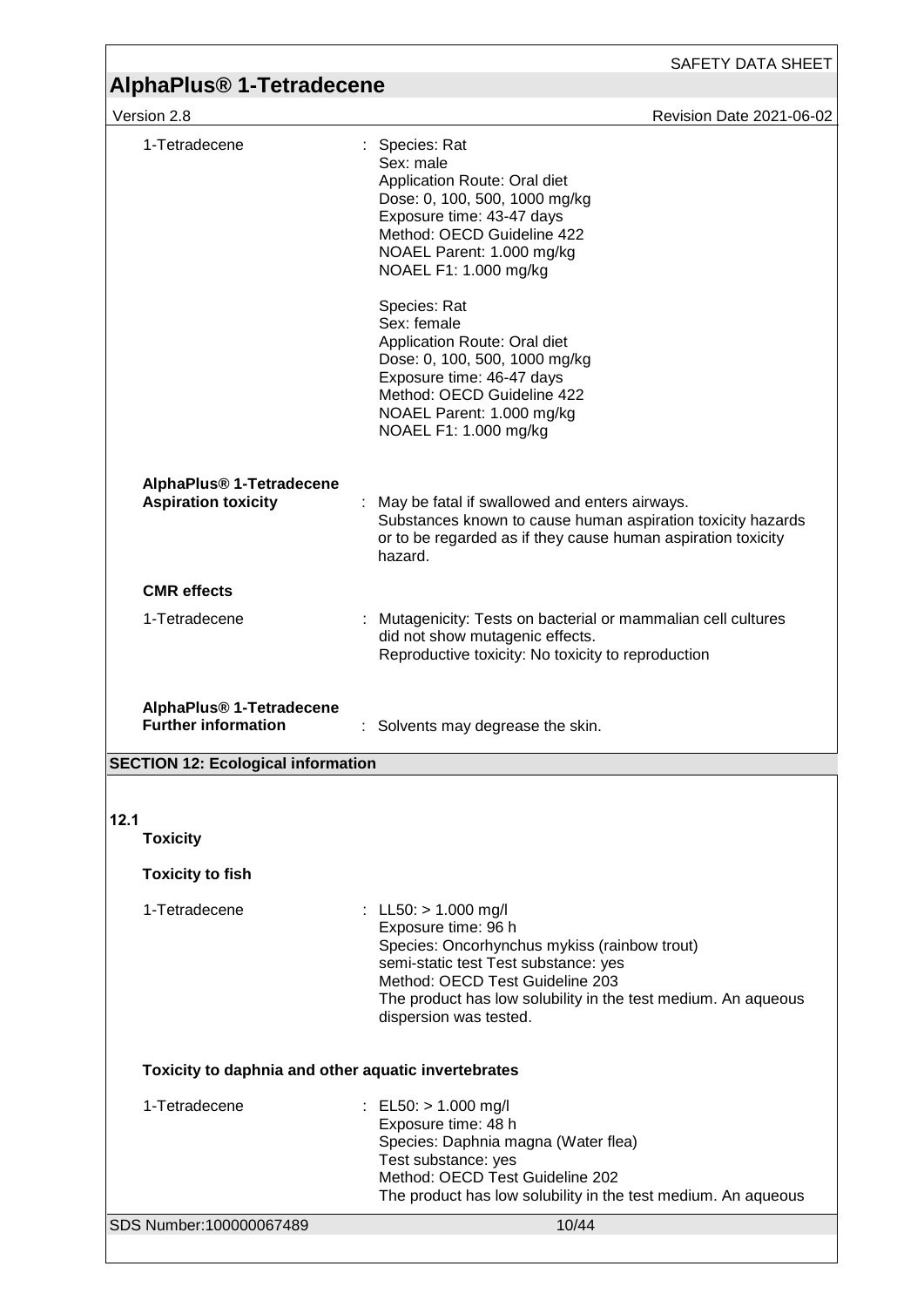|                                                                                                                | SAFETY DATA SHEET                                                                                                                                                                                                                                            |  |
|----------------------------------------------------------------------------------------------------------------|--------------------------------------------------------------------------------------------------------------------------------------------------------------------------------------------------------------------------------------------------------------|--|
| AlphaPlus <sup>®</sup> 1-Tetradecene                                                                           |                                                                                                                                                                                                                                                              |  |
| Version 2.8                                                                                                    | Revision Date 2021-06-02<br>dispersion was tested.                                                                                                                                                                                                           |  |
|                                                                                                                |                                                                                                                                                                                                                                                              |  |
| <b>Toxicity to algae</b>                                                                                       |                                                                                                                                                                                                                                                              |  |
| 1-Tetradecene                                                                                                  | : EL50: $> 1.000$ mg/l<br>Exposure time: 96 h<br>Species: Selenastrum capricornutum (algae)<br>static test Test substance: yes<br>Method: OECD Test Guideline 201<br>The product has low solubility in the test medium. An aqueous<br>dispersion was tested. |  |
| 12.2<br><b>Persistence and degradability</b>                                                                   |                                                                                                                                                                                                                                                              |  |
| Biodegradability                                                                                               | : According to the results of tests of biodegradability this<br>product is considered as being readily biodegradable.                                                                                                                                        |  |
| 12.3<br><b>Bioaccumulative potential</b><br>Elimination information (persistence and degradability)<br>12.4    |                                                                                                                                                                                                                                                              |  |
| <b>Mobility in soil</b>                                                                                        |                                                                                                                                                                                                                                                              |  |
| Mobility                                                                                                       |                                                                                                                                                                                                                                                              |  |
| 1-Tetradecene                                                                                                  | : No data available                                                                                                                                                                                                                                          |  |
| 12.5<br><b>Results of PBT and vPvB assessment</b>                                                              |                                                                                                                                                                                                                                                              |  |
| <b>Results of PBT assessment</b><br>1-Tetradecene                                                              | Non-classified PBT substance, Non-classified vPvB substance                                                                                                                                                                                                  |  |
| 12.6<br>Other adverse effects<br>Additional ecological<br>information<br><b>Ecotoxicology Assessment</b>       | : No data available                                                                                                                                                                                                                                          |  |
| Short-term (acute) aquatic hazard<br>1-Tetradecene                                                             | This material is not expected to be harmful to aquatic<br>organisms.                                                                                                                                                                                         |  |
| Long-term (chronic) aquatic hazard<br>1-Tetradecene                                                            | : This material is not expected to be harmful to aquatic<br>organisms.                                                                                                                                                                                       |  |
| <b>SECTION 13: Disposal considerations</b>                                                                     |                                                                                                                                                                                                                                                              |  |
| 13.1<br><b>Waste treatment methods</b><br>The information in this SDS pertains only to the product as shipped. |                                                                                                                                                                                                                                                              |  |
| SDS Number:100000067489                                                                                        | 11/44                                                                                                                                                                                                                                                        |  |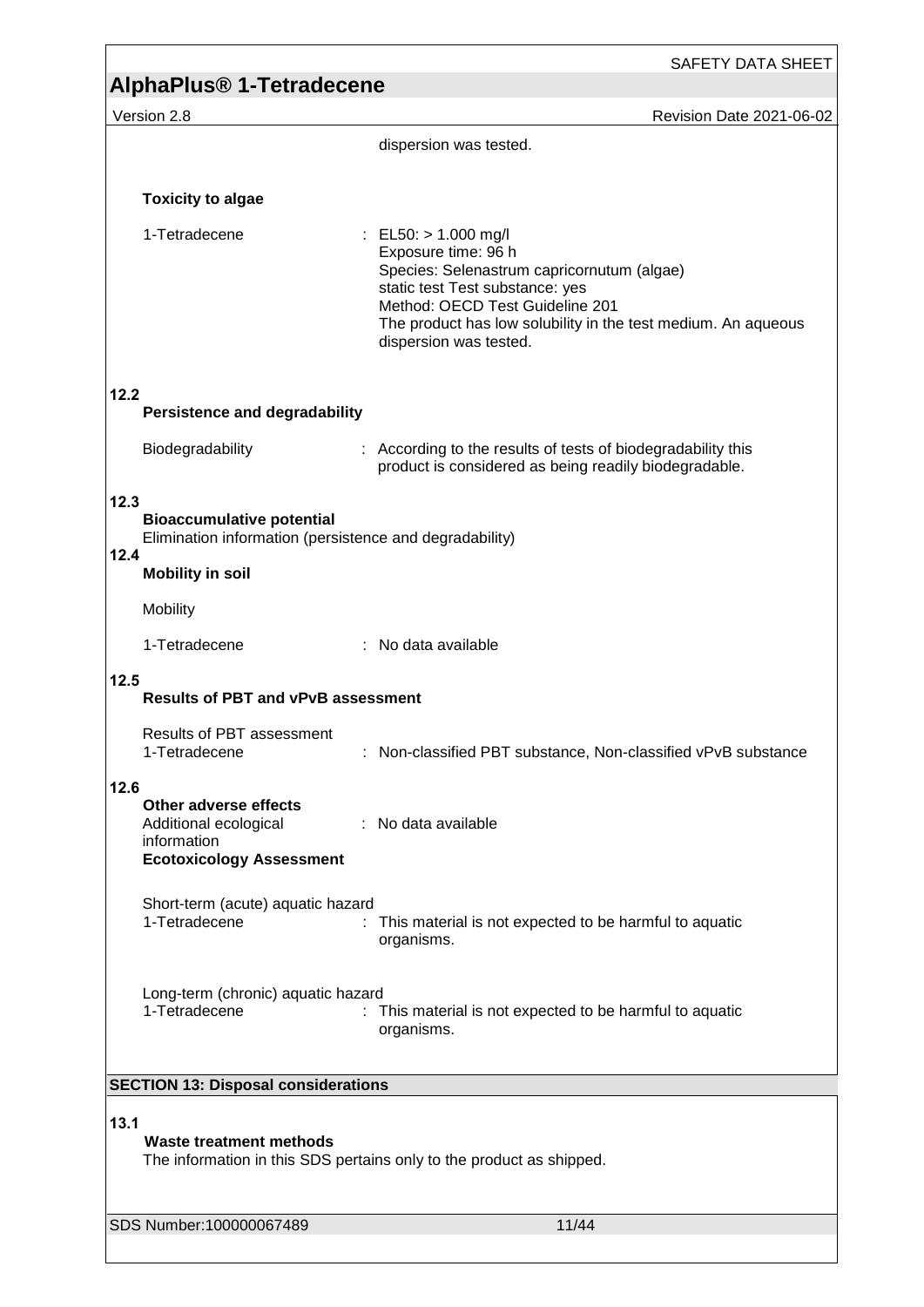Version 2.8 Revision Date 2021-06-02

Use material for its intended purpose or recycle if possible. This material, if it must be discarded, may meet the criteria of a hazardous waste as defined by US EPA under RCRA (40 CFR 261) or other State and local regulations. Measurement of certain physical properties and analysis for regulated components may be necessary to make a correct determination. If this material is classified as a hazardous waste, federal law requires disposal at a licensed hazardous waste disposal facility.

| Product                | : Do not dispose of waste into sewer. Do not contaminate<br>ponds, waterways or ditches with chemical or used container.<br>Send to a licensed waste management company. |
|------------------------|--------------------------------------------------------------------------------------------------------------------------------------------------------------------------|
| Contaminated packaging | : Empty remaining contents. Dispose of as unused product.<br>Do not re-use empty containers.                                                                             |

A quantitative risk assessment is not required for the environment. A quantitative risk assessment is not required for human health.

#### **SECTION 14: Transport information**

#### **14.1 - 14.7**

#### **Transport information**

**The shipping descriptions shown here are for bulk shipments only, and may not apply to shipments in non-bulk packages (see regulatory definition).**

Consult the appropriate domestic or international mode-specific and quantity-specific Dangerous Goods Regulations for additional shipping description requirements (e.g., technical name or names, etc.) Therefore, the information shown here, may not always agree with the bill of lading shipping description for the material. Flashpoints for the material may vary slightly between the SDS and the bill of lading.

#### **US DOT (UNITED STATES DEPARTMENT OF TRANSPORTATION)**

NOT REGULATED AS A HAZARDOUS MATERIAL OR DANGEROUS GOODS FOR TRANSPORTATION BY THIS AGENCY.

#### **IMO / IMDG (INTERNATIONAL MARITIME DANGEROUS GOODS)**

NOT REGULATED AS A HAZARDOUS MATERIAL OR DANGEROUS GOODS FOR TRANSPORTATION BY THIS AGENCY.

#### **IATA (INTERNATIONAL AIR TRANSPORT ASSOCIATION)**

NOT REGULATED AS A HAZARDOUS MATERIAL OR DANGEROUS GOODS FOR TRANSPORTATION BY THIS AGENCY.

#### **ADR (AGREEMENT ON DANGEROUS GOODS BY ROAD (EUROPE))**

NOT REGULATED AS A HAZARDOUS MATERIAL OR DANGEROUS GOODS FOR TRANSPORTATION BY THIS AGENCY.

#### **RID (REGULATIONS CONCERNING THE INTERNATIONAL TRANSPORT OF DANGEROUS GOODS (EUROPE))**

NOT REGULATED AS A HAZARDOUS MATERIAL OR DANGEROUS GOODS FOR TRANSPORTATION BY THIS AGENCY.

#### **ADN (EUROPEAN AGREEMENT CONCERNING THE INTERNATIONAL CARRIAGE OF DANGEROUS GOODS BY INLAND WATERWAYS)**

SDS Number:100000067489 12/44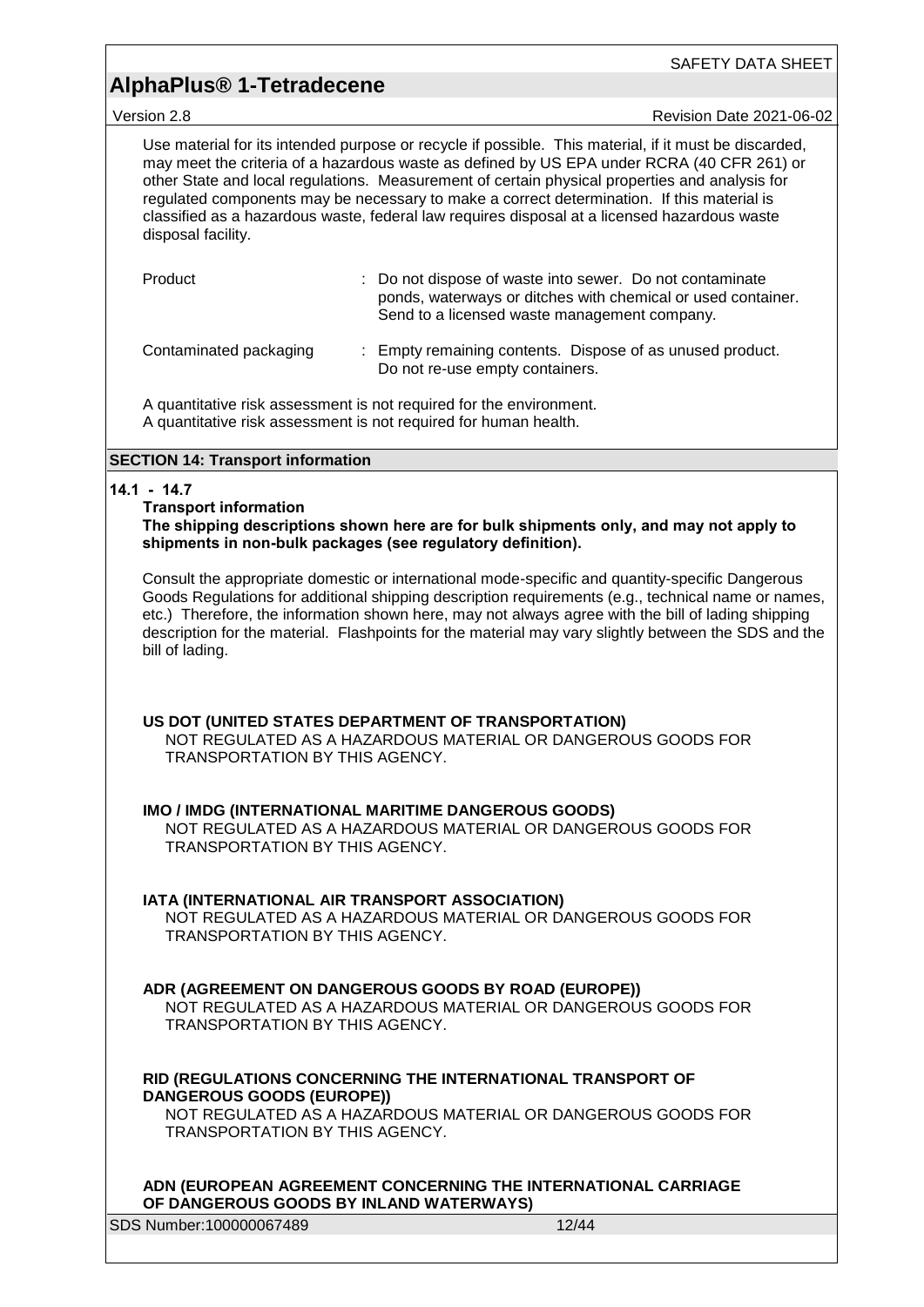Version 2.8 **Revision Date 2021-06-02** 

NOT REGULATED AS A HAZARDOUS MATERIAL OR DANGEROUS GOODS FOR TRANSPORTATION BY THIS AGENCY.

**Transport in bulk according to Annex II of MARPOL 73/78 and the IBC Code**

#### **SECTION 15: Regulatory information**

#### **15.1**

**Safety, health and environmental regulations/legislation specific for the substance or mixture National legislation**

Commission Regulation (EU) 2015/830 of 28 May 2015 amending Regulation (EC) No 1907/2006 of the European Parliament and of the Council on the Registration, Evaluation, Authorisation and Restriction of Chemicals (REACH)

**Water contaminating class**  : WGK 1 slightly water endangering **(Germany)**

#### **15.2**

| 15.2<br><b>Chemical Safety Assessment</b>                                                                                                                                                                               |                                                                                                                                                                                                                                                                                                                                                                                                                                                                                                                                                                                                                                                                                                                                                                                                                                                                                                                                                                        |
|-------------------------------------------------------------------------------------------------------------------------------------------------------------------------------------------------------------------------|------------------------------------------------------------------------------------------------------------------------------------------------------------------------------------------------------------------------------------------------------------------------------------------------------------------------------------------------------------------------------------------------------------------------------------------------------------------------------------------------------------------------------------------------------------------------------------------------------------------------------------------------------------------------------------------------------------------------------------------------------------------------------------------------------------------------------------------------------------------------------------------------------------------------------------------------------------------------|
| <b>Components</b><br>$\sim$                                                                                                                                                                                             | tetradec-1-ene<br>A Chemical Safety Assessment<br>214-306-9<br>has been carried out for this<br>substance.                                                                                                                                                                                                                                                                                                                                                                                                                                                                                                                                                                                                                                                                                                                                                                                                                                                             |
| <b>Major Accident Hazard</b><br>Legislation                                                                                                                                                                             | : $96/82/EC$<br>Update: 2003<br>Directive 96/82/EC does not apply                                                                                                                                                                                                                                                                                                                                                                                                                                                                                                                                                                                                                                                                                                                                                                                                                                                                                                      |
| <b>Notification status</b><br>Europe REACH<br>Switzerland CH INV<br>United States of America (USA)<br><b>TSCA</b><br>Canada DSL<br>Australia AICS<br>New Zealand NZIoC<br>Japan ENCS<br>Korea KECI<br>Philippines PICCS | This product is in full compliance according to REACH<br>regulation 1907/2006/EC.<br>On the inventory, or in compliance with the inventory<br>On or in compliance with the active portion of the<br><b>TSCA</b> inventory<br>All components of this product are on the Canadian<br><b>DSL</b><br>On the inventory, or in compliance with the inventory<br>On the inventory, or in compliance with the inventory<br>On the inventory, or in compliance with the inventory<br>A substance(s) in this product was not registered,<br>notified to be registered, or exempted from registration<br>by CPChem according to K-REACH regulations.<br>Importation or manufacture of this product is still<br>permitted provided the Korean Importer of Record has<br>themselves notified the substance or the exported<br>amount does not exceed the minimum threshold<br>quantity of the non-registered substance(s).<br>On the inventory, or in compliance with the inventory |
| China IECSC<br>Taiwan TCSI                                                                                                                                                                                              | On the inventory, or in compliance with the inventory<br>On the inventory, or in compliance with the inventory                                                                                                                                                                                                                                                                                                                                                                                                                                                                                                                                                                                                                                                                                                                                                                                                                                                         |
| SDS Number:100000067489                                                                                                                                                                                                 | 13/44                                                                                                                                                                                                                                                                                                                                                                                                                                                                                                                                                                                                                                                                                                                                                                                                                                                                                                                                                                  |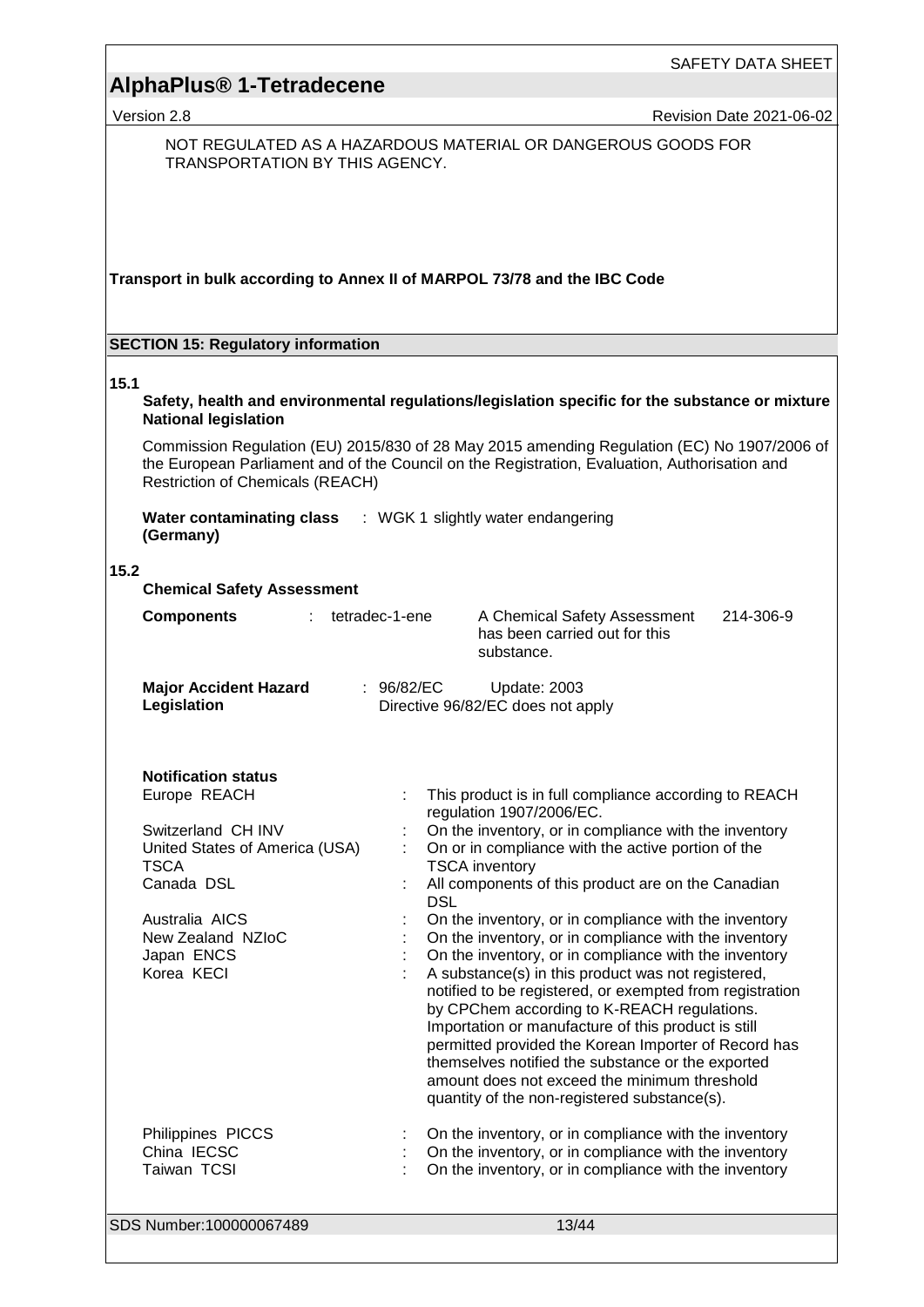Version 2.8 **Revision Date 2021-06-02** 

#### **SECTION 16: Other information**

| <b>NFPA Classification</b> | : Health Hazard: 0<br>Fire Hazard: 1<br>Reactivity Hazard: 0 | 1<br>$\sim$<br>$\bf{0}$<br>$\bf{0}$ |
|----------------------------|--------------------------------------------------------------|-------------------------------------|
| <b>Further information</b> |                                                              |                                     |
| Legacy SDS Number          | PE0020<br>÷                                                  |                                     |

Significant changes since the last version are highlighted in the margin. This version replaces all previous versions.

The information in this SDS pertains only to the product as shipped.

The information provided in this Safety Data Sheet is correct to the best of our knowledge, information and belief at the date of its publication. The information given is designed only as a guidance for safe handling, use, processing, storage, transportation, disposal and release and is not to be considered a warranty or quality specification. The information relates only to the specific material designated and may not be valid for such material used in combination with any other materials or in any process, unless specified in the text.

|               | Key or legend to abbreviations and acronyms used in the safety data sheet |              |                                                                   |
|---------------|---------------------------------------------------------------------------|--------------|-------------------------------------------------------------------|
| <b>ACGIH</b>  | American Conference of<br>Government Industrial Hygienists                | LD50         | Lethal Dose 50%                                                   |
| <b>AICS</b>   | Australia, Inventory of Chemical<br><b>Substances</b>                     | <b>LOAEL</b> | Lowest Observed Adverse Effect<br>Level                           |
| <b>DSL</b>    | Canada, Domestic Substances<br>List                                       | <b>NFPA</b>  | National Fire Protection Agency                                   |
| <b>NDSL</b>   | Canada, Non-Domestic<br>Substances List                                   | <b>NIOSH</b> | National Institute for Occupational<br>Safety & Health            |
| <b>CNS</b>    | <b>Central Nervous System</b>                                             | <b>NTP</b>   | National Toxicology Program                                       |
| CAS           | <b>Chemical Abstract Service</b>                                          | <b>NZIoC</b> | New Zealand Inventory of<br>Chemicals                             |
| <b>EC50</b>   | <b>Effective Concentration</b>                                            | <b>NOAEL</b> | No Observable Adverse Effect<br>Level                             |
| <b>EC50</b>   | <b>Effective Concentration 50%</b>                                        | <b>NOEC</b>  | No Observed Effect Concentration                                  |
| <b>EGEST</b>  | <b>EOSCA Generic Exposure</b><br>Scenario Tool                            | <b>OSHA</b>  | Occupational Safety & Health<br>Administration                    |
| <b>EOSCA</b>  | <b>European Oilfield Specialty</b><br><b>Chemicals Association</b>        | <b>PEL</b>   | Permissible Exposure Limit                                        |
| <b>EINECS</b> | European Inventory of Existing<br><b>Chemical Substances</b>              | <b>PICCS</b> | Philippines Inventory of<br><b>Commercial Chemical Substances</b> |
| <b>MAK</b>    | <b>Germany Maximum Concentration</b><br>Values                            | <b>PRNT</b>  | <b>Presumed Not Toxic</b>                                         |
| <b>GHS</b>    | <b>Globally Harmonized System</b>                                         | <b>RCRA</b>  | <b>Resource Conservation Recovery</b><br>Act                      |
| $>=$          | Greater Than or Equal To                                                  | <b>STEL</b>  | Short-term Exposure Limit                                         |
| <b>IC50</b>   | Inhibition Concentration 50%                                              | <b>SARA</b>  | Superfund Amendments and<br>Reauthorization Act.                  |
| <b>IARC</b>   | International Agency for Research<br>on Cancer                            | <b>TLV</b>   | <b>Threshold Limit Value</b>                                      |
| <b>IECSC</b>  | Inventory of Existing Chemical<br>Substances in China                     | <b>TWA</b>   | Time Weighted Average                                             |
|               |                                                                           | <b>TSCA</b>  | <b>Toxic Substance Control Act</b>                                |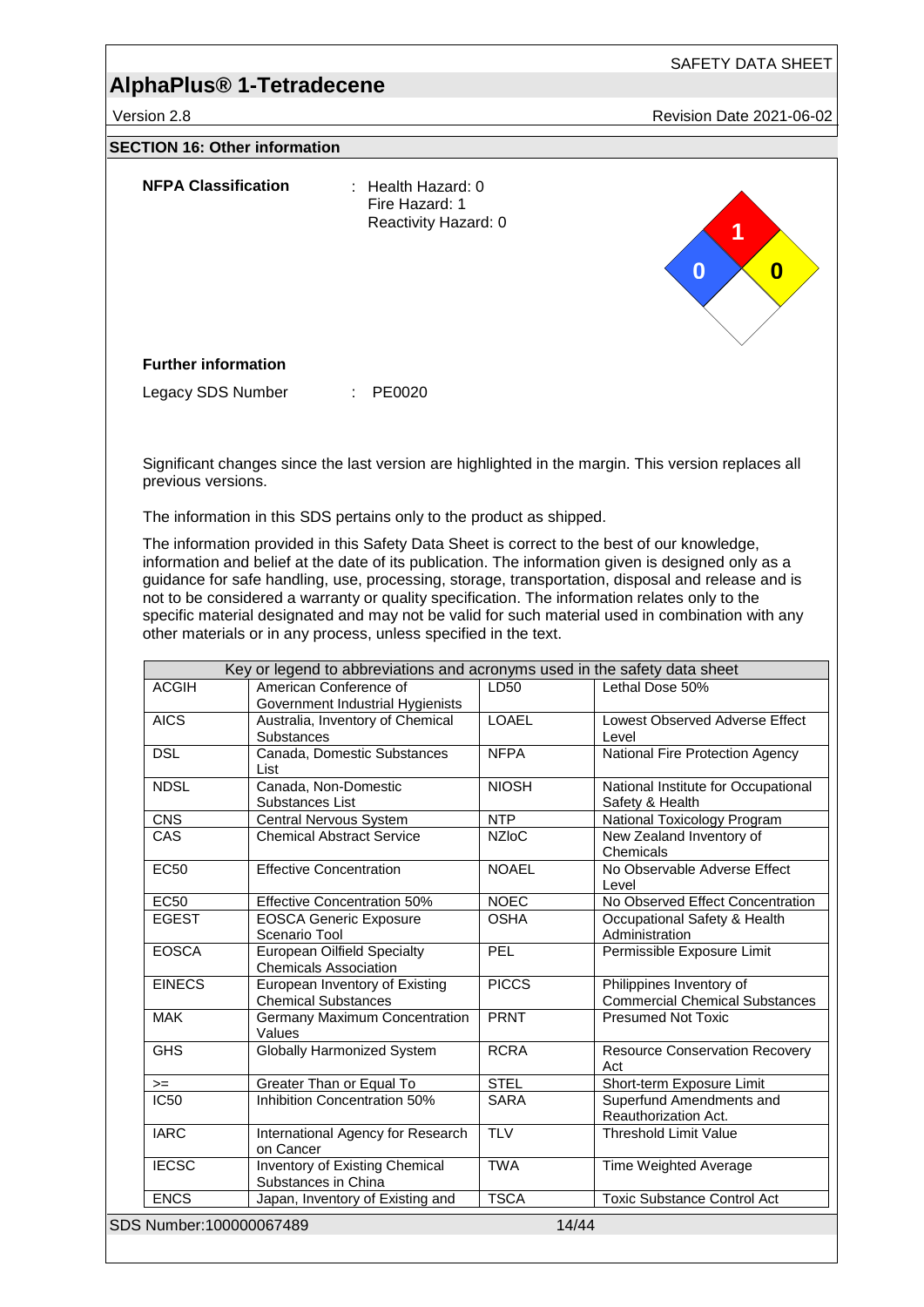# **AlphaPlus® 1-Tetradecene**

Version 2.8 **Version 2.8** Revision Date 2021-06-02

|      | <b>New Chemical Substances</b>        |              |                                                                                                   |
|------|---------------------------------------|--------------|---------------------------------------------------------------------------------------------------|
| KECI | Korea, Existing Chemical<br>Inventory | <b>UVCB</b>  | Unknown or Variable Composition,<br>Complex Reaction Products, and<br><b>Biological Materials</b> |
| <=   | Less Than or Equal To                 | <b>WHMIS</b> | Workplace Hazardous Materials<br><b>Information System</b>                                        |
| LC50 | <b>Lethal Concentration 50%</b>       |              |                                                                                                   |

#### **Full text of H-Statements referred to under sections 2 and 3.**

H304 May be fatal if swallowed and enters airways.

SDS Number:100000067489 15/44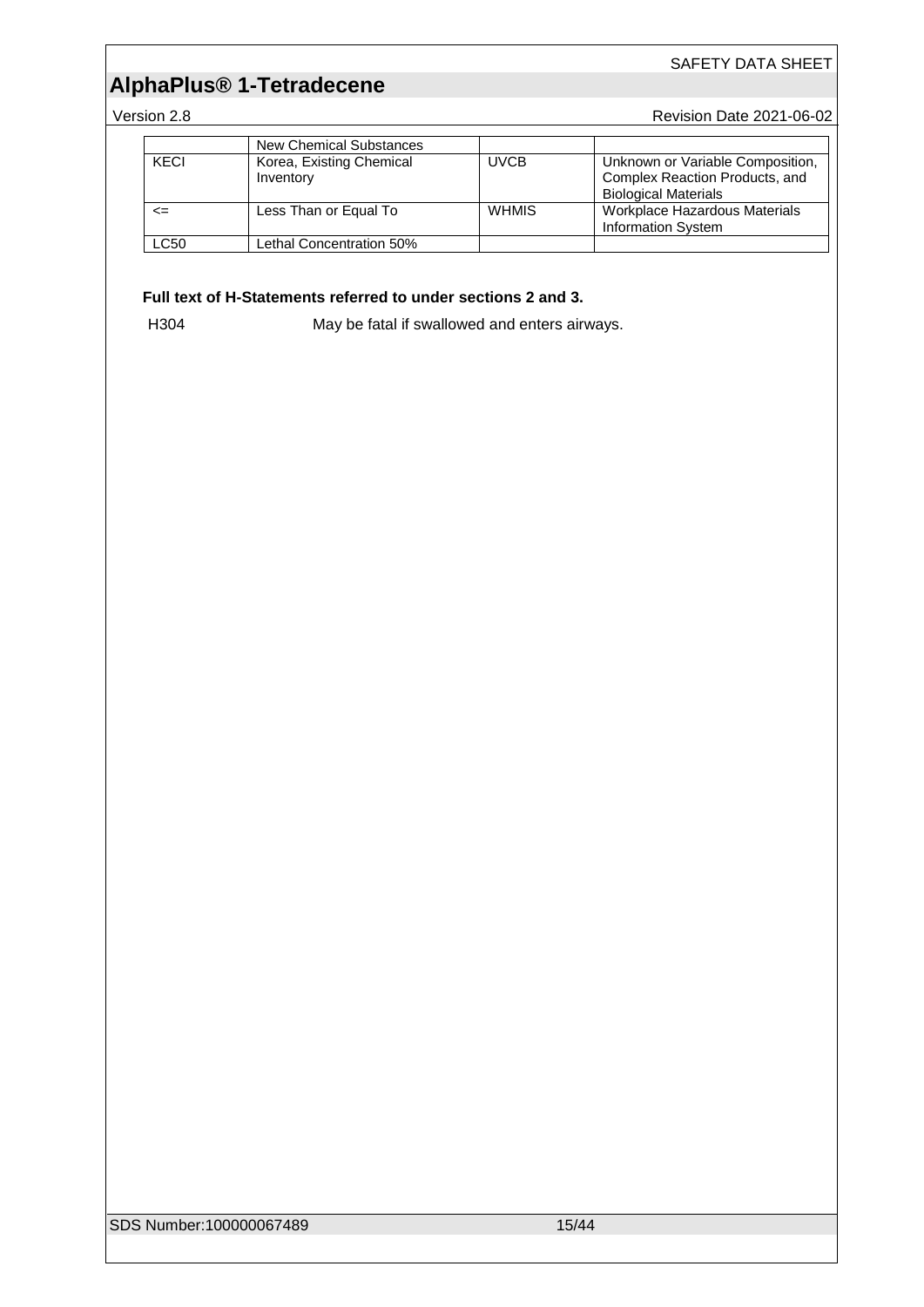**Annex**

Version 2.8 **Version 2.8** Revision Date 2021-06-02

| 1. Short title of Exposure Scenario: Manufacture                                                                                                                                                                                                                                                                                                                                                                                   |                                                                                                                                                                                                                                                                                                |  |  |
|------------------------------------------------------------------------------------------------------------------------------------------------------------------------------------------------------------------------------------------------------------------------------------------------------------------------------------------------------------------------------------------------------------------------------------|------------------------------------------------------------------------------------------------------------------------------------------------------------------------------------------------------------------------------------------------------------------------------------------------|--|--|
| Main User Groups                                                                                                                                                                                                                                                                                                                                                                                                                   | : SU 3: Industrial uses: Uses of substances as such or in                                                                                                                                                                                                                                      |  |  |
| Sector of use                                                                                                                                                                                                                                                                                                                                                                                                                      | preparations at industrial sites<br>SU3, SU8, SU9: Industrial Manufacturing (all), Manufacture of<br>bulk, large scale chemicals (including petroleum products),                                                                                                                               |  |  |
| Process category                                                                                                                                                                                                                                                                                                                                                                                                                   | Manufacture of fine chemicals<br>PROC1: Use in closed process, no likelihood of exposure<br>PROC2: Use in closed, continuous process with occasional<br>controlled exposure<br>PROC3: Use in closed batch process (synthesis or<br>formulation)                                                |  |  |
|                                                                                                                                                                                                                                                                                                                                                                                                                                    | <b>PROC4:</b> Use in batch and other process (synthesis) where<br>opportunity for exposure arises<br>PROC8a: Transfer of substance or preparation<br>(charging/discharging) from/to vessels/large containers at                                                                                |  |  |
|                                                                                                                                                                                                                                                                                                                                                                                                                                    | non-dedicated facilities<br><b>PROC8b:</b> Transfer of substance or preparation (charging/<br>discharging) from/ to vessels/ large containers at dedicated<br>facilities                                                                                                                       |  |  |
|                                                                                                                                                                                                                                                                                                                                                                                                                                    | <b>PROC15:</b> Use as laboratory reagent                                                                                                                                                                                                                                                       |  |  |
| Environmental release category                                                                                                                                                                                                                                                                                                                                                                                                     | ERC1, ERC4: Manufacture of substances, Industrial use of<br>processing aids in processes and products, not becoming part<br>of articles                                                                                                                                                        |  |  |
| Further information                                                                                                                                                                                                                                                                                                                                                                                                                |                                                                                                                                                                                                                                                                                                |  |  |
|                                                                                                                                                                                                                                                                                                                                                                                                                                    | Manufacture of the substance or use as a process chemical or<br>extraction agent. Includes recycling/ recovery, material<br>transfers, storage, maintenance and loading (including marine<br>vessel/barge, road/rail car and bulk container), sampling and<br>associated laboratory activities |  |  |
|                                                                                                                                                                                                                                                                                                                                                                                                                                    |                                                                                                                                                                                                                                                                                                |  |  |
| 2.1 Contributing scenario controlling environmental exposure for:ERC1, ERC4:<br>Manufacture of substances, Industrial use of processing aids in processes and<br>products, not becoming part of articles                                                                                                                                                                                                                           |                                                                                                                                                                                                                                                                                                |  |  |
|                                                                                                                                                                                                                                                                                                                                                                                                                                    |                                                                                                                                                                                                                                                                                                |  |  |
| Technical conditions and measures / Organizational measures<br>Remarks<br>: Not applicable                                                                                                                                                                                                                                                                                                                                         |                                                                                                                                                                                                                                                                                                |  |  |
|                                                                                                                                                                                                                                                                                                                                                                                                                                    |                                                                                                                                                                                                                                                                                                |  |  |
| 2.2 Contributing scenario controlling worker exposure for: PROC1, PROC2, PROC3,<br>PROC4, PROC8a, PROC8b, PROC15: Use in closed process, no likelihood of exposure,<br>Use in closed, continuous process with occasional controlled exposure, Use in closed<br>batch process (synthesis or formulation), Use in batch and other process (synthesis)<br>where opportunity for exposure arises, Transfer of substance or preparation |                                                                                                                                                                                                                                                                                                |  |  |
|                                                                                                                                                                                                                                                                                                                                                                                                                                    | (charging/discharging) from/to vessels/large containers at non-dedicated facilities,                                                                                                                                                                                                           |  |  |
| SDS Number:100000067489                                                                                                                                                                                                                                                                                                                                                                                                            | 16/44                                                                                                                                                                                                                                                                                          |  |  |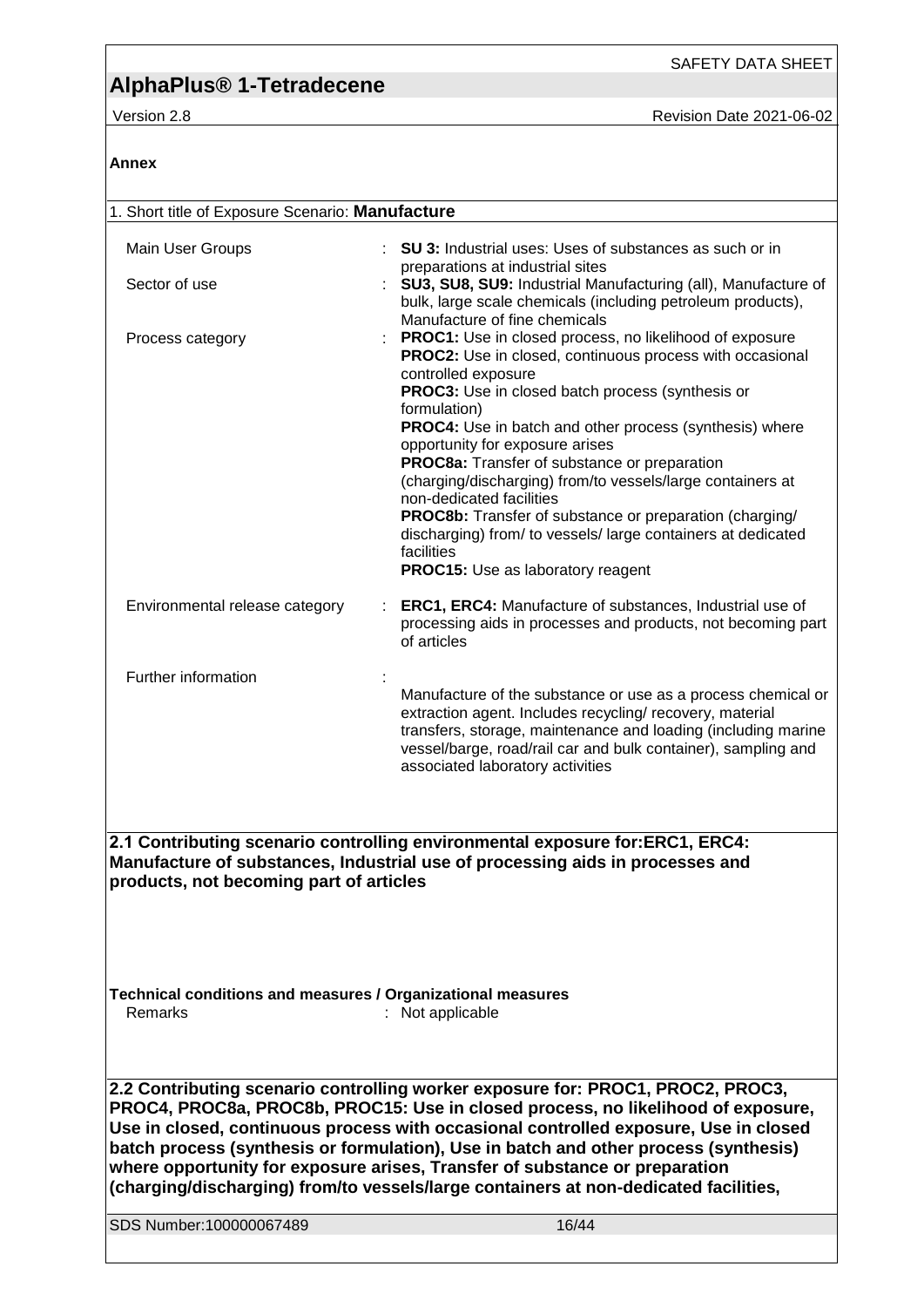## SAFETY DATA SHEET **AlphaPlus® 1-Tetradecene**  Version 2.8 **Revision Date 2021-06-02 Transfer of substance or preparation (charging/ discharging) from/ to vessels/ large containers at dedicated facilities, Use as laboratory reagent Amount used** : Not applicable **3. Exposure estimation and reference to its source** Remarks: Not applicable **4. Guidance to Downstream User to evaluate whether he works inside the boundaries set by the Exposure Scenario** Not applicable 1. Short title of Exposure Scenario: **Use as an intermediate** Main User Groups **: SU 3:** Industrial uses: Uses of substances as such or in preparations at industrial sites Sector of use : **SU3, SU8, SU9:** Industrial Manufacturing (all), Manufacture of bulk, large scale chemicals (including petroleum products), Manufacture of fine chemicals Process category **Example 20**: **PROC1:** Use in closed process, no likelihood of exposure **PROC2:** Use in closed, continuous process with occasional controlled exposure **PROC3:** Use in closed batch process (synthesis or formulation) **PROC4:** Use in batch and other process (synthesis) where opportunity for exposure arises **PROC8a:** Transfer of substance or preparation (charging/discharging) from/to vessels/large containers at non-dedicated facilities **PROC8b:** Transfer of substance or preparation (charging/ discharging) from/ to vessels/ large containers at dedicated facilities **PROC15:** Use as laboratory reagent Environmental release category : **ERC6a:** Industrial use resulting in manufacture of another substance (use of intermediates) Further information : Use of substance as an intermediate (not related to Strictly Controlled Conditions). Includes recycling/ recovery, material transfers, storage, sampling, associated laboratory activities, maintenance and loading (including marine vessel/barge, road/rail car and bulk container).

**2.1 Contributing scenario controlling environmental exposure for:ERC6a: Industrial use resulting in manufacture of another substance (use of intermediates)**

SDS Number:100000067489 17/44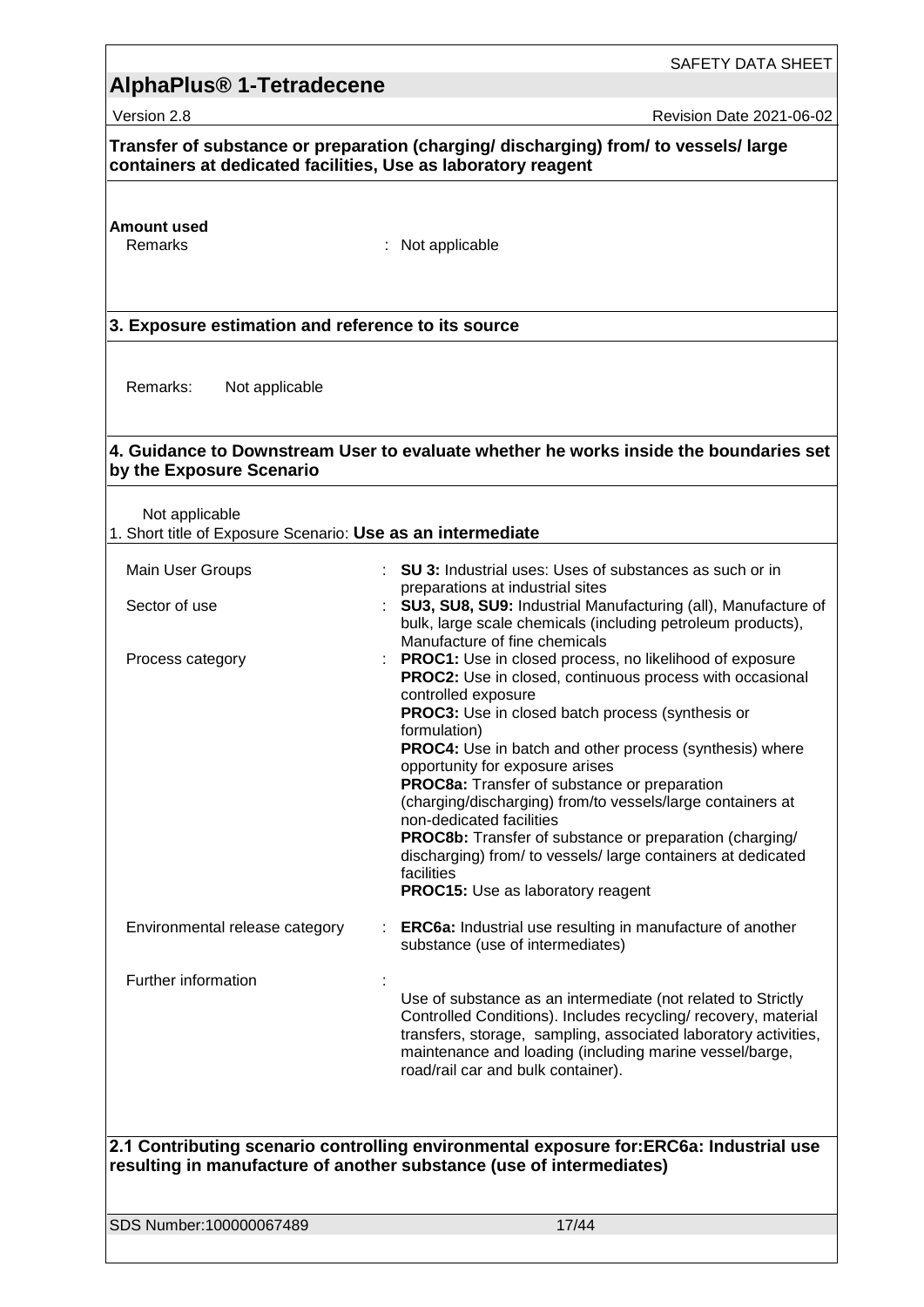|                                                                                                                                                                                                                                                                                                                                                                                                                                                                                                                                                                                                  | SAFETY DATA SHEET                                                                                                                                                                                                                                                                                                                                                                                                                                                                                                                                                                                                                                                                                                                                                 |  |  |
|--------------------------------------------------------------------------------------------------------------------------------------------------------------------------------------------------------------------------------------------------------------------------------------------------------------------------------------------------------------------------------------------------------------------------------------------------------------------------------------------------------------------------------------------------------------------------------------------------|-------------------------------------------------------------------------------------------------------------------------------------------------------------------------------------------------------------------------------------------------------------------------------------------------------------------------------------------------------------------------------------------------------------------------------------------------------------------------------------------------------------------------------------------------------------------------------------------------------------------------------------------------------------------------------------------------------------------------------------------------------------------|--|--|
| AlphaPlus <sup>®</sup> 1-Tetradecene                                                                                                                                                                                                                                                                                                                                                                                                                                                                                                                                                             |                                                                                                                                                                                                                                                                                                                                                                                                                                                                                                                                                                                                                                                                                                                                                                   |  |  |
| Version 2.8                                                                                                                                                                                                                                                                                                                                                                                                                                                                                                                                                                                      | <b>Revision Date 2021-06-02</b>                                                                                                                                                                                                                                                                                                                                                                                                                                                                                                                                                                                                                                                                                                                                   |  |  |
| Technical conditions and measures / Organizational measures<br>Remarks                                                                                                                                                                                                                                                                                                                                                                                                                                                                                                                           | : Not applicable<br>2.2 Contributing scenario controlling worker exposure for: PROC1, PROC2, PROC3,                                                                                                                                                                                                                                                                                                                                                                                                                                                                                                                                                                                                                                                               |  |  |
| PROC4, PROC8a, PROC8b, PROC15: Use in closed process, no likelihood of exposure,<br>Use in closed, continuous process with occasional controlled exposure, Use in closed<br>batch process (synthesis or formulation), Use in batch and other process (synthesis)<br>where opportunity for exposure arises, Transfer of substance or preparation<br>(charging/discharging) from/to vessels/large containers at non-dedicated facilities,<br>Transfer of substance or preparation (charging/ discharging) from/ to vessels/ large<br>containers at dedicated facilities, Use as laboratory reagent |                                                                                                                                                                                                                                                                                                                                                                                                                                                                                                                                                                                                                                                                                                                                                                   |  |  |
| <b>Amount used</b><br>Remarks                                                                                                                                                                                                                                                                                                                                                                                                                                                                                                                                                                    | : Not applicable                                                                                                                                                                                                                                                                                                                                                                                                                                                                                                                                                                                                                                                                                                                                                  |  |  |
| 3. Exposure estimation and reference to its source                                                                                                                                                                                                                                                                                                                                                                                                                                                                                                                                               |                                                                                                                                                                                                                                                                                                                                                                                                                                                                                                                                                                                                                                                                                                                                                                   |  |  |
| Remarks:<br>Not applicable<br>4. Guidance to Downstream User to evaluate whether he works inside the boundaries set                                                                                                                                                                                                                                                                                                                                                                                                                                                                              |                                                                                                                                                                                                                                                                                                                                                                                                                                                                                                                                                                                                                                                                                                                                                                   |  |  |
| by the Exposure Scenario                                                                                                                                                                                                                                                                                                                                                                                                                                                                                                                                                                         |                                                                                                                                                                                                                                                                                                                                                                                                                                                                                                                                                                                                                                                                                                                                                                   |  |  |
| Not applicable<br>1. Short title of Exposure Scenario: Formulation                                                                                                                                                                                                                                                                                                                                                                                                                                                                                                                               |                                                                                                                                                                                                                                                                                                                                                                                                                                                                                                                                                                                                                                                                                                                                                                   |  |  |
| Main User Groups                                                                                                                                                                                                                                                                                                                                                                                                                                                                                                                                                                                 | : SU 3: Industrial uses: Uses of substances as such or in                                                                                                                                                                                                                                                                                                                                                                                                                                                                                                                                                                                                                                                                                                         |  |  |
| Sector of use                                                                                                                                                                                                                                                                                                                                                                                                                                                                                                                                                                                    | preparations at industrial sites<br>SU 3, SU 10: Industrial uses: Uses of substances as such or<br>in preparations at industrial sites, Formulation [mixing] of<br>preparations and/ or re-packaging (excluding alloys)                                                                                                                                                                                                                                                                                                                                                                                                                                                                                                                                           |  |  |
| Process category                                                                                                                                                                                                                                                                                                                                                                                                                                                                                                                                                                                 | PROC1: Use in closed process, no likelihood of exposure<br><b>PROC2:</b> Use in closed, continuous process with occasional<br>controlled exposure<br>PROC3: Use in closed batch process (synthesis or<br>formulation)<br>PROC4: Use in batch and other process (synthesis) where<br>opportunity for exposure arises<br><b>PROC5:</b> Mixing or blending in batch processes for formulation<br>of mixtures and articles (multistage and/or significant contact)<br>Industrial setting;<br>PROC8a: Transfer of substance or preparation<br>(charging/discharging) from/to vessels/large containers at<br>non-dedicated facilities<br><b>PROC8b:</b> Transfer of substance or preparation (charging/<br>discharging) from/ to vessels/ large containers at dedicated |  |  |
| SDS Number:100000067489                                                                                                                                                                                                                                                                                                                                                                                                                                                                                                                                                                          | 18/44                                                                                                                                                                                                                                                                                                                                                                                                                                                                                                                                                                                                                                                                                                                                                             |  |  |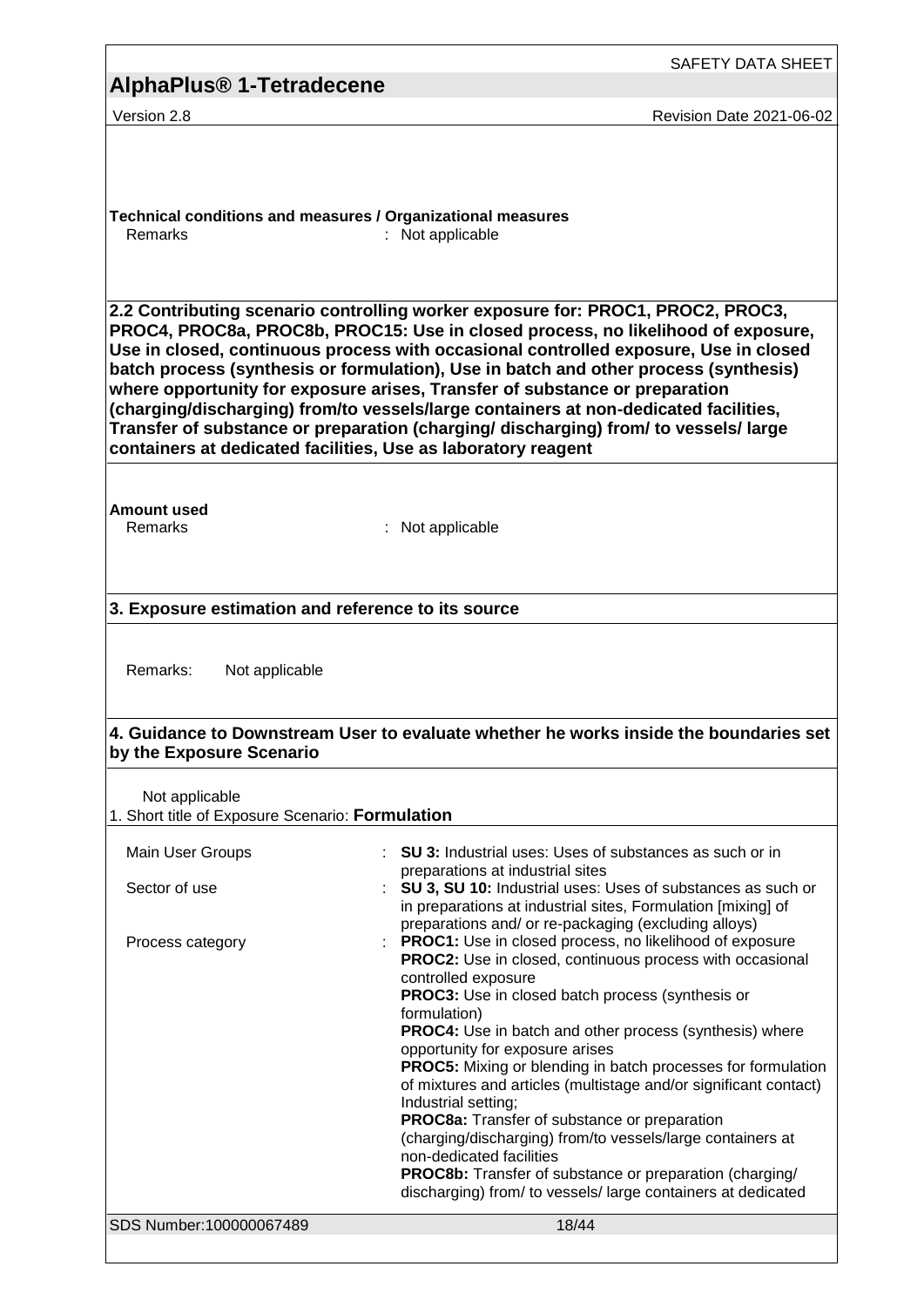| AlphaPlus <sup>®</sup> 1-Tetradecene                                                                                                                                                                                                                                                                                                                                                                                                                                                                                                                                                                                                                                                                                                                                                                                                                                                                                                                                                                                                                              | SAFETY DATA SHEET                                                                                                                                                                                                                                                                                                                                              |  |
|-------------------------------------------------------------------------------------------------------------------------------------------------------------------------------------------------------------------------------------------------------------------------------------------------------------------------------------------------------------------------------------------------------------------------------------------------------------------------------------------------------------------------------------------------------------------------------------------------------------------------------------------------------------------------------------------------------------------------------------------------------------------------------------------------------------------------------------------------------------------------------------------------------------------------------------------------------------------------------------------------------------------------------------------------------------------|----------------------------------------------------------------------------------------------------------------------------------------------------------------------------------------------------------------------------------------------------------------------------------------------------------------------------------------------------------------|--|
|                                                                                                                                                                                                                                                                                                                                                                                                                                                                                                                                                                                                                                                                                                                                                                                                                                                                                                                                                                                                                                                                   |                                                                                                                                                                                                                                                                                                                                                                |  |
| Version 2.8                                                                                                                                                                                                                                                                                                                                                                                                                                                                                                                                                                                                                                                                                                                                                                                                                                                                                                                                                                                                                                                       | Revision Date 2021-06-02<br>facilities<br><b>PROC9:</b> Transfer of substance or preparation into small<br>containers (dedicated filling line, including weighing)<br><b>PROC14:</b> Production of mixtures or articles by tabletting,<br>compression, extrusion, pelletization; Industrial setting;<br>PROC15: Use as laboratory reagent                      |  |
| Environmental release category<br>Further information                                                                                                                                                                                                                                                                                                                                                                                                                                                                                                                                                                                                                                                                                                                                                                                                                                                                                                                                                                                                             | <b>ERC2:</b> Formulation of preparations<br>Formulation, packing and re-packing of the substance and its<br>mixtures in batch or continuous operations, including storage,<br>materials transfers, mixing, tabletting, compression,<br>pelletisation, extrusion, large and small scale packing,<br>sampling, maintenance and associated laboratory activities. |  |
| 2.1 Contributing scenario controlling environmental exposure for:ERC2: Formulation of<br>preparations<br>Technical conditions and measures / Organizational measures<br>Remarks<br>Not applicable                                                                                                                                                                                                                                                                                                                                                                                                                                                                                                                                                                                                                                                                                                                                                                                                                                                                 |                                                                                                                                                                                                                                                                                                                                                                |  |
| 2.2 Contributing scenario controlling worker exposure for: PROC1, PROC2, PROC3,<br>PROC4,, PROC8a, PROC8b,, PROC14, PROC15: Use in closed process, no likelihood of<br>exposure, Use in closed, continuous process with occasional controlled exposure, Use<br>in closed batch process (synthesis or formulation), Use in batch and other process<br>(synthesis) where opportunity for exposure arises, PROC 5: Mixing or blending in batch<br>processes for formulation of preparations and articles (multistage and/or significant<br>contact), Transfer of substance or preparation (charging/discharging) from/to<br>vessels/large containers at non-dedicated facilities, Transfer of substance or preparation<br>(charging/discharging) from/to vessels/large containers at dedicated facilities, Transfer<br>of substance or preparation into small containers (dedicated filling line, including<br>weighing), Production of mixtures or articles by tabletting, compression, extrusion,<br>pelletization; Industrial setting;, Use as laboratory reagent |                                                                                                                                                                                                                                                                                                                                                                |  |
| <b>Amount used</b><br>Remarks                                                                                                                                                                                                                                                                                                                                                                                                                                                                                                                                                                                                                                                                                                                                                                                                                                                                                                                                                                                                                                     | : Not applicable                                                                                                                                                                                                                                                                                                                                               |  |
| 3. Exposure estimation and reference to its source                                                                                                                                                                                                                                                                                                                                                                                                                                                                                                                                                                                                                                                                                                                                                                                                                                                                                                                                                                                                                |                                                                                                                                                                                                                                                                                                                                                                |  |
| Remarks:<br>Not applicable                                                                                                                                                                                                                                                                                                                                                                                                                                                                                                                                                                                                                                                                                                                                                                                                                                                                                                                                                                                                                                        |                                                                                                                                                                                                                                                                                                                                                                |  |
| SDS Number:100000067489                                                                                                                                                                                                                                                                                                                                                                                                                                                                                                                                                                                                                                                                                                                                                                                                                                                                                                                                                                                                                                           | 4. Guidance to Downstream User to evaluate whether he works inside the boundaries set<br>19/44                                                                                                                                                                                                                                                                 |  |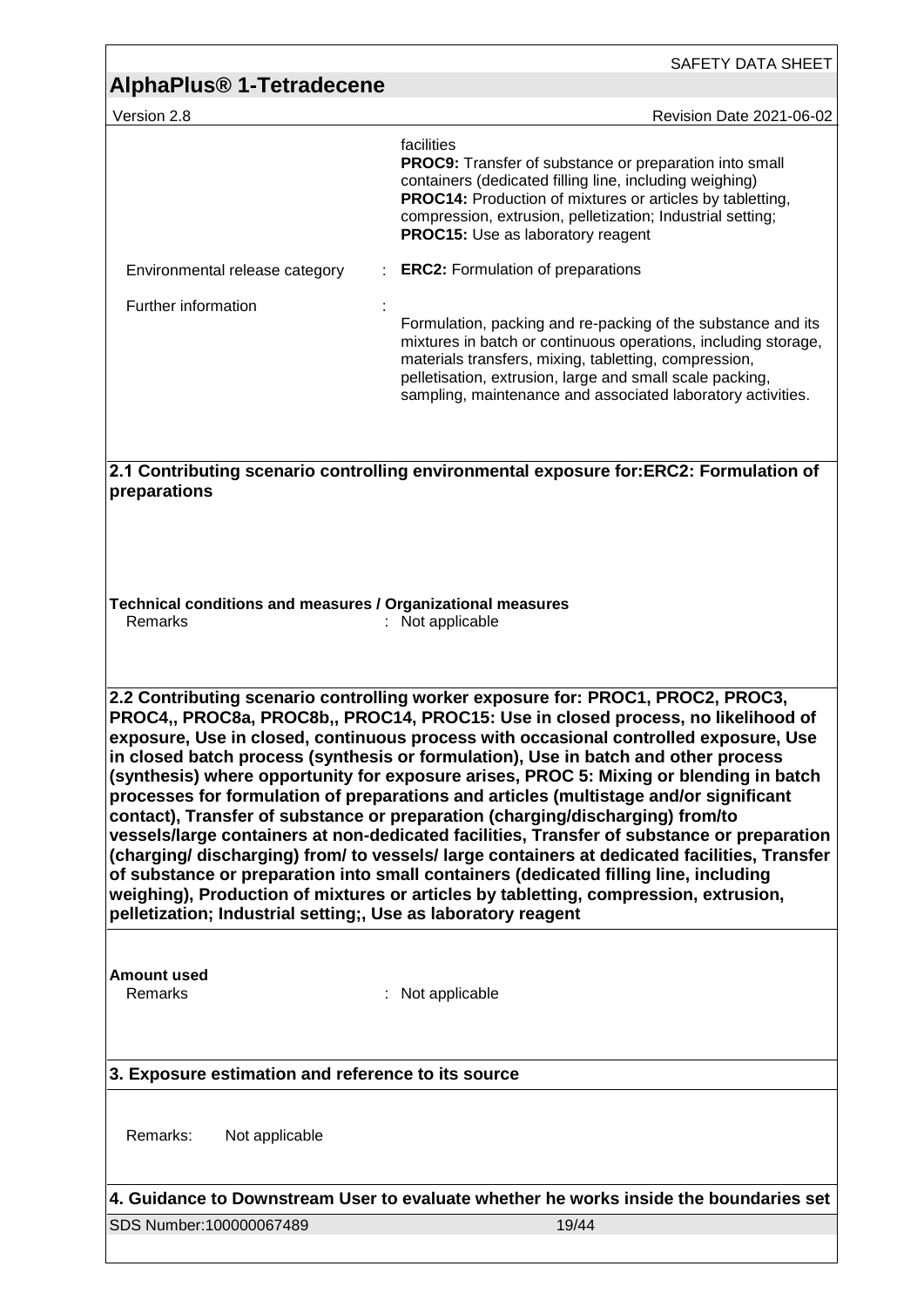# **AlphaPlus® 1-Tetradecene**

Version 2.8 Revision Date 2021-06-02

### **by the Exposure Scenario**

| Not applicable<br>1. Short title of Exposure Scenario: Use in coatings - industrial                                                                                  |                                                                                                                                                                                                                                                                                                                                                                                                                                                                                                                                                                                                                                                                                                                                                                                                                                                                                                                                                                                                                                                                                                                                                                                                                                                                                                                                                        |  |
|----------------------------------------------------------------------------------------------------------------------------------------------------------------------|--------------------------------------------------------------------------------------------------------------------------------------------------------------------------------------------------------------------------------------------------------------------------------------------------------------------------------------------------------------------------------------------------------------------------------------------------------------------------------------------------------------------------------------------------------------------------------------------------------------------------------------------------------------------------------------------------------------------------------------------------------------------------------------------------------------------------------------------------------------------------------------------------------------------------------------------------------------------------------------------------------------------------------------------------------------------------------------------------------------------------------------------------------------------------------------------------------------------------------------------------------------------------------------------------------------------------------------------------------|--|
| Main User Groups<br>Sector of use<br>Process category                                                                                                                | SU 3: Industrial uses: Uses of substances as such or in<br>preparations at industrial sites<br><b>SU3: Industrial Manufacturing (all)</b><br><b>PROC1:</b> Use in closed process, no likelihood of exposure<br><b>PROC2:</b> Use in closed, continuous process with occasional<br>controlled exposure<br>PROC3: Use in closed batch process (synthesis or<br>formulation)<br><b>PROC4:</b> Use in batch and other process (synthesis) where<br>opportunity for exposure arises<br><b>PROC5:</b> Mixing or blending in batch processes for formulation<br>of mixtures and articles (multistage and/or significant contact)<br>Industrial setting;<br><b>PROC7:</b> Industrial spraying<br>PROC8a: Transfer of substance or preparation<br>(charging/discharging) from/to vessels/large containers at<br>non-dedicated facilities<br><b>PROC8b:</b> Transfer of substance or preparation (charging/<br>discharging) from/ to vessels/ large containers at dedicated<br>facilities<br>PROC9: Transfer of substance or preparation into small<br>containers (dedicated filling line, including weighing)<br><b>PROC10:</b> Roller application or brushing<br><b>PROC13:</b> Treatment of articles by dipping and pouring<br><b>PROC14:</b> Production of mixtures or articles by tabletting,<br>compression, extrusion, pelletization; Industrial setting; |  |
| Environmental release category                                                                                                                                       | <b>PROC15:</b> Use as laboratory reagent<br><b>ERC4:</b> Industrial use of processing aids in processes and<br>products, not becoming part of articles                                                                                                                                                                                                                                                                                                                                                                                                                                                                                                                                                                                                                                                                                                                                                                                                                                                                                                                                                                                                                                                                                                                                                                                                 |  |
| Further information                                                                                                                                                  | Covers the use in coatings (paints, inks, adhesives, etc)<br>including exposures during use (including materials receipt,<br>storage, preparation and transfer from bulk and semi-bulk,<br>application by spray, roller, spreader, dip, flow, fluidised bed<br>on production lines and film formation) and equipment<br>cleaning, maintenance and associated laboratory activities.                                                                                                                                                                                                                                                                                                                                                                                                                                                                                                                                                                                                                                                                                                                                                                                                                                                                                                                                                                    |  |
| 2.1 Contributing scenario controlling environmental exposure for:ERC4: Industrial use of<br>processing aids in processes and products, not becoming part of articles |                                                                                                                                                                                                                                                                                                                                                                                                                                                                                                                                                                                                                                                                                                                                                                                                                                                                                                                                                                                                                                                                                                                                                                                                                                                                                                                                                        |  |
| Technical conditions and measures / Organizational measures<br>Remarks                                                                                               | : Not applicable                                                                                                                                                                                                                                                                                                                                                                                                                                                                                                                                                                                                                                                                                                                                                                                                                                                                                                                                                                                                                                                                                                                                                                                                                                                                                                                                       |  |
| SDS Number:100000067489                                                                                                                                              | 20/44                                                                                                                                                                                                                                                                                                                                                                                                                                                                                                                                                                                                                                                                                                                                                                                                                                                                                                                                                                                                                                                                                                                                                                                                                                                                                                                                                  |  |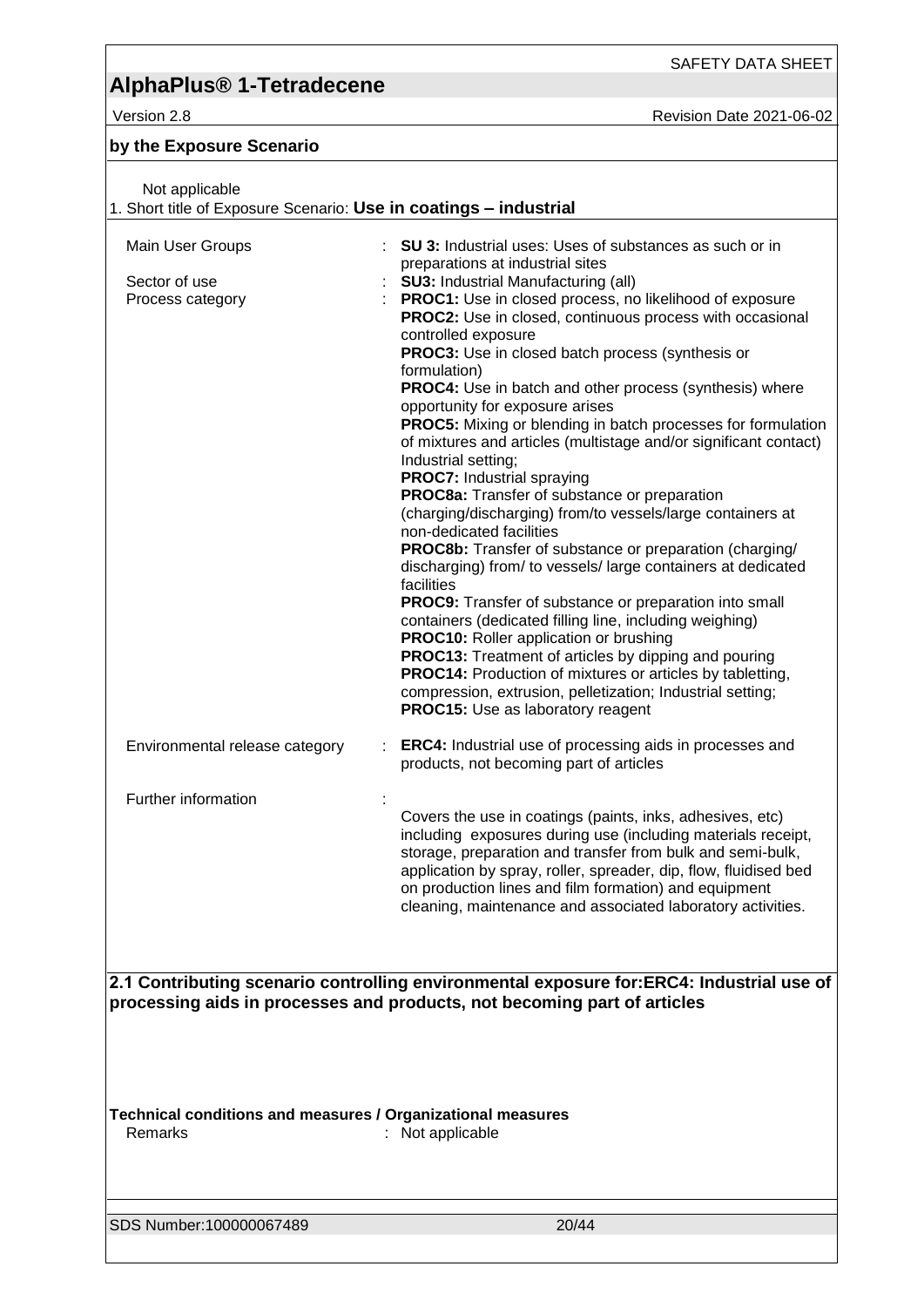SAFETY DATA SHEET

Version 2.8 **Revision Date 2021-06-02** 

**2.2 Contributing scenario controlling worker exposure for: PROC1, PROC2, PROC3, PROC4,, PROC7, PROC8a, PROC8b,, PROC10, PROC13, PROC14, PROC15: Use in closed process, no likelihood of exposure, Use in closed, continuous process with occasional controlled exposure, Use in closed batch process (synthesis or formulation), Use in batch and other process (synthesis) where opportunity for exposure arises, PROC 5: Mixing or blending in batch processes for formulation of preparations and articles (multistage and/or significant contact), Industrial spraying, Transfer of substance or preparation (charging/discharging) from/to vessels/large containers at non-dedicated facilities, Transfer of substance or preparation (charging/ discharging) from/ to vessels/ large containers at dedicated facilities, Transfer of substance or preparation into small containers (dedicated filling line, including weighing), Roller application or brushing, Treatment of articles by dipping and pouring, Production of mixtures or articles by tabletting, compression, extrusion, pelletization; Industrial setting;, Use as laboratory reagent**

**Amount used**

Remarks : Not applicable

#### **3. Exposure estimation and reference to its source**

Remarks: Not applicable

#### **4. Guidance to Downstream User to evaluate whether he works inside the boundaries set by the Exposure Scenario**

Not applicable

| 1. Short title of Exposure Scenario: Use in coatings - professional |  |  |  |
|---------------------------------------------------------------------|--|--|--|
|---------------------------------------------------------------------|--|--|--|

| Main User Groups        | : SU 22: Professional uses: Public domain (administration,<br>education, entertainment, services, craftsmen)                                                                                                        |
|-------------------------|---------------------------------------------------------------------------------------------------------------------------------------------------------------------------------------------------------------------|
| Sector of use           | : SU 22: Professional uses: Public domain (administration,<br>education, entertainment, services, craftsmen)                                                                                                        |
| Process category        | <b>PROC1:</b> Use in closed process, no likelihood of exposure<br><b>PROC2:</b> Use in closed, continuous process with occasional<br>controlled exposure<br><b>PROC3:</b> Use in closed batch process (synthesis or |
|                         | formulation)<br><b>PROC4:</b> Use in batch and other process (synthesis) where<br>opportunity for exposure arises                                                                                                   |
|                         | <b>PROC5:</b> Mixing or blending in batch processes for formulation<br>of mixtures and articles (multistage and/or significant contact)<br>Industrial setting;                                                      |
|                         | <b>PROC8a:</b> Transfer of substance or preparation<br>(charging/discharging) from/to vessels/large containers at<br>non-dedicated facilities                                                                       |
|                         | <b>PROC8b:</b> Transfer of substance or preparation (charging/<br>discharging) from/ to vessels/large containers at dedicated<br>facilities                                                                         |
|                         | <b>PROC10:</b> Roller application or brushing<br><b>PROC11:</b> Non industrial spraying<br><b>PROC13:</b> Treatment of articles by dipping and pouring                                                              |
| SDS Number:100000067489 | 21/44                                                                                                                                                                                                               |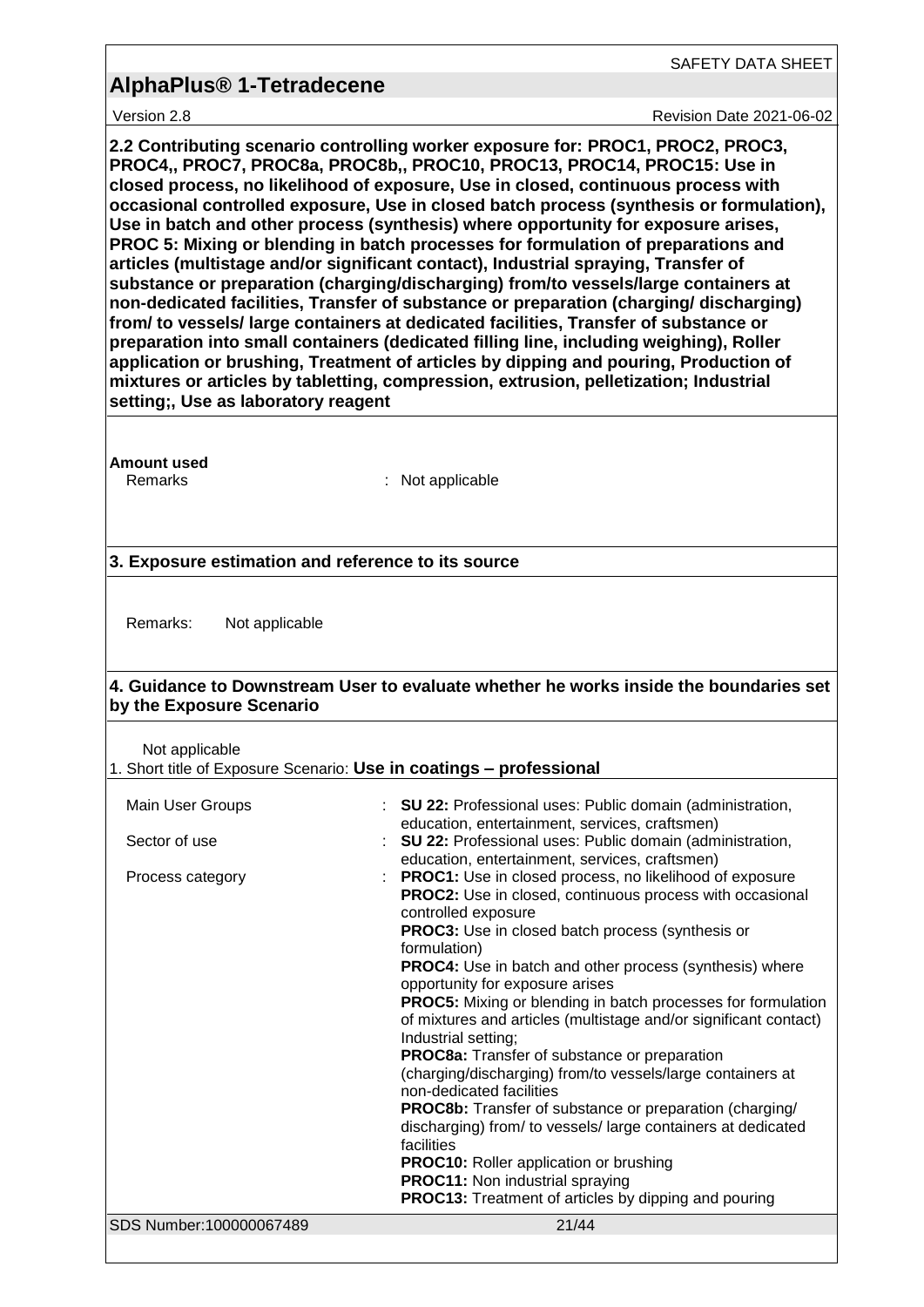|                                                                                                                                                                                                                                                                                                                                                                                                                                                                                                                                                                                                                                                                                                                                                                                                                                                                                                                                                                                                                                     | SAFETY DATA SHEET                                                                                                                                                                                                                                                                                                                                                         |  |
|-------------------------------------------------------------------------------------------------------------------------------------------------------------------------------------------------------------------------------------------------------------------------------------------------------------------------------------------------------------------------------------------------------------------------------------------------------------------------------------------------------------------------------------------------------------------------------------------------------------------------------------------------------------------------------------------------------------------------------------------------------------------------------------------------------------------------------------------------------------------------------------------------------------------------------------------------------------------------------------------------------------------------------------|---------------------------------------------------------------------------------------------------------------------------------------------------------------------------------------------------------------------------------------------------------------------------------------------------------------------------------------------------------------------------|--|
| <b>AlphaPlus<sup>®</sup> 1-Tetradecene</b>                                                                                                                                                                                                                                                                                                                                                                                                                                                                                                                                                                                                                                                                                                                                                                                                                                                                                                                                                                                          |                                                                                                                                                                                                                                                                                                                                                                           |  |
| Version 2.8                                                                                                                                                                                                                                                                                                                                                                                                                                                                                                                                                                                                                                                                                                                                                                                                                                                                                                                                                                                                                         | Revision Date 2021-06-02                                                                                                                                                                                                                                                                                                                                                  |  |
|                                                                                                                                                                                                                                                                                                                                                                                                                                                                                                                                                                                                                                                                                                                                                                                                                                                                                                                                                                                                                                     | PROC15: Use as laboratory reagent<br><b>PROC19:</b> Hand-mixing with intimate contact and only PPE<br>available                                                                                                                                                                                                                                                           |  |
| Environmental release category                                                                                                                                                                                                                                                                                                                                                                                                                                                                                                                                                                                                                                                                                                                                                                                                                                                                                                                                                                                                      | <b>ERC8a, ERC8d:</b> Wide dispersive indoor use of processing<br>aids in open systems, Wide dispersive outdoor use of<br>processing aids in open systems                                                                                                                                                                                                                  |  |
| Further information                                                                                                                                                                                                                                                                                                                                                                                                                                                                                                                                                                                                                                                                                                                                                                                                                                                                                                                                                                                                                 |                                                                                                                                                                                                                                                                                                                                                                           |  |
|                                                                                                                                                                                                                                                                                                                                                                                                                                                                                                                                                                                                                                                                                                                                                                                                                                                                                                                                                                                                                                     | Covers the use in coatings (paints, inks, adhesives, etc)<br>including exposures during use (including materials receipt,<br>storage, preparation and transfer from bulk and semi-bulk,<br>application by spray, roller, brush, spreader by hand or similar<br>methods, and film formation), and equipment cleaning,<br>maintenance and associated laboratory activities. |  |
|                                                                                                                                                                                                                                                                                                                                                                                                                                                                                                                                                                                                                                                                                                                                                                                                                                                                                                                                                                                                                                     |                                                                                                                                                                                                                                                                                                                                                                           |  |
| 2.1 Contributing scenario controlling environmental exposure for:ERC8a, ERC8d: Wide<br>dispersive indoor use of processing aids in open systems, Wide dispersive outdoor use<br>of processing aids in open systems                                                                                                                                                                                                                                                                                                                                                                                                                                                                                                                                                                                                                                                                                                                                                                                                                  |                                                                                                                                                                                                                                                                                                                                                                           |  |
| Technical conditions and measures / Organizational measures                                                                                                                                                                                                                                                                                                                                                                                                                                                                                                                                                                                                                                                                                                                                                                                                                                                                                                                                                                         |                                                                                                                                                                                                                                                                                                                                                                           |  |
| Remarks                                                                                                                                                                                                                                                                                                                                                                                                                                                                                                                                                                                                                                                                                                                                                                                                                                                                                                                                                                                                                             | : Not applicable                                                                                                                                                                                                                                                                                                                                                          |  |
|                                                                                                                                                                                                                                                                                                                                                                                                                                                                                                                                                                                                                                                                                                                                                                                                                                                                                                                                                                                                                                     |                                                                                                                                                                                                                                                                                                                                                                           |  |
| 2.2 Contributing scenario controlling worker exposure for: PROC1, PROC2, PROC3,<br>PROC4,, PROC8a, PROC8b, PROC10, PROC11, PROC13, PROC15, PROC19: Use in<br>closed process, no likelihood of exposure, Use in closed, continuous process with<br>occasional controlled exposure, Use in closed batch process (synthesis or formulation),<br>Use in batch and other process (synthesis) where opportunity for exposure arises,<br>PROC 5: Mixing or blending in batch processes for formulation of preparations and<br>articles (multistage and/or significant contact), Transfer of substance or preparation<br>(charging/discharging) from/to vessels/large containers at non-dedicated facilities,<br>Transfer of substance or preparation (charging/discharging) from/ to vessels/large<br>containers at dedicated facilities, Roller application or brushing, Non industrial spraying,<br>Treatment of articles by dipping and pouring, Use as laboratory reagent, Hand-mixing<br>with intimate contact and only PPE available |                                                                                                                                                                                                                                                                                                                                                                           |  |
| <b>Amount used</b><br>Remarks                                                                                                                                                                                                                                                                                                                                                                                                                                                                                                                                                                                                                                                                                                                                                                                                                                                                                                                                                                                                       | : Not applicable                                                                                                                                                                                                                                                                                                                                                          |  |
| 3. Exposure estimation and reference to its source                                                                                                                                                                                                                                                                                                                                                                                                                                                                                                                                                                                                                                                                                                                                                                                                                                                                                                                                                                                  |                                                                                                                                                                                                                                                                                                                                                                           |  |
| Remarks:<br>Not applicable                                                                                                                                                                                                                                                                                                                                                                                                                                                                                                                                                                                                                                                                                                                                                                                                                                                                                                                                                                                                          |                                                                                                                                                                                                                                                                                                                                                                           |  |
| SDS Number:100000067489                                                                                                                                                                                                                                                                                                                                                                                                                                                                                                                                                                                                                                                                                                                                                                                                                                                                                                                                                                                                             | 22/44                                                                                                                                                                                                                                                                                                                                                                     |  |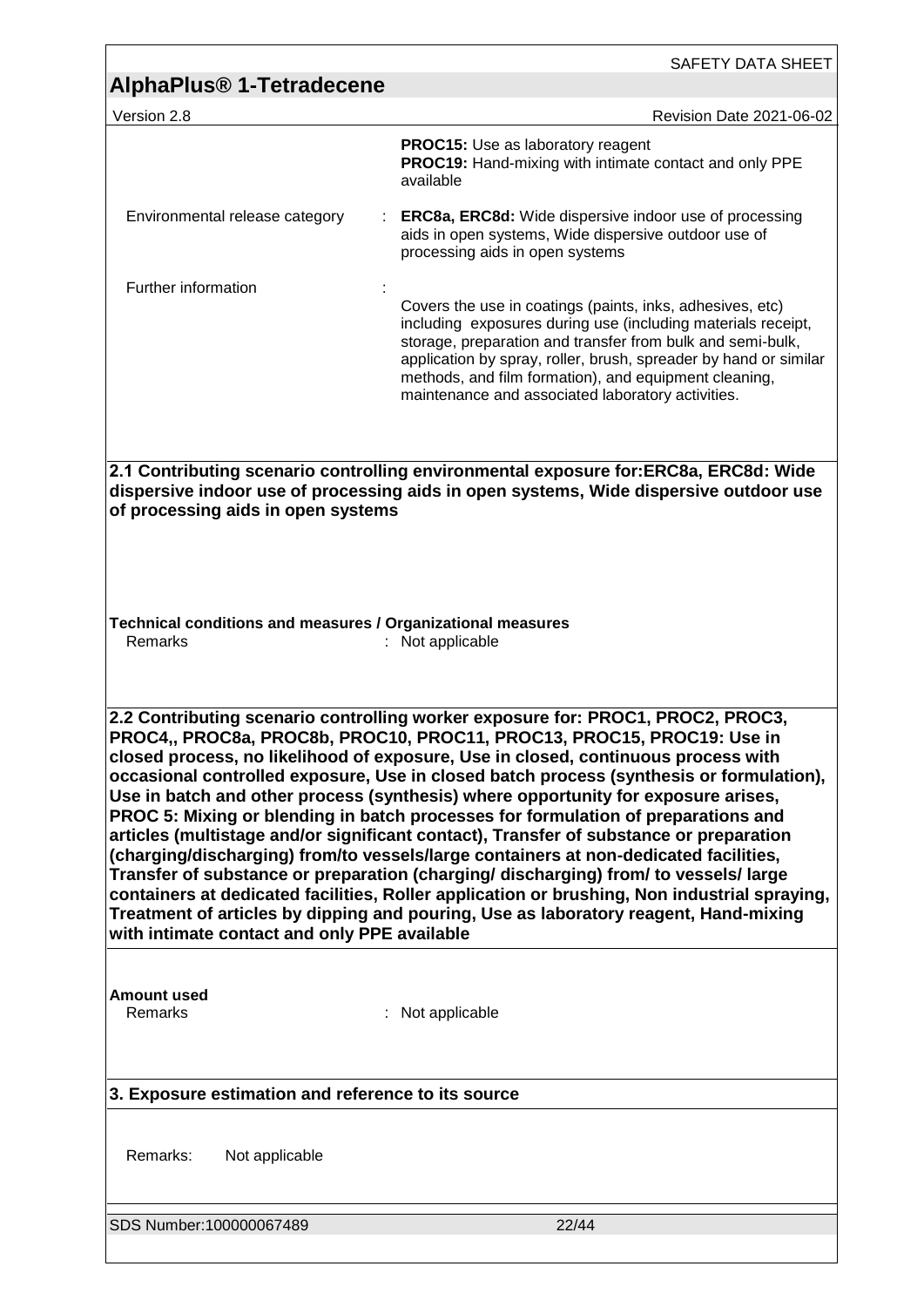Version 2.8 Revision Date 2021-06-02

| by the Exposure Scenario                                                          | 4. Guidance to Downstream User to evaluate whether he works inside the boundaries set                                                                                                                                                                                                                                                                                                                                                                                                                                                                                                                                                |
|-----------------------------------------------------------------------------------|--------------------------------------------------------------------------------------------------------------------------------------------------------------------------------------------------------------------------------------------------------------------------------------------------------------------------------------------------------------------------------------------------------------------------------------------------------------------------------------------------------------------------------------------------------------------------------------------------------------------------------------|
| Not applicable<br>1. Short title of Exposure Scenario: Use in Coatings - Consumer |                                                                                                                                                                                                                                                                                                                                                                                                                                                                                                                                                                                                                                      |
| Main User Groups                                                                  | <b>SU 21:</b> Consumer uses: Private households $(=$ general public                                                                                                                                                                                                                                                                                                                                                                                                                                                                                                                                                                  |
| Sector of use                                                                     | = consumers)<br><b>SU 21:</b> Consumer uses: Private households (= general public<br>= consumers)                                                                                                                                                                                                                                                                                                                                                                                                                                                                                                                                    |
| Product category                                                                  | PC1: Adhesives, sealants<br>PC4: Anti-Freeze and de-icing products<br>PC8: Biocidal products (e.g. Disinfectants, pest control)<br>PC9a: Coatings and paints, thinners, paint removers<br>PC9b: Fillers, putties, plasters, modelling clay<br>PC9c: Finger paints<br>PC15: Non-metal-surface treatment products<br><b>PC18:</b> Ink and toners<br>PC23: Leather tanning, dye, finishing, impregnation and care<br>products<br>PC24: Lubricants, greases, release products<br><b>PC31: Polishes and wax blends</b><br><b>PC34:</b> Textile dyes, finishing and impregnating products;<br>including bleaches and other processing aids |
| Environmental release category                                                    | <b>ERC8a, ERC8d:</b> Wide dispersive indoor use of processing<br>aids in open systems, Wide dispersive outdoor use of<br>processing aids in open systems                                                                                                                                                                                                                                                                                                                                                                                                                                                                             |
| Further information                                                               |                                                                                                                                                                                                                                                                                                                                                                                                                                                                                                                                                                                                                                      |
|                                                                                   | Covers the use in coatings (paints, inks, adhesives, etc)<br>including exposures during use (including product transfer<br>and preparation, application by brush, spray by hand or similar<br>methods) and equipment cleaning.                                                                                                                                                                                                                                                                                                                                                                                                       |
| of processing aids in open systems                                                | 2.1 Contributing scenario controlling environmental exposure for:ERC8a, ERC8d: Wide<br>dispersive indoor use of processing aids in open systems, Wide dispersive outdoor use                                                                                                                                                                                                                                                                                                                                                                                                                                                         |
| Technical conditions and measures / Organizational measures<br>Remarks            | : Not applicable                                                                                                                                                                                                                                                                                                                                                                                                                                                                                                                                                                                                                     |
|                                                                                   |                                                                                                                                                                                                                                                                                                                                                                                                                                                                                                                                                                                                                                      |
| SDS Number:100000067489                                                           | 23/44                                                                                                                                                                                                                                                                                                                                                                                                                                                                                                                                                                                                                                |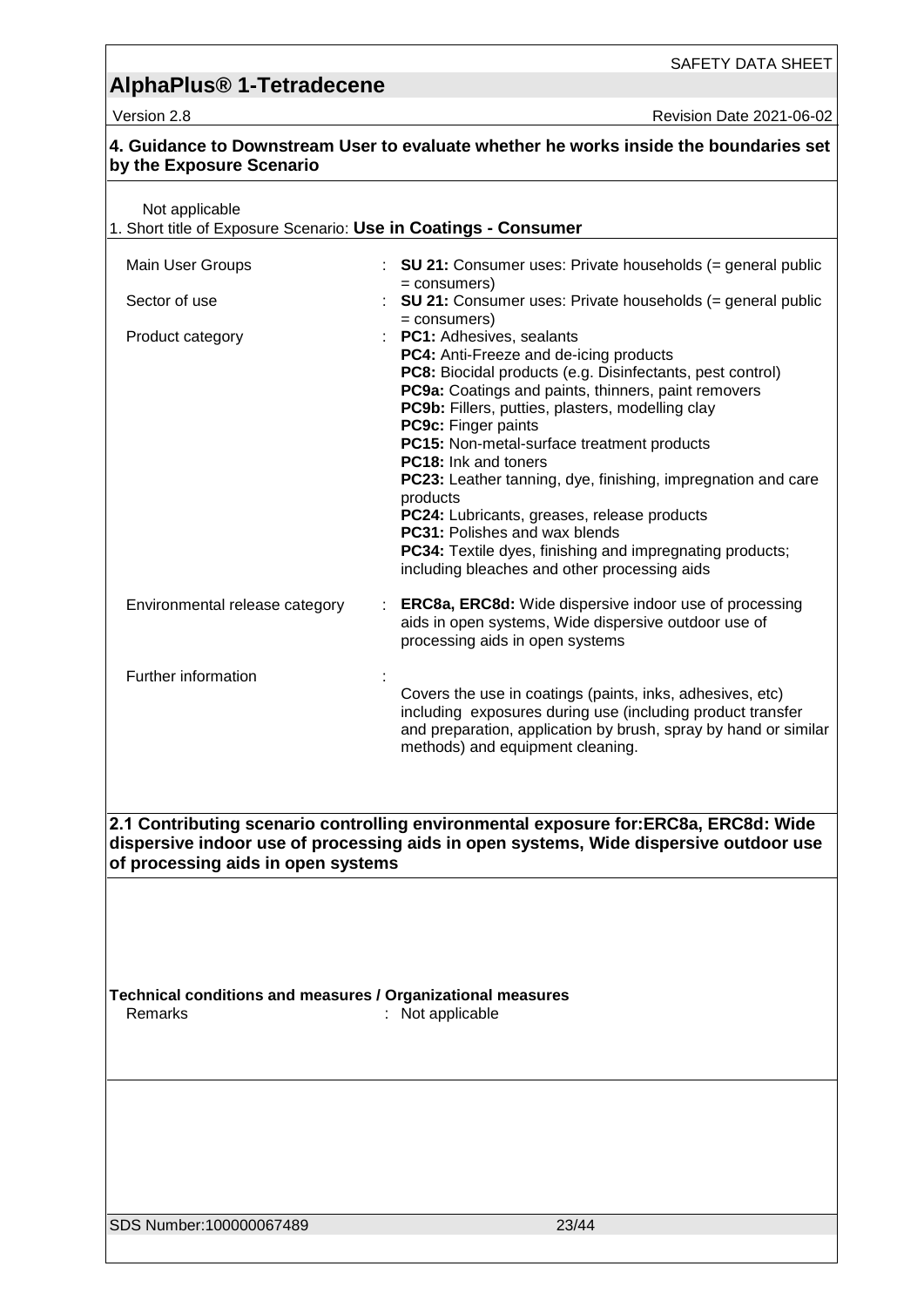|                                                                                                                                                                                                                                                                                                                                                                                                                                                                                                                                                                                                                                                                       | SAFETY DATA SHEET                                                                                                                                                                                                                                                                                                                                                                                                                                                                                                                                                                                                                                                                                                                                                                                                                                                                                                                                                              |  |
|-----------------------------------------------------------------------------------------------------------------------------------------------------------------------------------------------------------------------------------------------------------------------------------------------------------------------------------------------------------------------------------------------------------------------------------------------------------------------------------------------------------------------------------------------------------------------------------------------------------------------------------------------------------------------|--------------------------------------------------------------------------------------------------------------------------------------------------------------------------------------------------------------------------------------------------------------------------------------------------------------------------------------------------------------------------------------------------------------------------------------------------------------------------------------------------------------------------------------------------------------------------------------------------------------------------------------------------------------------------------------------------------------------------------------------------------------------------------------------------------------------------------------------------------------------------------------------------------------------------------------------------------------------------------|--|
| <b>AlphaPlus<sup>®</sup> 1-Tetradecene</b>                                                                                                                                                                                                                                                                                                                                                                                                                                                                                                                                                                                                                            |                                                                                                                                                                                                                                                                                                                                                                                                                                                                                                                                                                                                                                                                                                                                                                                                                                                                                                                                                                                |  |
| Version 2.8                                                                                                                                                                                                                                                                                                                                                                                                                                                                                                                                                                                                                                                           | <b>Revision Date 2021-06-02</b>                                                                                                                                                                                                                                                                                                                                                                                                                                                                                                                                                                                                                                                                                                                                                                                                                                                                                                                                                |  |
| 2.2 Contributing scenario controlling consumer exposure for: PC1, PC4, PC8, PC9a,<br>PC9b, PC9c, PC15, PC18, PC23, PC24, PC31, PC34: Adhesives, sealants, Anti-Freeze and<br>de-icing products, Biocidal products (e.g. Disinfectants, pest control), Coatings and<br>paints, thinners, paint removers, Fillers, putties, plasters, modelling clay, Finger paints,<br>Non-metal-surface treatment products, Ink and toners, Leather tanning, dye, finishing,<br>impregnation and care products, Lubricants, greases, release products, Polishes and<br>wax blends, Textile dyes, finishing and impregnating products; including bleaches and<br>other processing aids |                                                                                                                                                                                                                                                                                                                                                                                                                                                                                                                                                                                                                                                                                                                                                                                                                                                                                                                                                                                |  |
| Amount used<br>Remarks                                                                                                                                                                                                                                                                                                                                                                                                                                                                                                                                                                                                                                                | : Not applicable                                                                                                                                                                                                                                                                                                                                                                                                                                                                                                                                                                                                                                                                                                                                                                                                                                                                                                                                                               |  |
| 3. Exposure estimation and reference to its source                                                                                                                                                                                                                                                                                                                                                                                                                                                                                                                                                                                                                    |                                                                                                                                                                                                                                                                                                                                                                                                                                                                                                                                                                                                                                                                                                                                                                                                                                                                                                                                                                                |  |
|                                                                                                                                                                                                                                                                                                                                                                                                                                                                                                                                                                                                                                                                       |                                                                                                                                                                                                                                                                                                                                                                                                                                                                                                                                                                                                                                                                                                                                                                                                                                                                                                                                                                                |  |
| Remarks:<br>Not applicable<br>4. Guidance to Downstream User to evaluate whether he works inside the boundaries set                                                                                                                                                                                                                                                                                                                                                                                                                                                                                                                                                   |                                                                                                                                                                                                                                                                                                                                                                                                                                                                                                                                                                                                                                                                                                                                                                                                                                                                                                                                                                                |  |
| by the Exposure Scenario                                                                                                                                                                                                                                                                                                                                                                                                                                                                                                                                                                                                                                              |                                                                                                                                                                                                                                                                                                                                                                                                                                                                                                                                                                                                                                                                                                                                                                                                                                                                                                                                                                                |  |
| Not applicable<br>1. Short title of Exposure Scenario: Use as a cleaning agent - industrial                                                                                                                                                                                                                                                                                                                                                                                                                                                                                                                                                                           |                                                                                                                                                                                                                                                                                                                                                                                                                                                                                                                                                                                                                                                                                                                                                                                                                                                                                                                                                                                |  |
| Main User Groups                                                                                                                                                                                                                                                                                                                                                                                                                                                                                                                                                                                                                                                      | <b>SU 3:</b> Industrial uses: Uses of substances as such or in                                                                                                                                                                                                                                                                                                                                                                                                                                                                                                                                                                                                                                                                                                                                                                                                                                                                                                                 |  |
| Sector of use<br>Process category<br>Environmental release category<br>Further information                                                                                                                                                                                                                                                                                                                                                                                                                                                                                                                                                                            | preparations at industrial sites<br><b>SU3: Industrial Manufacturing (all)</b><br><b>PROC2:</b> Use in closed, continuous process with occasional<br>controlled exposure<br><b>PROC3:</b> Use in closed batch process (synthesis or<br>formulation)<br><b>PROC4:</b> Use in batch and other process (synthesis) where<br>opportunity for exposure arises<br><b>PROC7:</b> Industrial spraying<br>PROC8a: Transfer of substance or preparation<br>(charging/discharging) from/to vessels/large containers at<br>non-dedicated facilities<br><b>PROC8b:</b> Transfer of substance or preparation (charging/<br>discharging) from/ to vessels/ large containers at dedicated<br>facilities<br>PROC10: Roller application or brushing<br><b>PROC13:</b> Treatment of articles by dipping and pouring<br><b>ERC4:</b> Industrial use of processing aids in processes and<br>products, not becoming part of articles<br>Covers the use as a component of cleaning products including |  |
|                                                                                                                                                                                                                                                                                                                                                                                                                                                                                                                                                                                                                                                                       | transfer from storage, pouring/unloading from drums or                                                                                                                                                                                                                                                                                                                                                                                                                                                                                                                                                                                                                                                                                                                                                                                                                                                                                                                         |  |
| SDS Number:100000067489                                                                                                                                                                                                                                                                                                                                                                                                                                                                                                                                                                                                                                               | 24/44                                                                                                                                                                                                                                                                                                                                                                                                                                                                                                                                                                                                                                                                                                                                                                                                                                                                                                                                                                          |  |

<u> 1989 - Johann Stoff, deutscher Stoff, der Stoff, der Stoff, der Stoff, der Stoff, der Stoff, der Stoff, der S</u>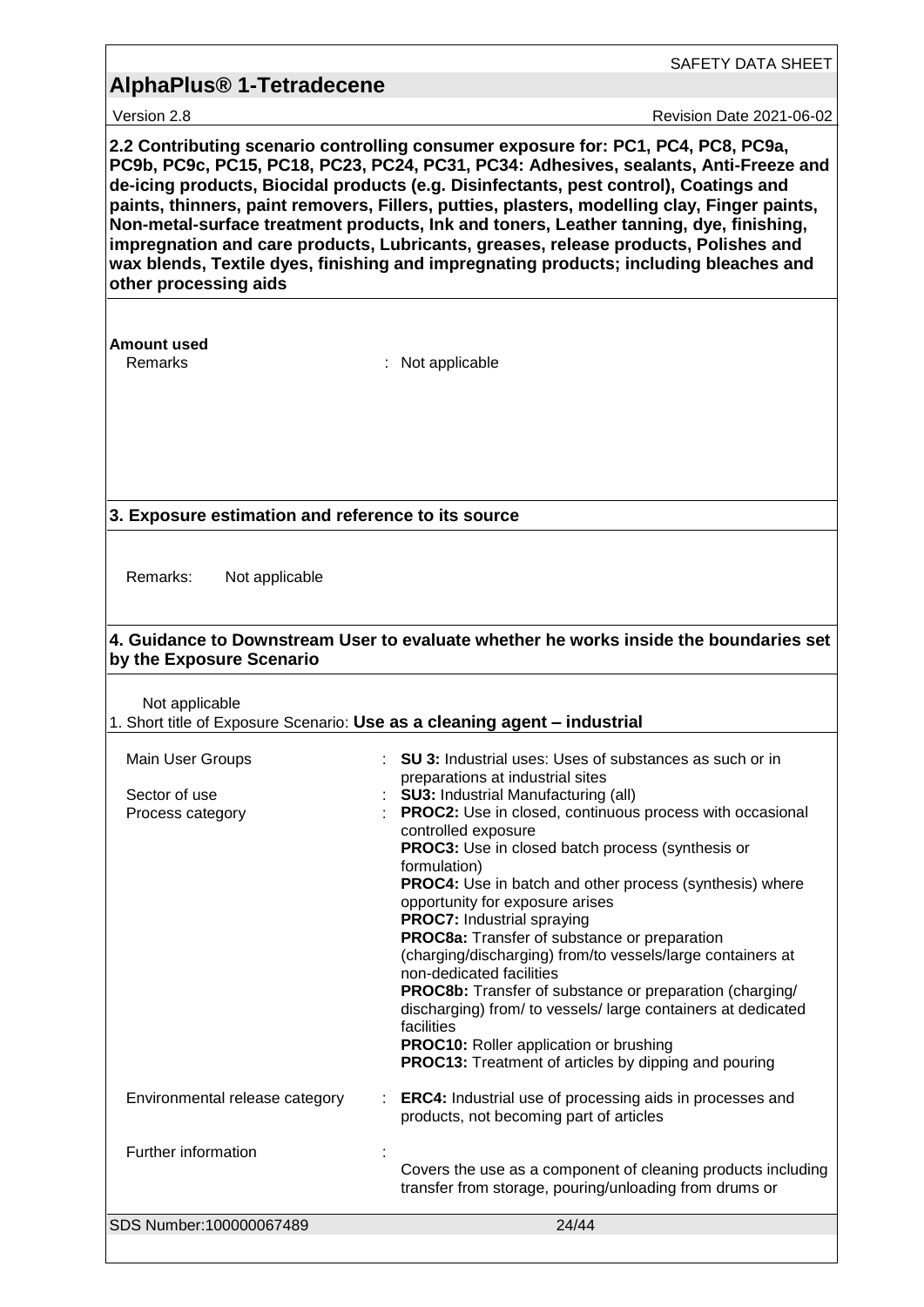| AlphaPlus® 1-Tetradecene                                               |                                                                                                                                                                                                                                                                                                                                                                                                                                                                                                                                                                                                                                                                                                                   |
|------------------------------------------------------------------------|-------------------------------------------------------------------------------------------------------------------------------------------------------------------------------------------------------------------------------------------------------------------------------------------------------------------------------------------------------------------------------------------------------------------------------------------------------------------------------------------------------------------------------------------------------------------------------------------------------------------------------------------------------------------------------------------------------------------|
|                                                                        |                                                                                                                                                                                                                                                                                                                                                                                                                                                                                                                                                                                                                                                                                                                   |
| Version 2.8                                                            | <b>Revision Date 2021-06-02</b>                                                                                                                                                                                                                                                                                                                                                                                                                                                                                                                                                                                                                                                                                   |
|                                                                        | containers. Exposures during mixing/diluting in the<br>preparatory phase and cleaning activities (including spraying,<br>brushing, dipping, wiping, automated and by hand), related<br>equipment cleaning and maintenance.                                                                                                                                                                                                                                                                                                                                                                                                                                                                                        |
|                                                                        | 2.1 Contributing scenario controlling environmental exposure for:ERC4: Industrial use of<br>processing aids in processes and products, not becoming part of articles                                                                                                                                                                                                                                                                                                                                                                                                                                                                                                                                              |
| Technical conditions and measures / Organizational measures<br>Remarks | : Not applicable                                                                                                                                                                                                                                                                                                                                                                                                                                                                                                                                                                                                                                                                                                  |
|                                                                        | 2.2 Contributing scenario controlling worker exposure for: PROC2, PROC3, PROC4,<br>PROC7, PROC8a, PROC8b, PROC10, PROC13: Use in closed, continuous process with<br>occasional controlled exposure, Use in closed batch process (synthesis or formulation),<br>Use in batch and other process (synthesis) where opportunity for exposure arises,<br>Industrial spraying, Transfer of substance or preparation (charging/discharging) from/to<br>vessels/large containers at non-dedicated facilities, Transfer of substance or preparation<br>(charging/ discharging) from/ to vessels/ large containers at dedicated facilities, Roller<br>application or brushing, Treatment of articles by dipping and pouring |
| <b>Amount used</b><br>Remarks                                          |                                                                                                                                                                                                                                                                                                                                                                                                                                                                                                                                                                                                                                                                                                                   |
|                                                                        | Not applicable                                                                                                                                                                                                                                                                                                                                                                                                                                                                                                                                                                                                                                                                                                    |
| 3. Exposure estimation and reference to its source                     |                                                                                                                                                                                                                                                                                                                                                                                                                                                                                                                                                                                                                                                                                                                   |
| Remarks:<br>Not applicable                                             |                                                                                                                                                                                                                                                                                                                                                                                                                                                                                                                                                                                                                                                                                                                   |
| Not applicable                                                         | 4. Guidance to Downstream User to evaluate whether he works inside the boundaries set<br>1. Short title of Exposure Scenario: Use as a cleaning agent - professional                                                                                                                                                                                                                                                                                                                                                                                                                                                                                                                                              |
| Main User Groups                                                       | <b>SU 22: Professional uses: Public domain (administration,</b>                                                                                                                                                                                                                                                                                                                                                                                                                                                                                                                                                                                                                                                   |
| Sector of use                                                          | education, entertainment, services, craftsmen)<br>SU 22: Professional uses: Public domain (administration,                                                                                                                                                                                                                                                                                                                                                                                                                                                                                                                                                                                                        |
| by the Exposure Scenario<br>Process category                           | education, entertainment, services, craftsmen)<br><b>PROC2:</b> Use in closed, continuous process with occasional<br>controlled exposure<br><b>PROC3:</b> Use in closed batch process (synthesis or<br>formulation)<br>PROC4: Use in batch and other process (synthesis) where<br>opportunity for exposure arises                                                                                                                                                                                                                                                                                                                                                                                                 |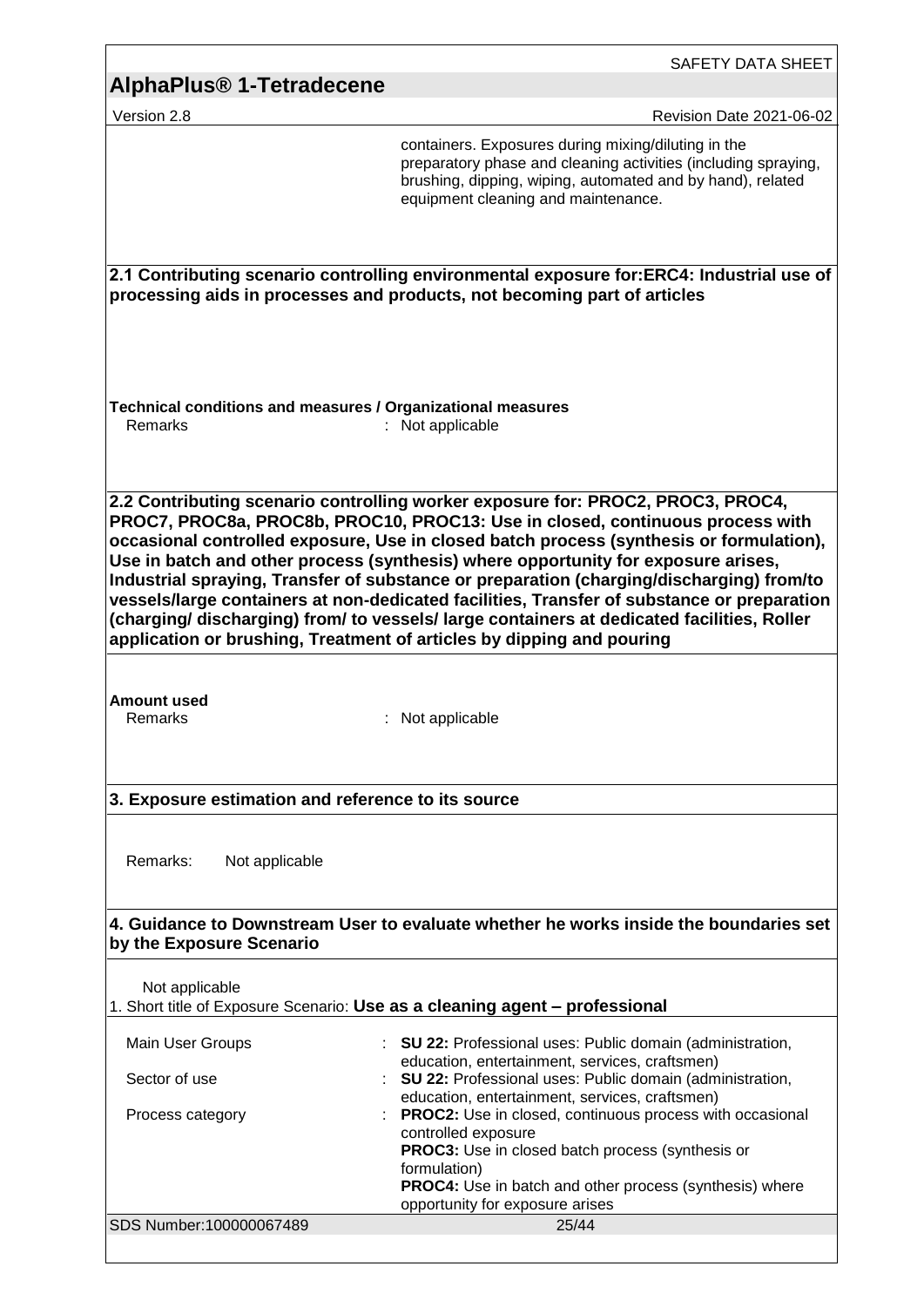| AlphaPlus <sup>®</sup> 1-Tetradecene                                                                                                                                                                                                                                                                                                                                                                                                                                                                                                                                                                                                                                                                                   | SAFETY DATA SHEET                                                                                                                                                                                                                                                                                                                                                                                                                         |  |
|------------------------------------------------------------------------------------------------------------------------------------------------------------------------------------------------------------------------------------------------------------------------------------------------------------------------------------------------------------------------------------------------------------------------------------------------------------------------------------------------------------------------------------------------------------------------------------------------------------------------------------------------------------------------------------------------------------------------|-------------------------------------------------------------------------------------------------------------------------------------------------------------------------------------------------------------------------------------------------------------------------------------------------------------------------------------------------------------------------------------------------------------------------------------------|--|
| Version 2.8                                                                                                                                                                                                                                                                                                                                                                                                                                                                                                                                                                                                                                                                                                            | Revision Date 2021-06-02                                                                                                                                                                                                                                                                                                                                                                                                                  |  |
|                                                                                                                                                                                                                                                                                                                                                                                                                                                                                                                                                                                                                                                                                                                        | PROC8a: Transfer of substance or preparation<br>(charging/discharging) from/to vessels/large containers at<br>non-dedicated facilities<br>PROC8b: Transfer of substance or preparation (charging/<br>discharging) from/ to vessels/ large containers at dedicated<br>facilities<br><b>PROC10:</b> Roller application or brushing<br><b>PROC11:</b> Non industrial spraying<br><b>PROC13:</b> Treatment of articles by dipping and pouring |  |
| Environmental release category                                                                                                                                                                                                                                                                                                                                                                                                                                                                                                                                                                                                                                                                                         | <b>ERC8a, ERC8d:</b> Wide dispersive indoor use of processing<br>aids in open systems, Wide dispersive outdoor use of<br>processing aids in open systems                                                                                                                                                                                                                                                                                  |  |
| Further information                                                                                                                                                                                                                                                                                                                                                                                                                                                                                                                                                                                                                                                                                                    |                                                                                                                                                                                                                                                                                                                                                                                                                                           |  |
|                                                                                                                                                                                                                                                                                                                                                                                                                                                                                                                                                                                                                                                                                                                        | Covers the use as a component of cleaning products including<br>pouring/unloading from drums or containers; and exposures<br>during mixing/diluting in the preparatory phase and cleaning<br>activities (including spraying, brushing, dipping, wiping<br>automated and by hand).                                                                                                                                                         |  |
|                                                                                                                                                                                                                                                                                                                                                                                                                                                                                                                                                                                                                                                                                                                        |                                                                                                                                                                                                                                                                                                                                                                                                                                           |  |
| Technical conditions and measures / Organizational measures<br>Remarks                                                                                                                                                                                                                                                                                                                                                                                                                                                                                                                                                                                                                                                 | Not applicable                                                                                                                                                                                                                                                                                                                                                                                                                            |  |
| 2.2 Contributing scenario controlling worker exposure for: PROC2, PROC3, PROC4,<br>PROC8a, PROC8b, PROC10, PROC11, PROC13: Use in closed, continuous process with<br>occasional controlled exposure, Use in closed batch process (synthesis or formulation),<br>Use in batch and other process (synthesis) where opportunity for exposure arises,<br>Transfer of substance or preparation (charging/discharging) from/to vessels/large<br>containers at non-dedicated facilities, Transfer of substance or preparation (charging/<br>discharging) from/ to vessels/ large containers at dedicated facilities, Roller application<br>or brushing, Non industrial spraying, Treatment of articles by dipping and pouring |                                                                                                                                                                                                                                                                                                                                                                                                                                           |  |
| <b>Amount used</b><br>Remarks                                                                                                                                                                                                                                                                                                                                                                                                                                                                                                                                                                                                                                                                                          | Not applicable                                                                                                                                                                                                                                                                                                                                                                                                                            |  |
| 3. Exposure estimation and reference to its source                                                                                                                                                                                                                                                                                                                                                                                                                                                                                                                                                                                                                                                                     |                                                                                                                                                                                                                                                                                                                                                                                                                                           |  |
| Remarks:<br>Not applicable                                                                                                                                                                                                                                                                                                                                                                                                                                                                                                                                                                                                                                                                                             |                                                                                                                                                                                                                                                                                                                                                                                                                                           |  |
| SDS Number:100000067489                                                                                                                                                                                                                                                                                                                                                                                                                                                                                                                                                                                                                                                                                                | 26/44                                                                                                                                                                                                                                                                                                                                                                                                                                     |  |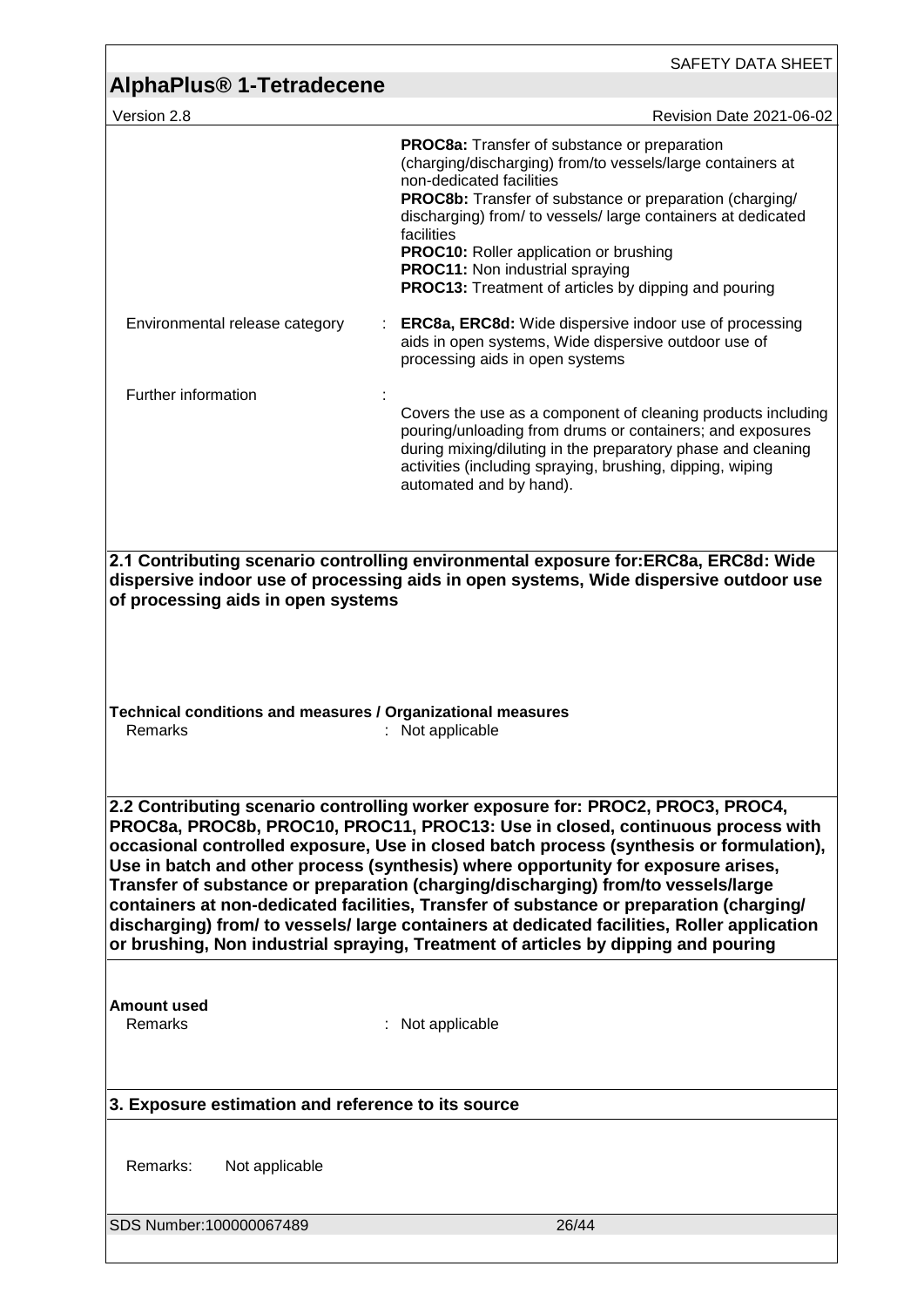Version 2.8 **Version 2.8** Revision Date 2021-06-02

| by the Exposure Scenario                                                                                                                                                                                                                                                                                                                                                                                                                                                                                                                        | 4. Guidance to Downstream User to evaluate whether he works inside the boundaries set                                                                                                                                                                                                                                                          |  |
|-------------------------------------------------------------------------------------------------------------------------------------------------------------------------------------------------------------------------------------------------------------------------------------------------------------------------------------------------------------------------------------------------------------------------------------------------------------------------------------------------------------------------------------------------|------------------------------------------------------------------------------------------------------------------------------------------------------------------------------------------------------------------------------------------------------------------------------------------------------------------------------------------------|--|
| Not applicable                                                                                                                                                                                                                                                                                                                                                                                                                                                                                                                                  | 1. Short title of Exposure Scenario: Use as a cleaning agent - consumer                                                                                                                                                                                                                                                                        |  |
| Main User Groups                                                                                                                                                                                                                                                                                                                                                                                                                                                                                                                                | : SU 21: Consumer uses: Private households $(=$ general public                                                                                                                                                                                                                                                                                 |  |
|                                                                                                                                                                                                                                                                                                                                                                                                                                                                                                                                                 | $=$ consumers)                                                                                                                                                                                                                                                                                                                                 |  |
| Sector of use                                                                                                                                                                                                                                                                                                                                                                                                                                                                                                                                   | <b>SU 21:</b> Consumer uses: Private households (= general public<br>$=$ consumers)                                                                                                                                                                                                                                                            |  |
| Product category                                                                                                                                                                                                                                                                                                                                                                                                                                                                                                                                | <b>PC3:</b> Air care products                                                                                                                                                                                                                                                                                                                  |  |
|                                                                                                                                                                                                                                                                                                                                                                                                                                                                                                                                                 | PC4: Anti-Freeze and de-icing products<br>PC8: Biocidal products (e.g. Disinfectants, pest control)<br>PC9a: Coatings and paints, thinners, paint removers<br>PC9b: Fillers, putties, plasters, modelling clay<br>PC9c: Finger paints<br>PC24: Lubricants, greases, release products<br>PC35: Washing and cleaning products (including solvent |  |
|                                                                                                                                                                                                                                                                                                                                                                                                                                                                                                                                                 | based products)                                                                                                                                                                                                                                                                                                                                |  |
|                                                                                                                                                                                                                                                                                                                                                                                                                                                                                                                                                 | PC38: Welding and soldering products (with flux coatings or<br>flux cores.), flux products                                                                                                                                                                                                                                                     |  |
| Environmental release category                                                                                                                                                                                                                                                                                                                                                                                                                                                                                                                  | <b>ERC8a, ERC8d:</b> Wide dispersive indoor use of processing<br>aids in open systems, Wide dispersive outdoor use of<br>processing aids in open systems                                                                                                                                                                                       |  |
| Further information                                                                                                                                                                                                                                                                                                                                                                                                                                                                                                                             |                                                                                                                                                                                                                                                                                                                                                |  |
|                                                                                                                                                                                                                                                                                                                                                                                                                                                                                                                                                 | Covers general exposures to consumers arising from the use<br>of household products sold as washing and cleaning products,<br>aerosols, coatings, de-icers, lubricants and air care products.                                                                                                                                                  |  |
| of processing aids in open systems                                                                                                                                                                                                                                                                                                                                                                                                                                                                                                              | 2.1 Contributing scenario controlling environmental exposure for: ERC8a, ERC8d: Wide<br>dispersive indoor use of processing aids in open systems, Wide dispersive outdoor use                                                                                                                                                                  |  |
|                                                                                                                                                                                                                                                                                                                                                                                                                                                                                                                                                 |                                                                                                                                                                                                                                                                                                                                                |  |
|                                                                                                                                                                                                                                                                                                                                                                                                                                                                                                                                                 |                                                                                                                                                                                                                                                                                                                                                |  |
| Technical conditions and measures / Organizational measures<br>Remarks<br>: Not applicable                                                                                                                                                                                                                                                                                                                                                                                                                                                      |                                                                                                                                                                                                                                                                                                                                                |  |
|                                                                                                                                                                                                                                                                                                                                                                                                                                                                                                                                                 |                                                                                                                                                                                                                                                                                                                                                |  |
| 2.2 Contributing scenario controlling consumer exposure for: PC3, PC4, PC8, PC9a,<br>PC9b, PC9c, PC24, PC35, PC38: Air care products, Anti-Freeze and de-icing products,<br>Biocidal products (e.g. Disinfectants, pest control), Coatings and paints, thinners, paint<br>removers, Fillers, putties, plasters, modelling clay, Finger paints, Lubricants, greases,<br>release products, Washing and cleaning products (including solvent based products),<br>Welding and soldering products (with flux coatings or flux cores.), flux products |                                                                                                                                                                                                                                                                                                                                                |  |
| SDS Number:100000067489                                                                                                                                                                                                                                                                                                                                                                                                                                                                                                                         | 27/44                                                                                                                                                                                                                                                                                                                                          |  |
|                                                                                                                                                                                                                                                                                                                                                                                                                                                                                                                                                 |                                                                                                                                                                                                                                                                                                                                                |  |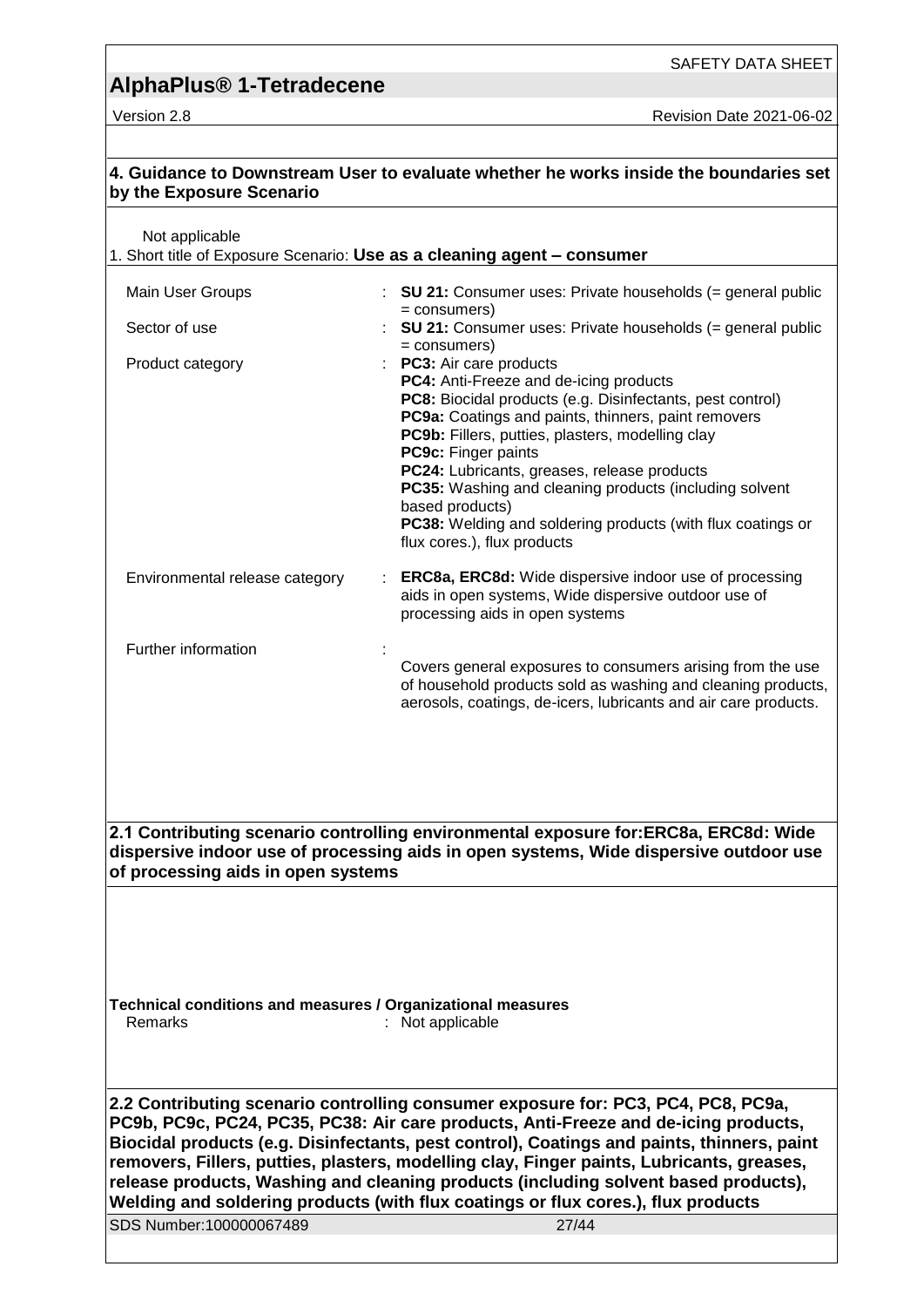### **AlphaPlus® 1-Tetradecene**

Version 2.8 **All 2021-06-02** Revision Date 2021-06-02

# **Amount used**

: Not applicable

### **3. Exposure estimation and reference to its source**

Remarks: Not applicable

#### **4. Guidance to Downstream User to evaluate whether he works inside the boundaries set by the Exposure Scenario**

Not applicable

1. Short title of Exposure Scenario: **Use in Oil and Gas field drilling and production operations - Industrial**

| Main User Groups<br>Sector of use<br>Process category | <b>SU 3:</b> Industrial uses: Uses of substances as such or in<br>preparations at industrial sites<br><b>SU3: Industrial Manufacturing (all)</b><br>PROC1: Use in closed process, no likelihood of exposure<br><b>PROC2:</b> Use in closed, continuous process with occasional<br>controlled exposure<br><b>PROC3:</b> Use in closed batch process (synthesis or<br>formulation)<br>PROC4: Use in batch and other process (synthesis) where<br>opportunity for exposure arises<br>PROC8a: Transfer of substance or preparation<br>(charging/discharging) from/to vessels/large containers at<br>non-dedicated facilities<br>PROC8b: Transfer of substance or preparation (charging/<br>discharging) from/ to vessels/ large containers at dedicated<br>facilities |
|-------------------------------------------------------|-------------------------------------------------------------------------------------------------------------------------------------------------------------------------------------------------------------------------------------------------------------------------------------------------------------------------------------------------------------------------------------------------------------------------------------------------------------------------------------------------------------------------------------------------------------------------------------------------------------------------------------------------------------------------------------------------------------------------------------------------------------------|
| Environmental release category                        | <b>ERC4:</b> Industrial use of processing aids in processes and<br>products, not becoming part of articles                                                                                                                                                                                                                                                                                                                                                                                                                                                                                                                                                                                                                                                        |
| Further information                                   | Oil field well drilling and production operations (including<br>drilling muds and well cleaning) including material transfers,<br>on-site formulation, well head operations, shaker room<br>activities and related maintenance.                                                                                                                                                                                                                                                                                                                                                                                                                                                                                                                                   |
|                                                       | 2.1 Contributing scenario controlling environmental exposure for:ERC4: Industrial use of<br>processing aids in processes and products, not becoming part of articles                                                                                                                                                                                                                                                                                                                                                                                                                                                                                                                                                                                              |

SDS Number:100000067489 28/44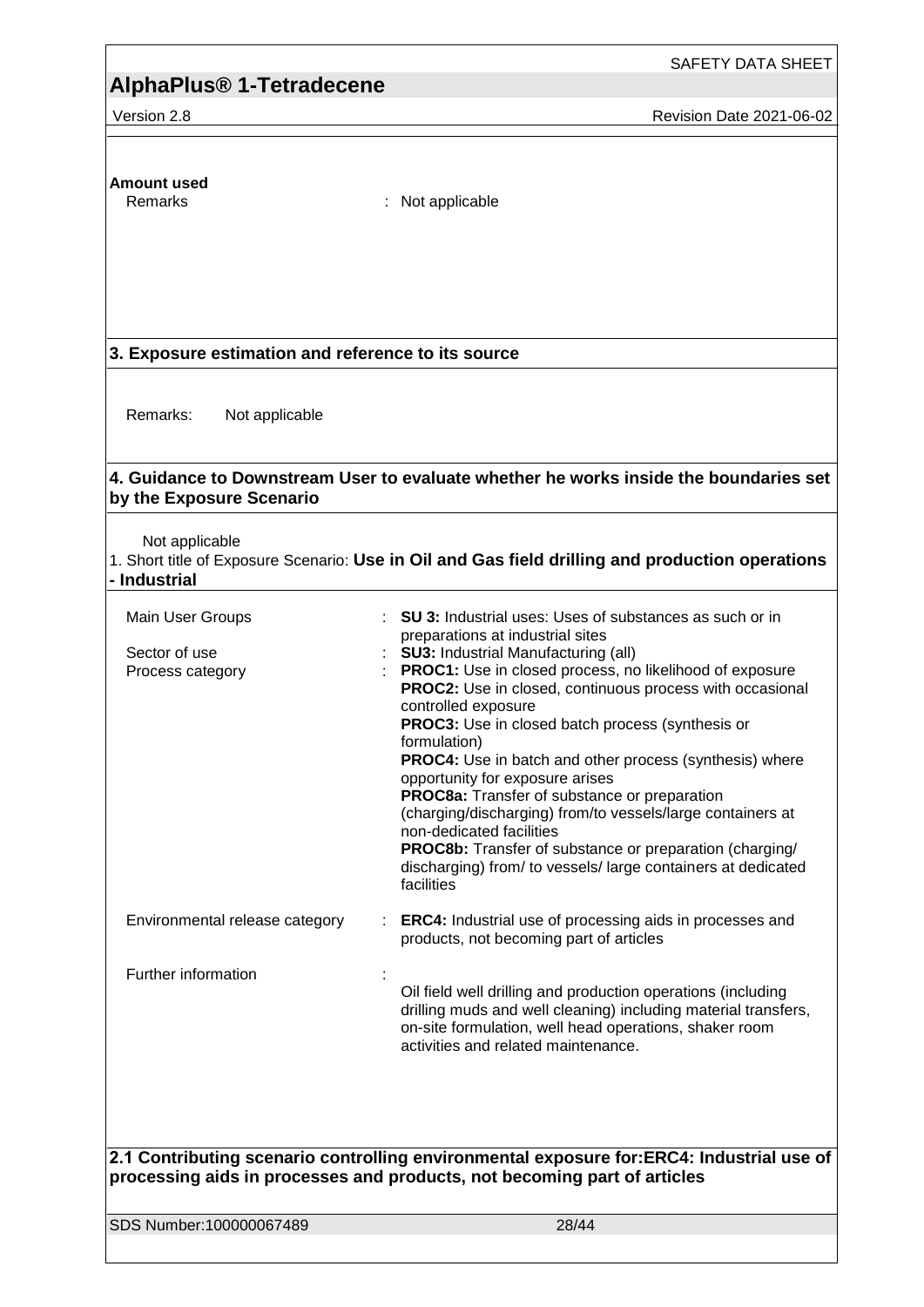|                                                                                                                                                                                                                                                                                                                                                                                                                                                                                                                                                                                                                                                | <b>SAFETY DATA SHEET</b>                                                                                                                                                                                                                                                                                                                                                                                                                                                                                                                                                                                                                                               |  |
|------------------------------------------------------------------------------------------------------------------------------------------------------------------------------------------------------------------------------------------------------------------------------------------------------------------------------------------------------------------------------------------------------------------------------------------------------------------------------------------------------------------------------------------------------------------------------------------------------------------------------------------------|------------------------------------------------------------------------------------------------------------------------------------------------------------------------------------------------------------------------------------------------------------------------------------------------------------------------------------------------------------------------------------------------------------------------------------------------------------------------------------------------------------------------------------------------------------------------------------------------------------------------------------------------------------------------|--|
| AlphaPlus <sup>®</sup> 1-Tetradecene                                                                                                                                                                                                                                                                                                                                                                                                                                                                                                                                                                                                           |                                                                                                                                                                                                                                                                                                                                                                                                                                                                                                                                                                                                                                                                        |  |
| Version 2.8                                                                                                                                                                                                                                                                                                                                                                                                                                                                                                                                                                                                                                    | Revision Date 2021-06-02                                                                                                                                                                                                                                                                                                                                                                                                                                                                                                                                                                                                                                               |  |
| Technical conditions and measures / Organizational measures<br>Remarks                                                                                                                                                                                                                                                                                                                                                                                                                                                                                                                                                                         | Not applicable                                                                                                                                                                                                                                                                                                                                                                                                                                                                                                                                                                                                                                                         |  |
| 2.2 Contributing scenario controlling worker exposure for: PROC1, PROC2, PROC3,<br>PROC4, PROC8a, PROC8b: Use in closed process, no likelihood of exposure, Use in<br>closed, continuous process with occasional controlled exposure, Use in closed batch<br>process (synthesis or formulation), Use in batch and other process (synthesis) where<br>opportunity for exposure arises, Transfer of substance or preparation<br>(charging/discharging) from/to vessels/large containers at non-dedicated facilities,<br>Transfer of substance or preparation (charging/discharging) from/ to vessels/large<br>containers at dedicated facilities |                                                                                                                                                                                                                                                                                                                                                                                                                                                                                                                                                                                                                                                                        |  |
| <b>Amount used</b><br>Remarks                                                                                                                                                                                                                                                                                                                                                                                                                                                                                                                                                                                                                  | : Not applicable                                                                                                                                                                                                                                                                                                                                                                                                                                                                                                                                                                                                                                                       |  |
| 3. Exposure estimation and reference to its source                                                                                                                                                                                                                                                                                                                                                                                                                                                                                                                                                                                             |                                                                                                                                                                                                                                                                                                                                                                                                                                                                                                                                                                                                                                                                        |  |
| Remarks:<br>Not applicable<br>4. Guidance to Downstream User to evaluate whether he works inside the boundaries set                                                                                                                                                                                                                                                                                                                                                                                                                                                                                                                            |                                                                                                                                                                                                                                                                                                                                                                                                                                                                                                                                                                                                                                                                        |  |
| by the Exposure Scenario                                                                                                                                                                                                                                                                                                                                                                                                                                                                                                                                                                                                                       |                                                                                                                                                                                                                                                                                                                                                                                                                                                                                                                                                                                                                                                                        |  |
| Not applicable<br>- Professional                                                                                                                                                                                                                                                                                                                                                                                                                                                                                                                                                                                                               | 1. Short title of Exposure Scenario: Use in Oil and Gas field drilling and production operations                                                                                                                                                                                                                                                                                                                                                                                                                                                                                                                                                                       |  |
| Main User Groups<br>Sector of use                                                                                                                                                                                                                                                                                                                                                                                                                                                                                                                                                                                                              | SU 22: Professional uses: Public domain (administration,<br>education, entertainment, services, craftsmen)<br>SU 22: Professional uses: Public domain (administration,                                                                                                                                                                                                                                                                                                                                                                                                                                                                                                 |  |
| Process category                                                                                                                                                                                                                                                                                                                                                                                                                                                                                                                                                                                                                               | education, entertainment, services, craftsmen)<br>PROC1: Use in closed process, no likelihood of exposure<br><b>PROC2:</b> Use in closed, continuous process with occasional<br>controlled exposure<br><b>PROC3:</b> Use in closed batch process (synthesis or<br>formulation)<br>PROC4: Use in batch and other process (synthesis) where<br>opportunity for exposure arises<br>PROC8a: Transfer of substance or preparation<br>(charging/discharging) from/to vessels/large containers at<br>non-dedicated facilities<br><b>PROC8b:</b> Transfer of substance or preparation (charging/<br>discharging) from/ to vessels/ large containers at dedicated<br>facilities |  |
| Environmental release category                                                                                                                                                                                                                                                                                                                                                                                                                                                                                                                                                                                                                 | <b>ERC8d:</b> Wide dispersive outdoor use of processing aids in                                                                                                                                                                                                                                                                                                                                                                                                                                                                                                                                                                                                        |  |
| SDS Number:100000067489                                                                                                                                                                                                                                                                                                                                                                                                                                                                                                                                                                                                                        | 29/44                                                                                                                                                                                                                                                                                                                                                                                                                                                                                                                                                                                                                                                                  |  |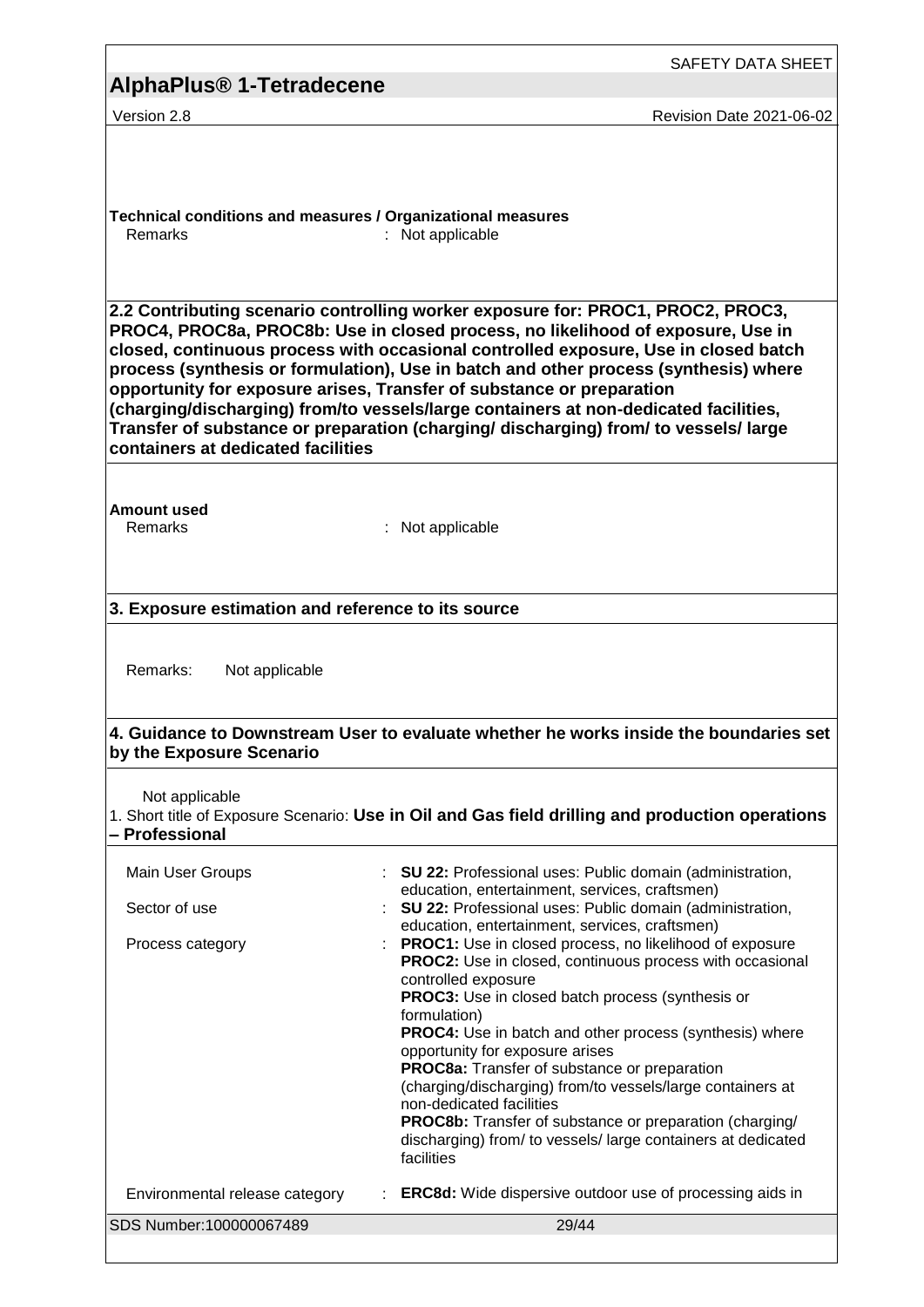|                                                                                                                   | SAFETY DATA SHEET                                                                                                                                                                                                                                   |
|-------------------------------------------------------------------------------------------------------------------|-----------------------------------------------------------------------------------------------------------------------------------------------------------------------------------------------------------------------------------------------------|
| AlphaPlus <sup>®</sup> 1-Tetradecene                                                                              |                                                                                                                                                                                                                                                     |
| Version 2.8                                                                                                       | Revision Date 2021-06-02                                                                                                                                                                                                                            |
| Further information                                                                                               | open systems<br>Oil field well drilling and production operations (including<br>drilling muds and well cleaning) including material transfers,                                                                                                      |
|                                                                                                                   | on-site formulation, well head operations, shaker room<br>activities and related maintenance.                                                                                                                                                       |
| dispersive outdoor use of processing aids in open systems                                                         | 2.1 Contributing scenario controlling environmental exposure for:ERC8d: Wide                                                                                                                                                                        |
|                                                                                                                   |                                                                                                                                                                                                                                                     |
| Technical conditions and measures / Organizational measures<br>Remarks                                            | : Not applicable                                                                                                                                                                                                                                    |
|                                                                                                                   | 2.2 Contributing scenario controlling worker exposure for: PROC1, PROC2, PROC3,<br>PROC4, PROC8a, PROC8b: Use in closed process, no likelihood of exposure, Use in                                                                                  |
|                                                                                                                   | closed, continuous process with occasional controlled exposure, Use in closed batch<br>process (synthesis or formulation), Use in batch and other process (synthesis) where                                                                         |
| containers at dedicated facilities                                                                                | opportunity for exposure arises, Transfer of substance or preparation<br>(charging/discharging) from/to vessels/large containers at non-dedicated facilities,<br>Transfer of substance or preparation (charging/discharging) from/ to vessels/large |
| <b>Amount used</b>                                                                                                |                                                                                                                                                                                                                                                     |
| <b>Remarks</b>                                                                                                    | Not applicable                                                                                                                                                                                                                                      |
| 3. Exposure estimation and reference to its source                                                                |                                                                                                                                                                                                                                                     |
| Remarks:<br>Not applicable                                                                                        |                                                                                                                                                                                                                                                     |
| 4. Guidance to Downstream User to evaluate whether he works inside the boundaries set<br>by the Exposure Scenario |                                                                                                                                                                                                                                                     |
| Not applicable<br>1. Short title of Exposure Scenario: Lubricants - Industrial                                    |                                                                                                                                                                                                                                                     |
| Main User Groups                                                                                                  | <b>SU 3:</b> Industrial uses: Uses of substances as such or in<br>preparations at industrial sites                                                                                                                                                  |
| Sector of use<br>Process category                                                                                 | SU3: Industrial Manufacturing (all)<br>PROC1: Use in closed process, no likelihood of exposure<br><b>PROC2:</b> Use in closed, continuous process with occasional                                                                                   |
| SDS Number:100000067489                                                                                           | 30/44                                                                                                                                                                                                                                               |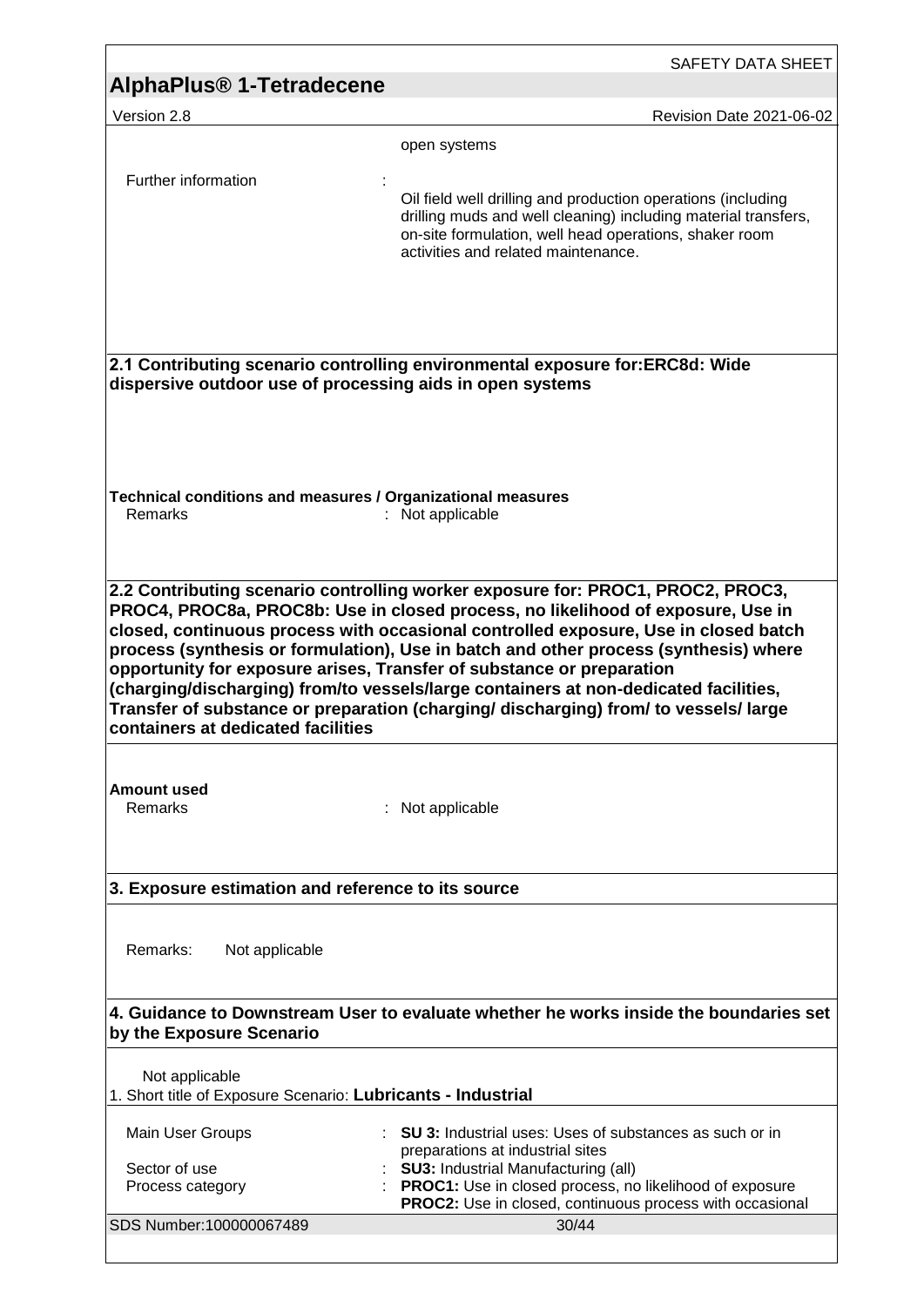| AlphaPlus <sup>®</sup> 1-Tetradecene                                                                                                                                                                                                                                                                                                                                                                                                                                                                                                                                                                                                                                                                                                                                                                                                                                                                                                                                                                                |                                                                                                                                                                                                                                                                                                                                                                                                                                                                                                                                                                                                                                                                                                                                                                                                                                                                                                                          |  |
|---------------------------------------------------------------------------------------------------------------------------------------------------------------------------------------------------------------------------------------------------------------------------------------------------------------------------------------------------------------------------------------------------------------------------------------------------------------------------------------------------------------------------------------------------------------------------------------------------------------------------------------------------------------------------------------------------------------------------------------------------------------------------------------------------------------------------------------------------------------------------------------------------------------------------------------------------------------------------------------------------------------------|--------------------------------------------------------------------------------------------------------------------------------------------------------------------------------------------------------------------------------------------------------------------------------------------------------------------------------------------------------------------------------------------------------------------------------------------------------------------------------------------------------------------------------------------------------------------------------------------------------------------------------------------------------------------------------------------------------------------------------------------------------------------------------------------------------------------------------------------------------------------------------------------------------------------------|--|
| Version 2.8                                                                                                                                                                                                                                                                                                                                                                                                                                                                                                                                                                                                                                                                                                                                                                                                                                                                                                                                                                                                         | Revision Date 2021-06-02                                                                                                                                                                                                                                                                                                                                                                                                                                                                                                                                                                                                                                                                                                                                                                                                                                                                                                 |  |
|                                                                                                                                                                                                                                                                                                                                                                                                                                                                                                                                                                                                                                                                                                                                                                                                                                                                                                                                                                                                                     | controlled exposure<br><b>PROC3:</b> Use in closed batch process (synthesis or<br>formulation)<br><b>PROC4:</b> Use in batch and other process (synthesis) where<br>opportunity for exposure arises<br><b>PROC7: Industrial spraying</b><br>PROC8a: Transfer of substance or preparation<br>(charging/discharging) from/to vessels/large containers at<br>non-dedicated facilities<br><b>PROC8b:</b> Transfer of substance or preparation (charging/<br>discharging) from/ to vessels/large containers at dedicated<br>facilities<br><b>PROC9:</b> Transfer of substance or preparation into small<br>containers (dedicated filling line, including weighing)<br><b>PROC10:</b> Roller application or brushing<br><b>PROC13:</b> Treatment of articles by dipping and pouring<br><b>PROC17:</b> Lubrication at high energy conditions and in partly<br>open process<br><b>PROC18:</b> Greasing at high energy conditions |  |
| Environmental release category                                                                                                                                                                                                                                                                                                                                                                                                                                                                                                                                                                                                                                                                                                                                                                                                                                                                                                                                                                                      | <b>ERC4, ERC7:</b> Industrial use of processing aids in processes<br>and products, not becoming part of articles, Industrial use of<br>substances in closed systems                                                                                                                                                                                                                                                                                                                                                                                                                                                                                                                                                                                                                                                                                                                                                      |  |
| Further information                                                                                                                                                                                                                                                                                                                                                                                                                                                                                                                                                                                                                                                                                                                                                                                                                                                                                                                                                                                                 | Covers the use of formulated lubricants in closed and open<br>systems including transfer operations, operation of<br>machinery/engines and similar articles, reworking on reject<br>articles, equipment maintenance and disposal of wastes.                                                                                                                                                                                                                                                                                                                                                                                                                                                                                                                                                                                                                                                                              |  |
| Industrial use of substances in closed systems                                                                                                                                                                                                                                                                                                                                                                                                                                                                                                                                                                                                                                                                                                                                                                                                                                                                                                                                                                      | 2.1 Contributing scenario controlling environmental exposure for:ERC4, ERC7: Industrial<br>use of processing aids in processes and products, not becoming part of articles,                                                                                                                                                                                                                                                                                                                                                                                                                                                                                                                                                                                                                                                                                                                                              |  |
| Technical conditions and measures / Organizational measures<br>Remarks                                                                                                                                                                                                                                                                                                                                                                                                                                                                                                                                                                                                                                                                                                                                                                                                                                                                                                                                              | : Not applicable                                                                                                                                                                                                                                                                                                                                                                                                                                                                                                                                                                                                                                                                                                                                                                                                                                                                                                         |  |
| 2.2 Contributing scenario controlling worker exposure for: PROC1, PROC2, PROC3,<br>PROC4, PROC7, PROC8a, PROC8b,, PROC10, PROC13, PROC17, PROC18: Use in closed<br>process, no likelihood of exposure, Use in closed, continuous process with occasional<br>controlled exposure, Use in closed batch process (synthesis or formulation), Use in<br>batch and other process (synthesis) where opportunity for exposure arises, Industrial<br>spraying, Transfer of substance or preparation (charging/discharging) from/to<br>vessels/large containers at non-dedicated facilities, Transfer of substance or preparation<br>(charging/discharging) from/to vessels/large containers at dedicated facilities, Transfer<br>of substance or preparation into small containers (dedicated filling line, including<br>weighing), Roller application or brushing, Treatment of articles by dipping and pouring,<br>Lubrication at high energy conditions and in partly open process, Greasing at high<br>energy conditions |                                                                                                                                                                                                                                                                                                                                                                                                                                                                                                                                                                                                                                                                                                                                                                                                                                                                                                                          |  |
| SDS Number:100000067489                                                                                                                                                                                                                                                                                                                                                                                                                                                                                                                                                                                                                                                                                                                                                                                                                                                                                                                                                                                             | 31/44                                                                                                                                                                                                                                                                                                                                                                                                                                                                                                                                                                                                                                                                                                                                                                                                                                                                                                                    |  |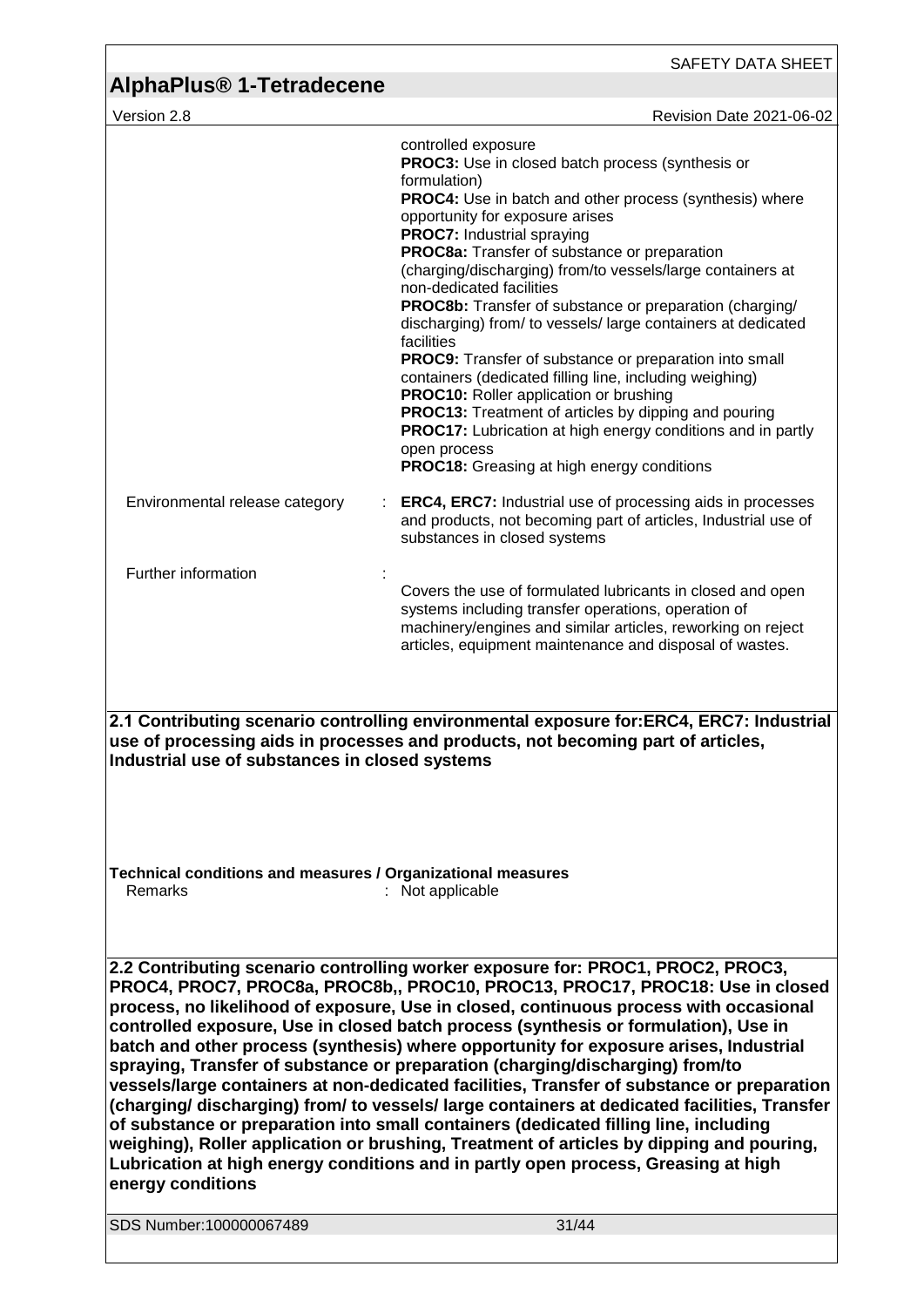SAFETY DATA SHEET

Version 2.8 **Revision Date 2021-06-02** Revision Date 2021-06-02

# **Amount used**

: Not applicable

#### **3. Exposure estimation and reference to its source**

Remarks: Not applicable

#### **4. Guidance to Downstream User to evaluate whether he works inside the boundaries set by the Exposure Scenario**

Not applicable

1. Short title of Exposure Scenario: **Lubricants - Professional**

| Main User Groups               | SU 22: Professional uses: Public domain (administration,                                                                                                                                                                                                                                                                                                                                                                                                                                                                                                                                                                                                                                                                                                                                                                                                                                                                                                                                                                                                                                                                     |
|--------------------------------|------------------------------------------------------------------------------------------------------------------------------------------------------------------------------------------------------------------------------------------------------------------------------------------------------------------------------------------------------------------------------------------------------------------------------------------------------------------------------------------------------------------------------------------------------------------------------------------------------------------------------------------------------------------------------------------------------------------------------------------------------------------------------------------------------------------------------------------------------------------------------------------------------------------------------------------------------------------------------------------------------------------------------------------------------------------------------------------------------------------------------|
| Sector of use                  | education, entertainment, services, craftsmen)<br>SU 22: Professional uses: Public domain (administration,<br>education, entertainment, services, craftsmen)                                                                                                                                                                                                                                                                                                                                                                                                                                                                                                                                                                                                                                                                                                                                                                                                                                                                                                                                                                 |
| Process category               | PROC1: Use in closed process, no likelihood of exposure<br><b>PROC2:</b> Use in closed, continuous process with occasional<br>controlled exposure<br>PROC3: Use in closed batch process (synthesis or<br>formulation)<br>PROC4: Use in batch and other process (synthesis) where<br>opportunity for exposure arises<br>PROC8a: Transfer of substance or preparation<br>(charging/discharging) from/to vessels/large containers at<br>non-dedicated facilities<br>PROC8b: Transfer of substance or preparation (charging/<br>discharging) from/ to vessels/ large containers at dedicated<br>facilities<br><b>PROC9:</b> Transfer of substance or preparation into small<br>containers (dedicated filling line, including weighing)<br><b>PROC10:</b> Roller application or brushing<br>PROC11: Non industrial spraying<br>PROC13: Treatment of articles by dipping and pouring<br><b>PROC17:</b> Lubrication at high energy conditions and in partly<br>open process<br><b>PROC18:</b> Greasing at high energy conditions<br>PROC20: Heat and pressure transfer fluids in dispersive,<br>professional use but closed systems |
| Environmental release category | ERC8a, ERC8d, ERC9a, ERC9b: Wide dispersive indoor use<br>of processing aids in open systems, Wide dispersive outdoor<br>use of processing aids in open systems, Wide dispersive<br>indoor use of substances in closed systems, Wide dispersive<br>outdoor use of substances in closed systems                                                                                                                                                                                                                                                                                                                                                                                                                                                                                                                                                                                                                                                                                                                                                                                                                               |
| Further information            |                                                                                                                                                                                                                                                                                                                                                                                                                                                                                                                                                                                                                                                                                                                                                                                                                                                                                                                                                                                                                                                                                                                              |
|                                | Covers the use of formulated lubricants in closed and open<br>systems including transfer operations, operation of engines<br>and similar articles, reworking on reject articles, equipment<br>maintenance and disposal of waste oil.                                                                                                                                                                                                                                                                                                                                                                                                                                                                                                                                                                                                                                                                                                                                                                                                                                                                                         |
| SDS Number:100000067489        | 32/44                                                                                                                                                                                                                                                                                                                                                                                                                                                                                                                                                                                                                                                                                                                                                                                                                                                                                                                                                                                                                                                                                                                        |
|                                |                                                                                                                                                                                                                                                                                                                                                                                                                                                                                                                                                                                                                                                                                                                                                                                                                                                                                                                                                                                                                                                                                                                              |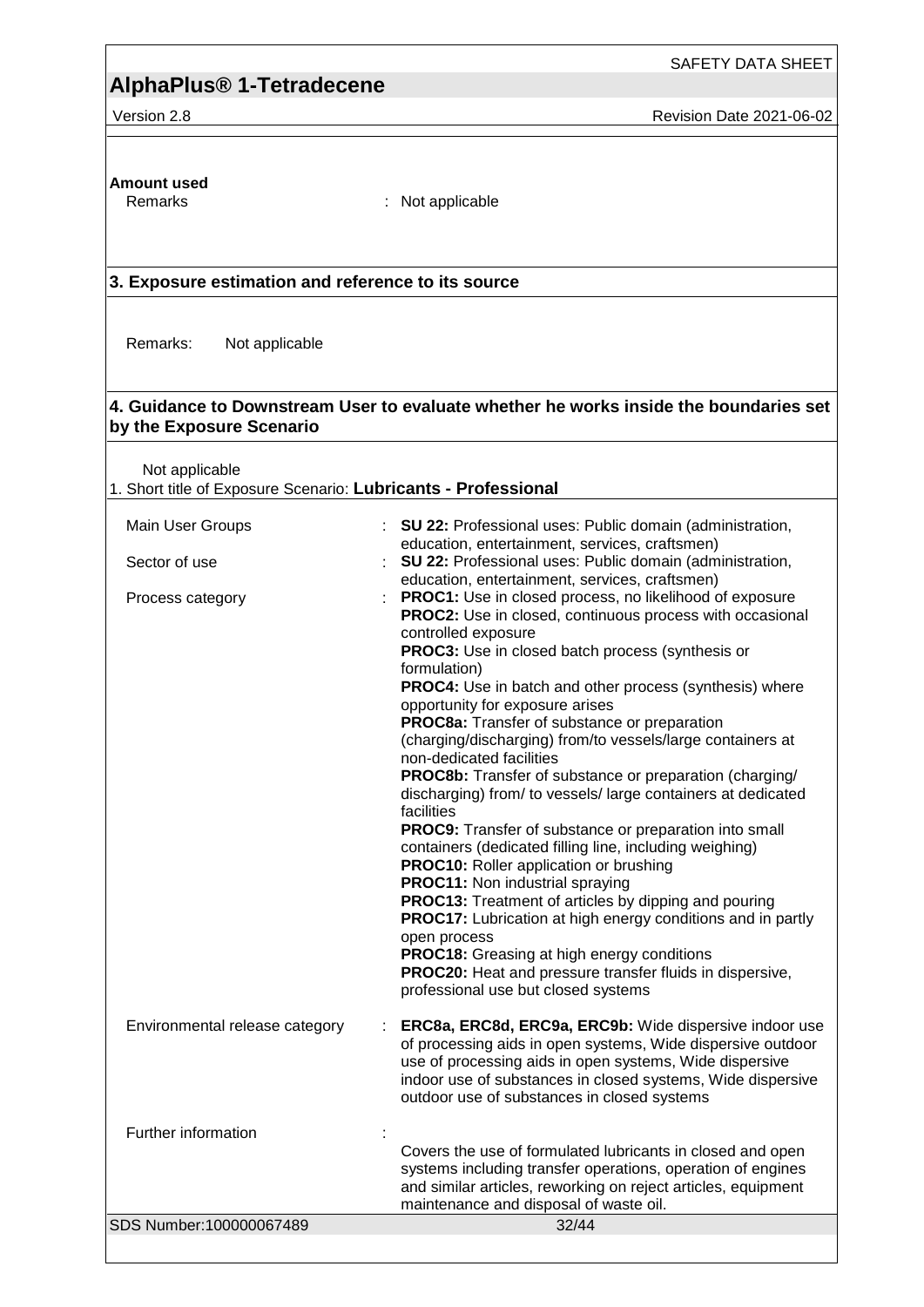| <b>AlphaPlus<sup>®</sup> 1-Tetradecene</b>                                   |                                                                                                                                                                                                                                                                                                                                                                                                                                                                                                                                                                                                                                                                                                                                                                                                                                                                                                                                                                                                                                                                        |
|------------------------------------------------------------------------------|------------------------------------------------------------------------------------------------------------------------------------------------------------------------------------------------------------------------------------------------------------------------------------------------------------------------------------------------------------------------------------------------------------------------------------------------------------------------------------------------------------------------------------------------------------------------------------------------------------------------------------------------------------------------------------------------------------------------------------------------------------------------------------------------------------------------------------------------------------------------------------------------------------------------------------------------------------------------------------------------------------------------------------------------------------------------|
| Version 2.8                                                                  | Revision Date 2021-06-02                                                                                                                                                                                                                                                                                                                                                                                                                                                                                                                                                                                                                                                                                                                                                                                                                                                                                                                                                                                                                                               |
|                                                                              |                                                                                                                                                                                                                                                                                                                                                                                                                                                                                                                                                                                                                                                                                                                                                                                                                                                                                                                                                                                                                                                                        |
| systems                                                                      | 2.1 Contributing scenario controlling environmental exposure for:ERC8a, ERC8d,<br>ERC9a, ERC9b: Wide dispersive indoor use of processing aids in open systems, Wide<br>dispersive outdoor use of processing aids in open systems, Wide dispersive indoor use<br>of substances in closed systems, Wide dispersive outdoor use of substances in closed                                                                                                                                                                                                                                                                                                                                                                                                                                                                                                                                                                                                                                                                                                                   |
| Technical conditions and measures / Organizational measures<br>Remarks       | : Not applicable                                                                                                                                                                                                                                                                                                                                                                                                                                                                                                                                                                                                                                                                                                                                                                                                                                                                                                                                                                                                                                                       |
| dispersive, professional use but closed systems                              | 2.2 Contributing scenario controlling worker exposure for: PROC1, PROC2, PROC3,<br>PROC4, PROC8a, PROC8b,, PROC10, PROC11, PROC13, PROC17, PROC18, PROC20:<br>Use in closed process, no likelihood of exposure, Use in closed, continuous process<br>with occasional controlled exposure, Use in closed batch process (synthesis or<br>formulation), Use in batch and other process (synthesis) where opportunity for exposure<br>arises, Transfer of substance or preparation (charging/discharging) from/to<br>vessels/large containers at non-dedicated facilities, Transfer of substance or preparation<br>(charging/discharging) from/to vessels/large containers at dedicated facilities, Transfer<br>of substance or preparation into small containers (dedicated filling line, including<br>weighing), Roller application or brushing, Non industrial spraying, Treatment of articles<br>by dipping and pouring, Lubrication at high energy conditions and in partly open<br>process, Greasing at high energy conditions, Heat and pressure transfer fluids in |
| <b>Amount used</b><br><b>Remarks</b>                                         | Not applicable                                                                                                                                                                                                                                                                                                                                                                                                                                                                                                                                                                                                                                                                                                                                                                                                                                                                                                                                                                                                                                                         |
| 3. Exposure estimation and reference to its source                           |                                                                                                                                                                                                                                                                                                                                                                                                                                                                                                                                                                                                                                                                                                                                                                                                                                                                                                                                                                                                                                                                        |
| Remarks:<br>Not applicable                                                   |                                                                                                                                                                                                                                                                                                                                                                                                                                                                                                                                                                                                                                                                                                                                                                                                                                                                                                                                                                                                                                                                        |
| by the Exposure Scenario                                                     | 4. Guidance to Downstream User to evaluate whether he works inside the boundaries set                                                                                                                                                                                                                                                                                                                                                                                                                                                                                                                                                                                                                                                                                                                                                                                                                                                                                                                                                                                  |
| Not applicable<br>1. Short title of Exposure Scenario: Lubricants - Consumer |                                                                                                                                                                                                                                                                                                                                                                                                                                                                                                                                                                                                                                                                                                                                                                                                                                                                                                                                                                                                                                                                        |
| Main User Groups                                                             | <b>SU 21:</b> Consumer uses: Private households (= general public                                                                                                                                                                                                                                                                                                                                                                                                                                                                                                                                                                                                                                                                                                                                                                                                                                                                                                                                                                                                      |
| Sector of use                                                                | $=$ consumers)<br><b>SU 21:</b> Consumer uses: Private households $(=$ general public                                                                                                                                                                                                                                                                                                                                                                                                                                                                                                                                                                                                                                                                                                                                                                                                                                                                                                                                                                                  |
| Product category                                                             | $=$ consumers)<br>PC1: Adhesives, sealants                                                                                                                                                                                                                                                                                                                                                                                                                                                                                                                                                                                                                                                                                                                                                                                                                                                                                                                                                                                                                             |
| SDS Number:100000067489                                                      | 33/44                                                                                                                                                                                                                                                                                                                                                                                                                                                                                                                                                                                                                                                                                                                                                                                                                                                                                                                                                                                                                                                                  |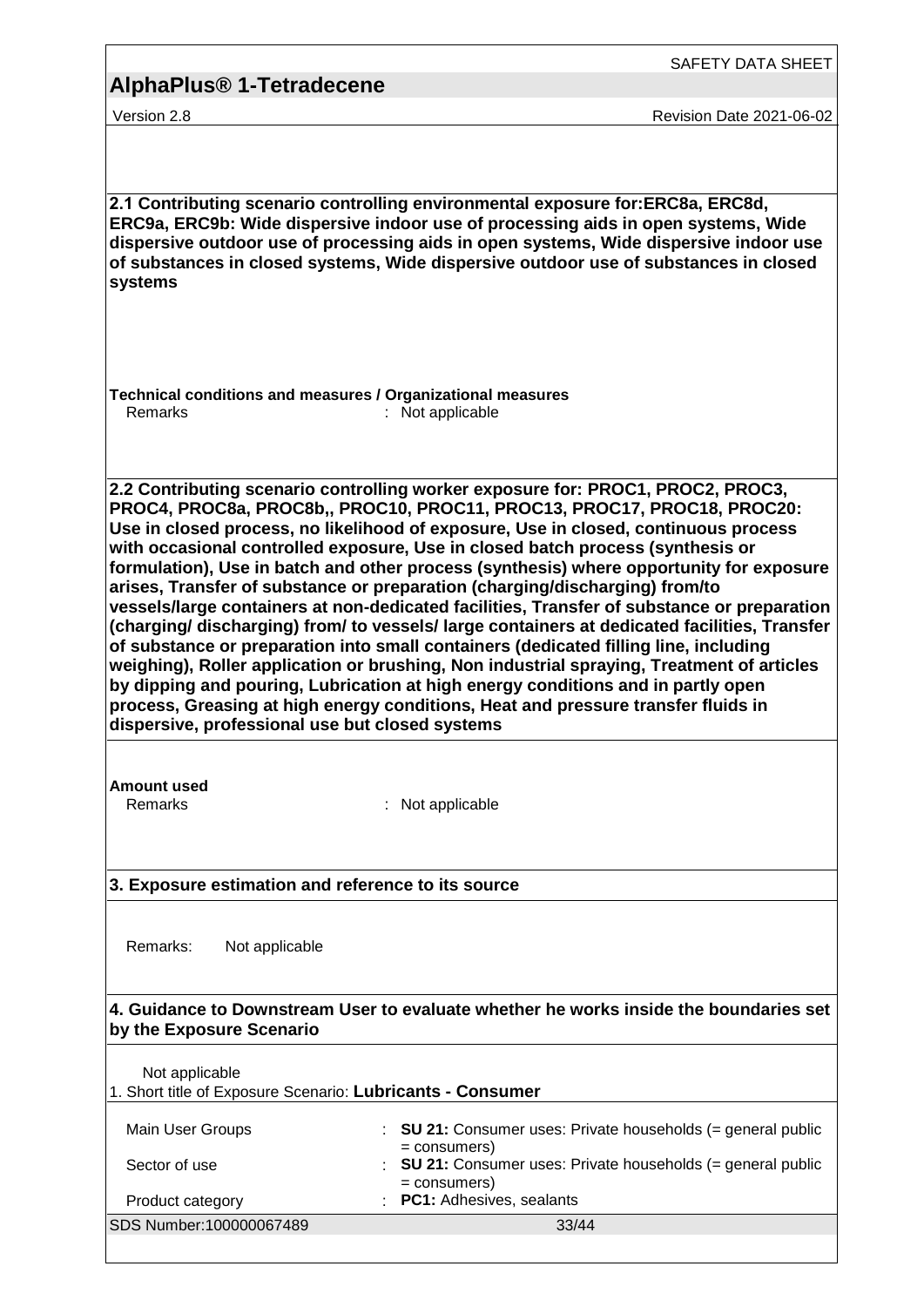|                                                                        | SAFETY DATA SHEET                                                                                                                                                                                                                                                                              |
|------------------------------------------------------------------------|------------------------------------------------------------------------------------------------------------------------------------------------------------------------------------------------------------------------------------------------------------------------------------------------|
| <b>AlphaPlus<sup>®</sup> 1-Tetradecene</b>                             |                                                                                                                                                                                                                                                                                                |
| Version 2.8                                                            | Revision Date 2021-06-02                                                                                                                                                                                                                                                                       |
|                                                                        | PC24: Lubricants, greases, release products<br><b>PC31: Polishes and wax blends</b>                                                                                                                                                                                                            |
| Environmental release category                                         | ERC8a, ERC8d, ERC9a, ERC9b: Wide dispersive indoor use<br>of processing aids in open systems, Wide dispersive outdoor<br>use of processing aids in open systems, Wide dispersive<br>indoor use of substances in closed systems, Wide dispersive<br>outdoor use of substances in closed systems |
| Further information                                                    |                                                                                                                                                                                                                                                                                                |
|                                                                        | Covers the consumer use of formulated lubricants in closed<br>and open systems including transfer operations, application,<br>operation of engines and similar articles, equipment<br>maintenance and disposal of waste oil.                                                                   |
|                                                                        | 2.1 Contributing scenario controlling environmental exposure for:ERC8a, ERC8d,<br>ERC9a, ERC9b: Wide dispersive indoor use of processing aids in open systems, Wide                                                                                                                            |
| systems                                                                | dispersive outdoor use of processing aids in open systems, Wide dispersive indoor use<br>of substances in closed systems, Wide dispersive outdoor use of substances in closed                                                                                                                  |
|                                                                        |                                                                                                                                                                                                                                                                                                |
|                                                                        |                                                                                                                                                                                                                                                                                                |
|                                                                        |                                                                                                                                                                                                                                                                                                |
|                                                                        |                                                                                                                                                                                                                                                                                                |
| Technical conditions and measures / Organizational measures<br>Remarks | : Not applicable                                                                                                                                                                                                                                                                               |
|                                                                        | 2.2 Contributing scenario controlling consumer exposure for: PC1, PC24, PC31:<br>Adhesives, sealants, Lubricants, greases, release products, Polishes and wax blends                                                                                                                           |
|                                                                        |                                                                                                                                                                                                                                                                                                |
| <b>Amount used</b><br>Remarks                                          | : Not applicable                                                                                                                                                                                                                                                                               |
|                                                                        |                                                                                                                                                                                                                                                                                                |
|                                                                        |                                                                                                                                                                                                                                                                                                |
|                                                                        |                                                                                                                                                                                                                                                                                                |
|                                                                        |                                                                                                                                                                                                                                                                                                |
| 3. Exposure estimation and reference to its source                     |                                                                                                                                                                                                                                                                                                |
|                                                                        |                                                                                                                                                                                                                                                                                                |
| Remarks:<br>Not applicable                                             |                                                                                                                                                                                                                                                                                                |
| by the Exposure Scenario                                               | 4. Guidance to Downstream User to evaluate whether he works inside the boundaries set                                                                                                                                                                                                          |
| Not applicable                                                         |                                                                                                                                                                                                                                                                                                |
| SDS Number:100000067489                                                | 34/44                                                                                                                                                                                                                                                                                          |
|                                                                        |                                                                                                                                                                                                                                                                                                |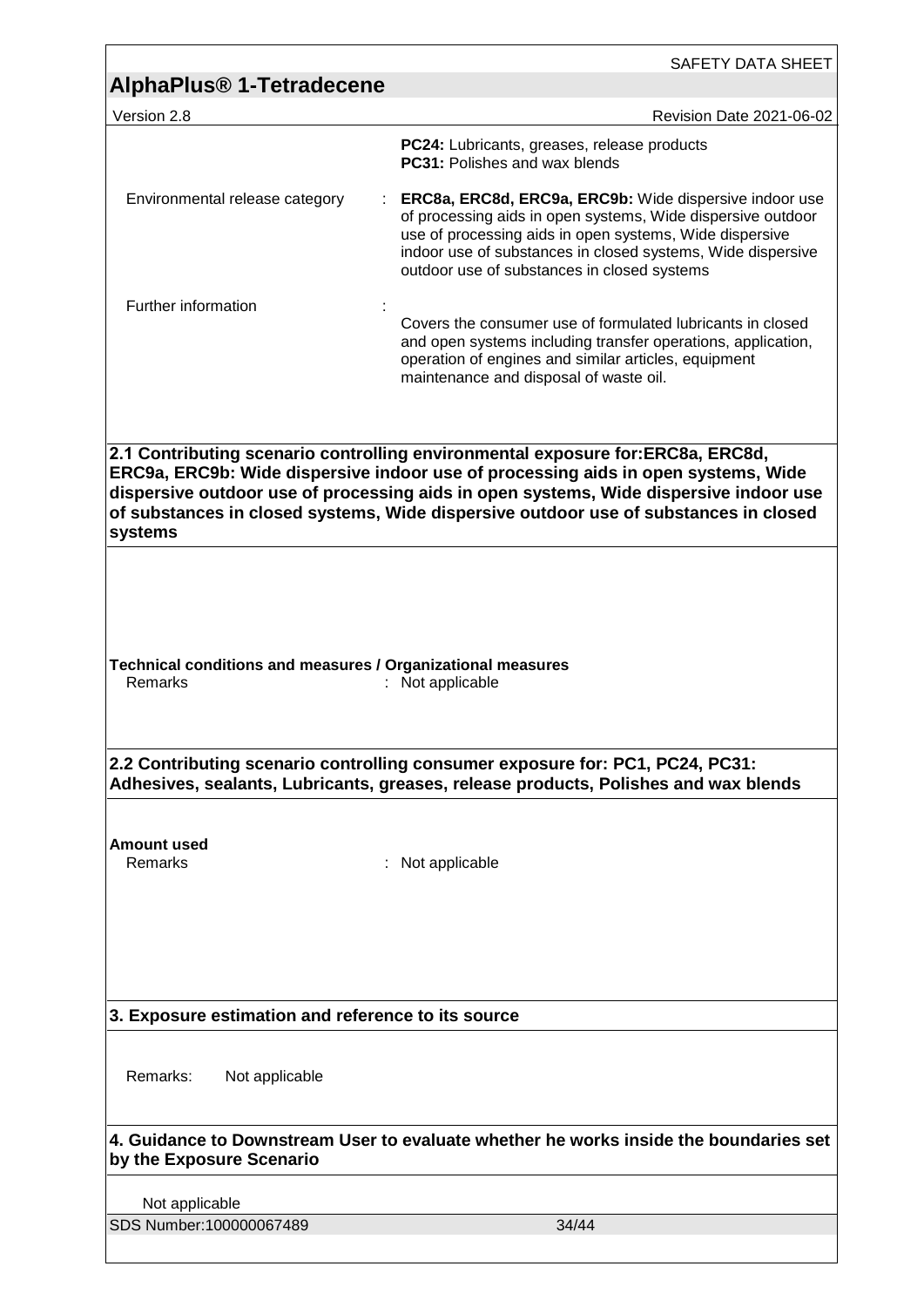SAFETY DATA SHEET

Version 2.8 Revision Date 2021-06-02

| 1. Short title of Exposure Scenario: Metal working fluids / rolling oils - Industrial |                                                                                                                            |  |
|---------------------------------------------------------------------------------------|----------------------------------------------------------------------------------------------------------------------------|--|
| Main User Groups                                                                      | <b>SU 3:</b> Industrial uses: Uses of substances as such or in                                                             |  |
|                                                                                       | preparations at industrial sites                                                                                           |  |
| Sector of use                                                                         | <b>SU3: Industrial Manufacturing (all)</b>                                                                                 |  |
| Process category                                                                      | PROC1: Use in closed process, no likelihood of exposure<br><b>PROC2:</b> Use in closed, continuous process with occasional |  |
|                                                                                       | controlled exposure                                                                                                        |  |
|                                                                                       | PROC3: Use in closed batch process (synthesis or                                                                           |  |
|                                                                                       | formulation)                                                                                                               |  |
|                                                                                       | <b>PROC4:</b> Use in batch and other process (synthesis) where                                                             |  |
|                                                                                       | opportunity for exposure arises                                                                                            |  |
|                                                                                       | <b>PROC5:</b> Mixing or blending in batch processes for formulation                                                        |  |
|                                                                                       | of mixtures and articles (multistage and/or significant contact)                                                           |  |
|                                                                                       | Industrial setting;                                                                                                        |  |
|                                                                                       | PROC7: Industrial spraying                                                                                                 |  |
|                                                                                       | PROC8a: Transfer of substance or preparation                                                                               |  |
|                                                                                       | (charging/discharging) from/to vessels/large containers at                                                                 |  |
|                                                                                       | non-dedicated facilities                                                                                                   |  |
|                                                                                       | PROC8b: Transfer of substance or preparation (charging/                                                                    |  |
|                                                                                       | discharging) from/ to vessels/ large containers at dedicated<br>facilities                                                 |  |
|                                                                                       | PROC9: Transfer of substance or preparation into small                                                                     |  |
|                                                                                       | containers (dedicated filling line, including weighing)                                                                    |  |
|                                                                                       | <b>PROC10:</b> Roller application or brushing                                                                              |  |
|                                                                                       | <b>PROC13:</b> Treatment of articles by dipping and pouring                                                                |  |
|                                                                                       | PROC17: Lubrication at high energy conditions and in partly                                                                |  |
|                                                                                       | open process                                                                                                               |  |
|                                                                                       |                                                                                                                            |  |
| Environmental release category                                                        | ERC4: Industrial use of processing aids in processes and                                                                   |  |
|                                                                                       | products, not becoming part of articles                                                                                    |  |
| Further information                                                                   |                                                                                                                            |  |
|                                                                                       | Covers the use in formulated MWFs/rolling oils including                                                                   |  |
|                                                                                       | transfer operations, rolling and annealing activities,                                                                     |  |
|                                                                                       | cutting/machining activities, automated and manual                                                                         |  |
|                                                                                       | application of corrosion protections (including brushing,                                                                  |  |
|                                                                                       | dipping and spraying), equipment maintenance, draining and                                                                 |  |
|                                                                                       | disposal of waste oils.                                                                                                    |  |
|                                                                                       |                                                                                                                            |  |
|                                                                                       |                                                                                                                            |  |
|                                                                                       |                                                                                                                            |  |
|                                                                                       | 2.1 Contributing scenario controlling environmental exposure for:ERC4: Industrial use of                                   |  |
|                                                                                       | processing aids in processes and products, not becoming part of articles                                                   |  |
|                                                                                       |                                                                                                                            |  |
|                                                                                       |                                                                                                                            |  |
|                                                                                       |                                                                                                                            |  |
|                                                                                       |                                                                                                                            |  |
|                                                                                       |                                                                                                                            |  |
| Technical conditions and measures / Organizational measures<br>Remarks                | : Not applicable                                                                                                           |  |
|                                                                                       |                                                                                                                            |  |
|                                                                                       |                                                                                                                            |  |
|                                                                                       |                                                                                                                            |  |
|                                                                                       | 2.2 Contributing scenario controlling worker exposure for: PROC1, PROC2, PROC3,                                            |  |
|                                                                                       | PROC4, PROC5, PROC7, PROC8a, PROC8b,, PROC10, PROC13, PROC17: Use in closed                                                |  |
|                                                                                       | process, no likelihood of exposure, Use in closed, continuous process with occasional                                      |  |
|                                                                                       | controlled exposure, Use in closed batch process (synthesis or formulation), Use in                                        |  |
|                                                                                       |                                                                                                                            |  |
| SDS Number:100000067489                                                               | 35/44                                                                                                                      |  |
|                                                                                       |                                                                                                                            |  |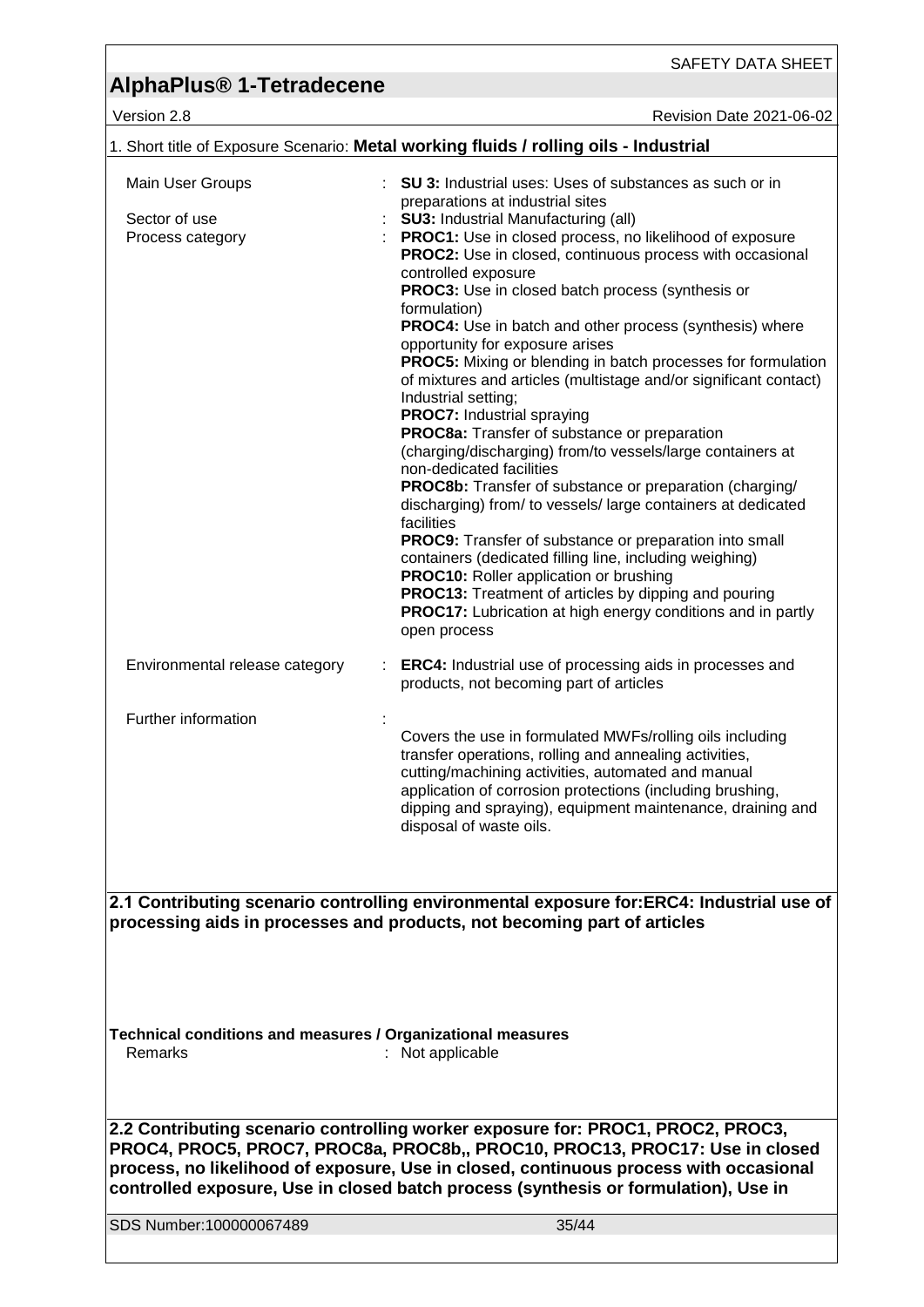Version 2.8 **Revision Date 2021-06-02** 

SAFETY DATA SHEET

**batch and other process (synthesis) where opportunity for exposure arises, Mixing or blending in batch processes for formulation of mixtures and articles (multistage and/or significant contact) Industrial setting;, Industrial spraying, Transfer of substance or preparation (charging/discharging) from/to vessels/large containers at non-dedicated facilities, Transfer of substance or preparation (charging/ discharging) from/ to vessels/ large containers at dedicated facilities, Transfer of substance or preparation into small containers (dedicated filling line, including weighing), Roller application or brushing, Treatment of articles by dipping and pouring, Lubrication at high energy conditions and in partly open process**

**Amount used**

: Not applicable

#### **3. Exposure estimation and reference to its source**

Remarks: Not applicable

#### **4. Guidance to Downstream User to evaluate whether he works inside the boundaries set by the Exposure Scenario**

Not applicable

| <b>NOT applicable</b>          | 1. Short title of Exposure Scenario: Metal working fluids / rolling oils - Professional                                                                                                                                                                                                                                                                                                                                                                                                                                                                                                                                                                                                                                                                                                                                                                                |
|--------------------------------|------------------------------------------------------------------------------------------------------------------------------------------------------------------------------------------------------------------------------------------------------------------------------------------------------------------------------------------------------------------------------------------------------------------------------------------------------------------------------------------------------------------------------------------------------------------------------------------------------------------------------------------------------------------------------------------------------------------------------------------------------------------------------------------------------------------------------------------------------------------------|
| Main User Groups               | : SU 22: Professional uses: Public domain (administration,<br>education, entertainment, services, craftsmen)                                                                                                                                                                                                                                                                                                                                                                                                                                                                                                                                                                                                                                                                                                                                                           |
| Sector of use                  | SU 22: Professional uses: Public domain (administration,<br>education, entertainment, services, craftsmen)                                                                                                                                                                                                                                                                                                                                                                                                                                                                                                                                                                                                                                                                                                                                                             |
| Process category               | PROC1: Use in closed process, no likelihood of exposure<br>PROC2: Use in closed, continuous process with occasional<br>controlled exposure<br><b>PROC3:</b> Use in closed batch process (synthesis or<br>formulation)<br>PROC8a: Transfer of substance or preparation<br>(charging/discharging) from/to vessels/large containers at<br>non-dedicated facilities<br>PROC8b: Transfer of substance or preparation (charging/<br>discharging) from/ to vessels/ large containers at dedicated<br>facilities<br>PROC9: Transfer of substance or preparation into small<br>containers (dedicated filling line, including weighing)<br><b>PROC10:</b> Roller application or brushing<br><b>PROC11:</b> Non industrial spraying<br>PROC13: Treatment of articles by dipping and pouring<br><b>PROC17:</b> Lubrication at high energy conditions and in partly<br>open process |
| Environmental release category | ERC8a, ERC8d, ERC9a, ERC9b: Wide dispersive indoor use<br>of processing aids in open systems, Wide dispersive outdoor<br>use of processing aids in open systems, Wide dispersive<br>indoor use of substances in closed systems, Wide dispersive<br>outdoor use of substances in closed systems                                                                                                                                                                                                                                                                                                                                                                                                                                                                                                                                                                         |
| SDS Number:100000067489        | 36/44                                                                                                                                                                                                                                                                                                                                                                                                                                                                                                                                                                                                                                                                                                                                                                                                                                                                  |
|                                |                                                                                                                                                                                                                                                                                                                                                                                                                                                                                                                                                                                                                                                                                                                                                                                                                                                                        |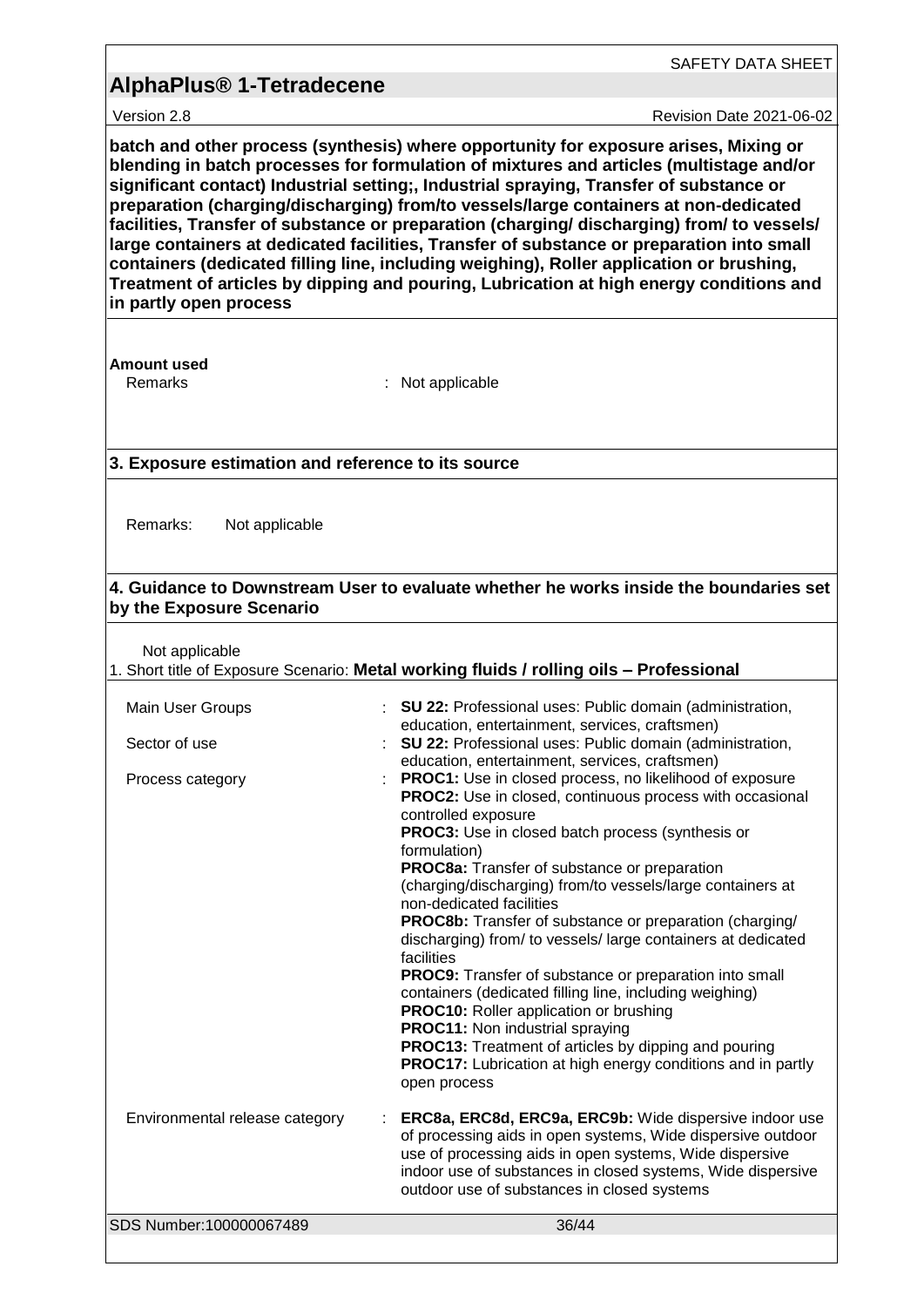| AlphaPlus <sup>®</sup> 1-Tetradecene                                                  | SAFETY DATA SHEET                                                                                                                                                                                                                                                                                                                                                                                                                                                                                                                                                                                                                                                                                                                                                                                                           |
|---------------------------------------------------------------------------------------|-----------------------------------------------------------------------------------------------------------------------------------------------------------------------------------------------------------------------------------------------------------------------------------------------------------------------------------------------------------------------------------------------------------------------------------------------------------------------------------------------------------------------------------------------------------------------------------------------------------------------------------------------------------------------------------------------------------------------------------------------------------------------------------------------------------------------------|
| Version 2.8                                                                           | Revision Date 2021-06-02                                                                                                                                                                                                                                                                                                                                                                                                                                                                                                                                                                                                                                                                                                                                                                                                    |
| Further information                                                                   | Covers the use in formulated MWFs including transfer<br>operations, open and contained cutting/machining activities,<br>automated and manual application of corrosion protections,<br>draining and working on contaminated/reject articles, and<br>disposal of waste oils.                                                                                                                                                                                                                                                                                                                                                                                                                                                                                                                                                  |
| systems                                                                               | 2.1 Contributing scenario controlling environmental exposure for:ERC8a, ERC8d,<br>ERC9a, ERC9b: Wide dispersive indoor use of processing aids in open systems, Wide<br>dispersive outdoor use of processing aids in open systems, Wide dispersive indoor use<br>of substances in closed systems, Wide dispersive outdoor use of substances in closed                                                                                                                                                                                                                                                                                                                                                                                                                                                                        |
| Technical conditions and measures / Organizational measures<br>Remarks                | : Not applicable                                                                                                                                                                                                                                                                                                                                                                                                                                                                                                                                                                                                                                                                                                                                                                                                            |
| high energy conditions and in partly open process                                     | 2.2 Contributing scenario controlling worker exposure for: PROC1, PROC2, PROC3,<br>PROC8a, PROC8b,, PROC10, PROC11, PROC13, PROC17: Use in closed process, no<br>likelihood of exposure, Use in closed, continuous process with occasional controlled<br>exposure, Use in closed batch process (synthesis or formulation), Transfer of substance<br>or preparation (charging/discharging) from/to vessels/large containers at non-dedicated<br>facilities, Transfer of substance or preparation (charging/ discharging) from/ to vessels/<br>large containers at dedicated facilities, Transfer of substance or preparation into small<br>containers (dedicated filling line, including weighing), Roller application or brushing,<br>Non industrial spraying, Treatment of articles by dipping and pouring, Lubrication at |
| <b>Amount used</b><br>Remarks                                                         | Not applicable                                                                                                                                                                                                                                                                                                                                                                                                                                                                                                                                                                                                                                                                                                                                                                                                              |
| 3. Exposure estimation and reference to its source                                    |                                                                                                                                                                                                                                                                                                                                                                                                                                                                                                                                                                                                                                                                                                                                                                                                                             |
| Remarks:<br>Not applicable                                                            |                                                                                                                                                                                                                                                                                                                                                                                                                                                                                                                                                                                                                                                                                                                                                                                                                             |
| by the Exposure Scenario                                                              | 4. Guidance to Downstream User to evaluate whether he works inside the boundaries set                                                                                                                                                                                                                                                                                                                                                                                                                                                                                                                                                                                                                                                                                                                                       |
| Not applicable<br>1. Short title of Exposure Scenario: Functional Fluids - Industrial |                                                                                                                                                                                                                                                                                                                                                                                                                                                                                                                                                                                                                                                                                                                                                                                                                             |
| Main User Groups                                                                      | <b>SU 3:</b> Industrial uses: Uses of substances as such or in                                                                                                                                                                                                                                                                                                                                                                                                                                                                                                                                                                                                                                                                                                                                                              |
| SDS Number:100000067489                                                               | 37/44                                                                                                                                                                                                                                                                                                                                                                                                                                                                                                                                                                                                                                                                                                                                                                                                                       |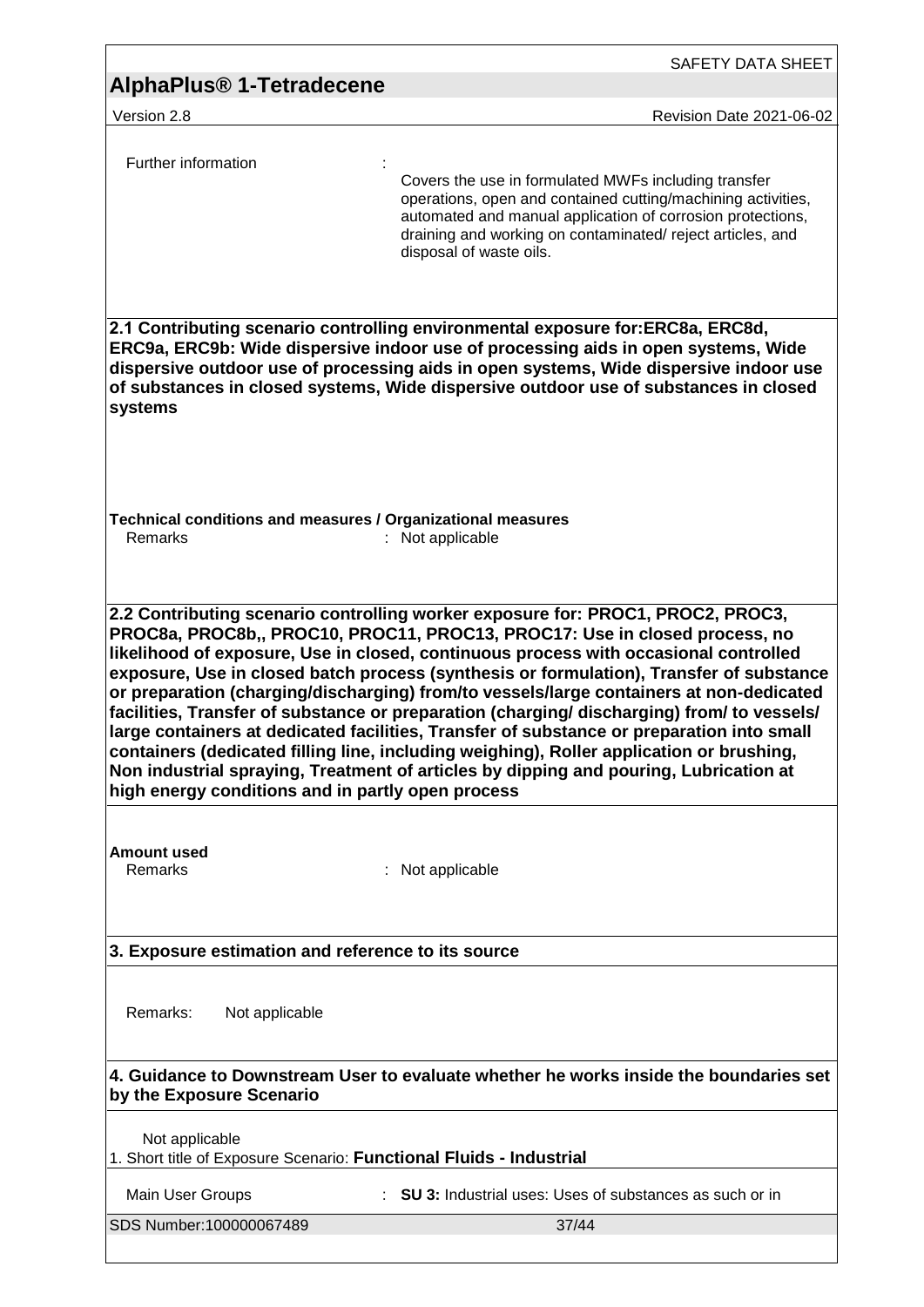|                                                                                                                                                                                                                                                                                                                                                                                                                                                                                                                                                                                                                                                                                                                                                               | SAFETY DATA SHEET                                                                                                                                                                                                                                                                                                                                                                                                                                                                                                                                                                                                                                                                                                                                                                                                                  |  |
|---------------------------------------------------------------------------------------------------------------------------------------------------------------------------------------------------------------------------------------------------------------------------------------------------------------------------------------------------------------------------------------------------------------------------------------------------------------------------------------------------------------------------------------------------------------------------------------------------------------------------------------------------------------------------------------------------------------------------------------------------------------|------------------------------------------------------------------------------------------------------------------------------------------------------------------------------------------------------------------------------------------------------------------------------------------------------------------------------------------------------------------------------------------------------------------------------------------------------------------------------------------------------------------------------------------------------------------------------------------------------------------------------------------------------------------------------------------------------------------------------------------------------------------------------------------------------------------------------------|--|
| <b>AlphaPlus<sup>®</sup> 1-Tetradecene</b>                                                                                                                                                                                                                                                                                                                                                                                                                                                                                                                                                                                                                                                                                                                    |                                                                                                                                                                                                                                                                                                                                                                                                                                                                                                                                                                                                                                                                                                                                                                                                                                    |  |
| Version 2.8                                                                                                                                                                                                                                                                                                                                                                                                                                                                                                                                                                                                                                                                                                                                                   | Revision Date 2021-06-02                                                                                                                                                                                                                                                                                                                                                                                                                                                                                                                                                                                                                                                                                                                                                                                                           |  |
| Sector of use<br>Process category                                                                                                                                                                                                                                                                                                                                                                                                                                                                                                                                                                                                                                                                                                                             | preparations at industrial sites<br><b>SU3: Industrial Manufacturing (all)</b><br>PROC1: Use in closed process, no likelihood of exposure<br><b>PROC2:</b> Use in closed, continuous process with occasional<br>controlled exposure<br>PROC3: Use in closed batch process (synthesis or<br>formulation)<br><b>PROC4:</b> Use in batch and other process (synthesis) where<br>opportunity for exposure arises<br>PROC8a: Transfer of substance or preparation<br>(charging/discharging) from/to vessels/large containers at<br>non-dedicated facilities<br><b>PROC8b:</b> Transfer of substance or preparation (charging/<br>discharging) from/ to vessels/ large containers at dedicated<br>facilities<br><b>PROC9:</b> Transfer of substance or preparation into small<br>containers (dedicated filling line, including weighing) |  |
| Environmental release category                                                                                                                                                                                                                                                                                                                                                                                                                                                                                                                                                                                                                                                                                                                                | <b>ERC7:</b> Industrial use of substances in closed systems                                                                                                                                                                                                                                                                                                                                                                                                                                                                                                                                                                                                                                                                                                                                                                        |  |
| Further information                                                                                                                                                                                                                                                                                                                                                                                                                                                                                                                                                                                                                                                                                                                                           | Use as functional fluids e.g. cable oils, transfer oils, coolants,<br>insulators, refrigerants, hydraulic fluids in industrial equipment<br>including maintenance and related material transfers.                                                                                                                                                                                                                                                                                                                                                                                                                                                                                                                                                                                                                                  |  |
| Technical conditions and measures / Organizational measures<br>Remarks                                                                                                                                                                                                                                                                                                                                                                                                                                                                                                                                                                                                                                                                                        | : Not applicable                                                                                                                                                                                                                                                                                                                                                                                                                                                                                                                                                                                                                                                                                                                                                                                                                   |  |
| 2.2 Contributing scenario controlling worker exposure for: PROC1, PROC2, PROC3,<br>PROC4, PROC8a, PROC8b,: Use in closed process, no likelihood of exposure, Use in<br>closed, continuous process with occasional controlled exposure, Use in closed batch<br>process (synthesis or formulation), Use in batch and other process (synthesis) where<br>opportunity for exposure arises, Transfer of substance or preparation<br>(charging/discharging) from/to vessels/large containers at non-dedicated facilities,<br>Transfer of substance or preparation (charging/ discharging) from/ to vessels/ large<br>containers at dedicated facilities, Transfer of substance or preparation into small<br>containers (dedicated filling line, including weighing) |                                                                                                                                                                                                                                                                                                                                                                                                                                                                                                                                                                                                                                                                                                                                                                                                                                    |  |
| <b>Amount used</b><br>Remarks                                                                                                                                                                                                                                                                                                                                                                                                                                                                                                                                                                                                                                                                                                                                 | : Not applicable                                                                                                                                                                                                                                                                                                                                                                                                                                                                                                                                                                                                                                                                                                                                                                                                                   |  |
| 3. Exposure estimation and reference to its source                                                                                                                                                                                                                                                                                                                                                                                                                                                                                                                                                                                                                                                                                                            |                                                                                                                                                                                                                                                                                                                                                                                                                                                                                                                                                                                                                                                                                                                                                                                                                                    |  |
| SDS Number:100000067489                                                                                                                                                                                                                                                                                                                                                                                                                                                                                                                                                                                                                                                                                                                                       | 38/44                                                                                                                                                                                                                                                                                                                                                                                                                                                                                                                                                                                                                                                                                                                                                                                                                              |  |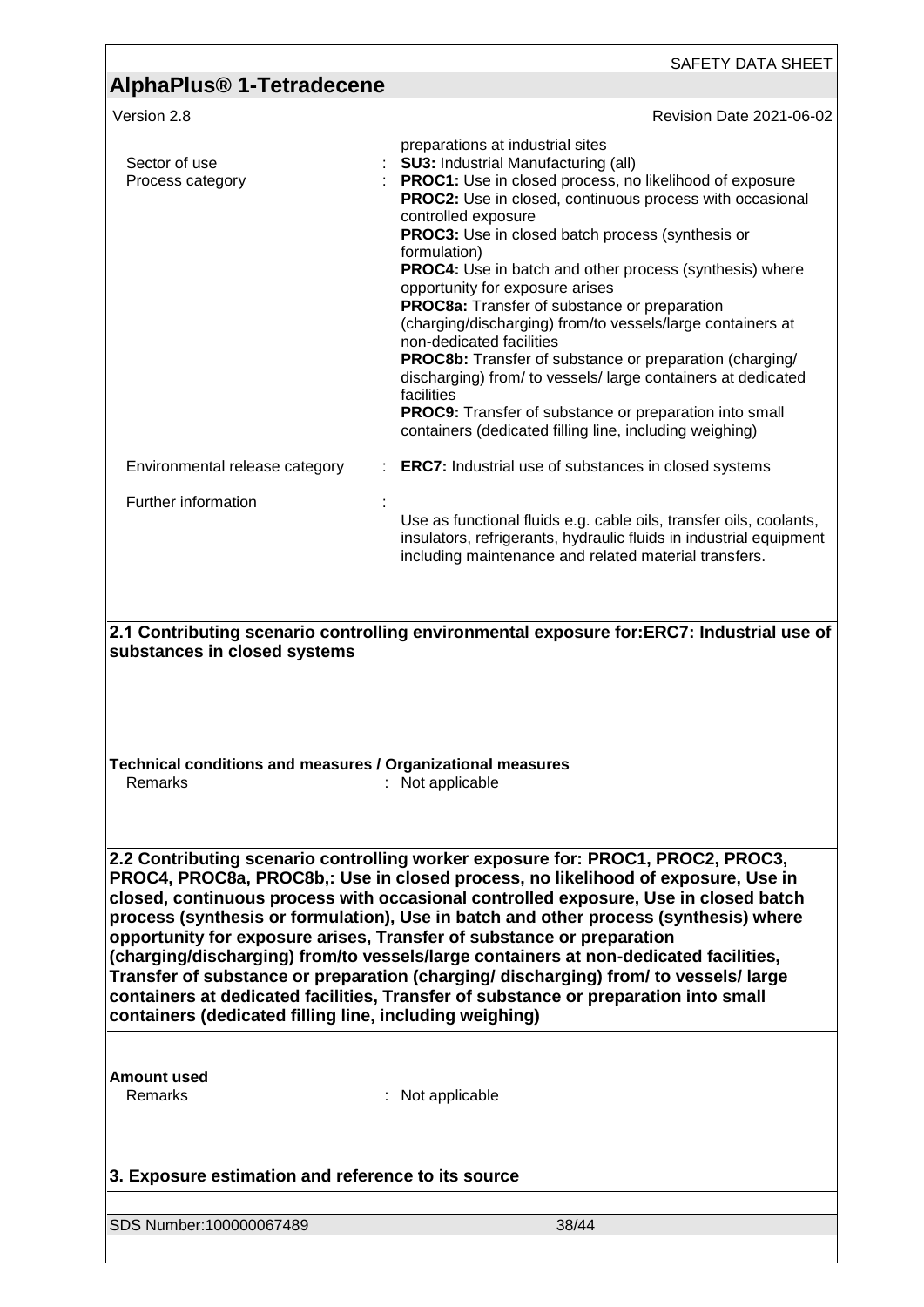SAFETY DATA SHEET

Version 2.8 **New Search 2021-06-02** Revision Date 2021-06-02

Remarks: Not applicable

#### **4. Guidance to Downstream User to evaluate whether he works inside the boundaries set by the Exposure Scenario**

Not applicable

1. Short title of Exposure Scenario: **Functional Fluids - Professional**

| Main User Groups<br>Sector of use | <b>SU 22: Professional uses: Public domain (administration,</b><br>education, entertainment, services, craftsmen)<br><b>SU 22: Professional uses: Public domain (administration,</b>                                                                                                                                                                                                                                                                                                                                                                                                                                                                                         |
|-----------------------------------|------------------------------------------------------------------------------------------------------------------------------------------------------------------------------------------------------------------------------------------------------------------------------------------------------------------------------------------------------------------------------------------------------------------------------------------------------------------------------------------------------------------------------------------------------------------------------------------------------------------------------------------------------------------------------|
| Process category                  | education, entertainment, services, craftsmen)<br><b>PROC1:</b> Use in closed process, no likelihood of exposure<br><b>PROC2:</b> Use in closed, continuous process with occasional<br>controlled exposure<br><b>PROC3:</b> Use in closed batch process (synthesis or<br>formulation)<br><b>PROC8a:</b> Transfer of substance or preparation<br>(charging/discharging) from/to vessels/large containers at<br>non-dedicated facilities<br><b>PROC9:</b> Transfer of substance or preparation into small<br>containers (dedicated filling line, including weighing)<br><b>PROC20:</b> Heat and pressure transfer fluids in dispersive,<br>professional use but closed systems |
| Environmental release category    | <b>ERC9a, ERC9b:</b> Wide dispersive indoor use of substances in<br>closed systems, Wide dispersive outdoor use of substances in<br>closed systems                                                                                                                                                                                                                                                                                                                                                                                                                                                                                                                           |
| Further information               | Use as functional fluids e.g. cable oils, transfer oils, coolants,<br>insulators, refrigerants, hydraulic fluids in professional<br>equipment including maintenance and related material<br>transfers.                                                                                                                                                                                                                                                                                                                                                                                                                                                                       |

**2.1 Contributing scenario controlling environmental exposure for:ERC9a, ERC9b: Wide dispersive indoor use of substances in closed systems, Wide dispersive outdoor use of substances in closed systems**

**Technical conditions and measures / Organizational measures** Remarks : Not applicable

**2.2 Contributing scenario controlling worker exposure for: PROC1, PROC2, PROC3, PROC8a,, PROC20: Use in closed process, no likelihood of exposure, Use in closed, continuous process with occasional controlled exposure, Use in closed batch process (synthesis or formulation), Transfer of substance or preparation (charging/discharging) from/to vessels/large containers at non-dedicated facilities, Transfer of substance or** 

SDS Number:100000067489 39/44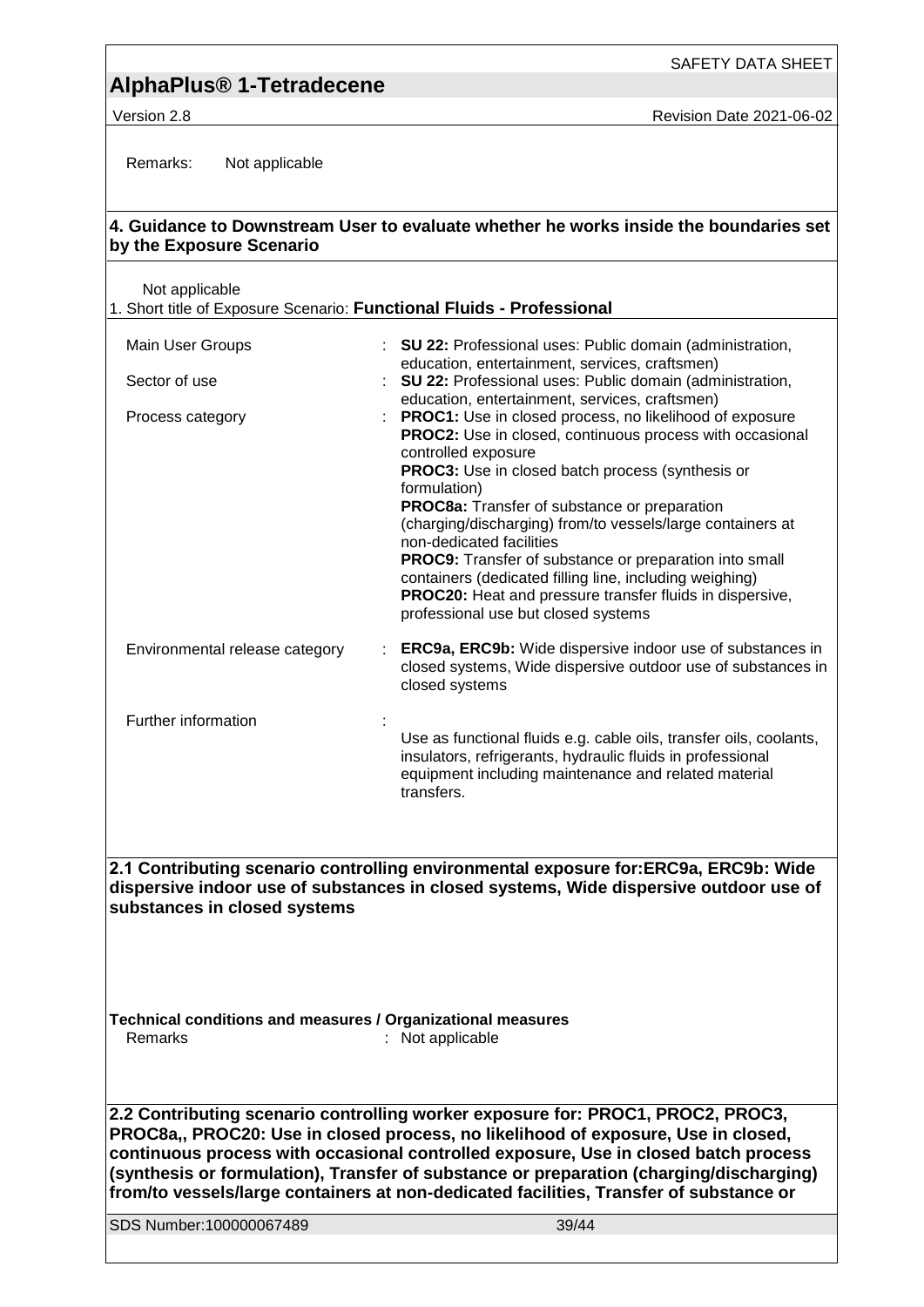|                                                                                     | SAFETY DATA SHEET                                                                                                                                                            |
|-------------------------------------------------------------------------------------|------------------------------------------------------------------------------------------------------------------------------------------------------------------------------|
| AlphaPlus <sup>®</sup> 1-Tetradecene                                                |                                                                                                                                                                              |
| Version 2.8                                                                         | Revision Date 2021-06-02                                                                                                                                                     |
|                                                                                     | preparation into small containers (dedicated filling line, including weighing), Heat and<br>pressure transfer fluids in dispersive, professional use but closed systems      |
| <b>Amount used</b><br>Remarks                                                       | : Not applicable                                                                                                                                                             |
| 3. Exposure estimation and reference to its source                                  |                                                                                                                                                                              |
| Remarks:<br>Not applicable                                                          |                                                                                                                                                                              |
| by the Exposure Scenario                                                            | 4. Guidance to Downstream User to evaluate whether he works inside the boundaries set                                                                                        |
| Not applicable<br>1. Short title of Exposure Scenario: Functional Fluids - Consumer |                                                                                                                                                                              |
| Main User Groups                                                                    | : SU 21: Consumer uses: Private households $(=$ general public                                                                                                               |
| Sector of use                                                                       | $=$ consumers)<br><b>SU 21:</b> Consumer uses: Private households (= general public                                                                                          |
| Product category                                                                    | = consumers)<br><b>PC16: Heat transfer fluids</b><br>PC17: Hydraulic fluids                                                                                                  |
| Environmental release category                                                      | ERC9a, ERC9b: Wide dispersive indoor use of substances in<br>closed systems, Wide dispersive outdoor use of substances in<br>closed systems                                  |
| Further information                                                                 | Use of sealed items containing functional fluids e.g. transfer<br>oils, hydraulic fluids, refrigerants.                                                                      |
| substances in closed systems                                                        | 2.1 Contributing scenario controlling environmental exposure for:ERC9a, ERC9b: Wide<br>dispersive indoor use of substances in closed systems, Wide dispersive outdoor use of |
| Technical conditions and measures / Organizational measures<br>Remarks              | : Not applicable                                                                                                                                                             |
| fluids, Hydraulic fluids                                                            | 2.2 Contributing scenario controlling consumer exposure for: PC16, PC17: Heat transfer                                                                                       |
| SDS Number:100000067489                                                             | 40/44                                                                                                                                                                        |
|                                                                                     |                                                                                                                                                                              |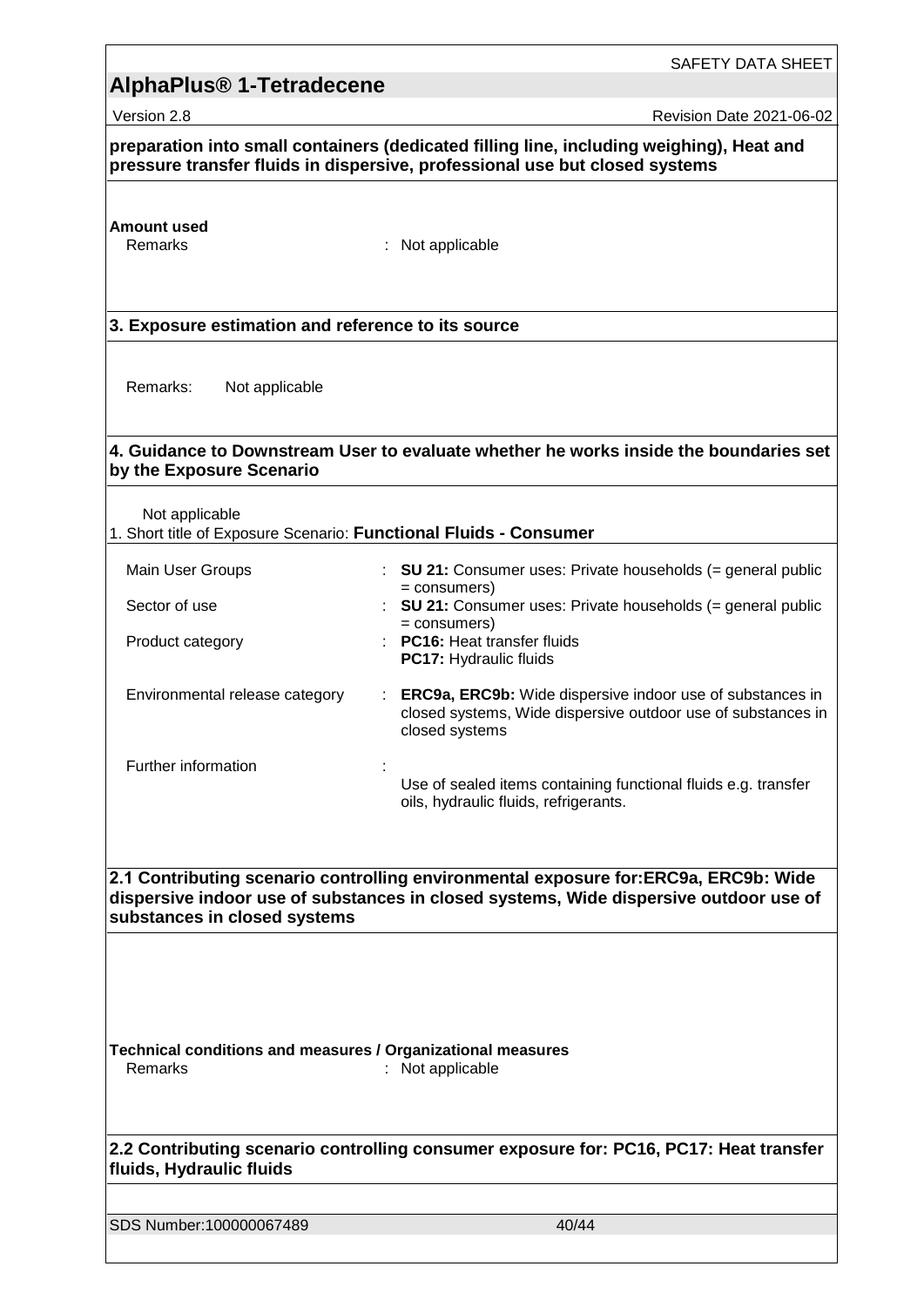Version 2.8 **Revision Date 2021-06-02** Revision Date 2021-06-02

**Amount used**

: Not applicable

### **3. Exposure estimation and reference to its source**

Remarks: Not applicable

#### **4. Guidance to Downstream User to evaluate whether he works inside the boundaries set by the Exposure Scenario**

Not applicable

| 1. Short title of Exposure Scenario: Use in mining - industrial |  |
|-----------------------------------------------------------------|--|
|                                                                 |  |

| Main User Groups                                                                                                                                                     |  | SU 3: Industrial uses: Uses of substances as such or in<br>preparations at industrial sites                                                                                                                                                                                                                                                                                                                                                                                                                                                                                                                                                                                                                                                                                                                                                                                                   |  |
|----------------------------------------------------------------------------------------------------------------------------------------------------------------------|--|-----------------------------------------------------------------------------------------------------------------------------------------------------------------------------------------------------------------------------------------------------------------------------------------------------------------------------------------------------------------------------------------------------------------------------------------------------------------------------------------------------------------------------------------------------------------------------------------------------------------------------------------------------------------------------------------------------------------------------------------------------------------------------------------------------------------------------------------------------------------------------------------------|--|
| Sector of use                                                                                                                                                        |  | <b>SU3: Industrial Manufacturing (all)</b>                                                                                                                                                                                                                                                                                                                                                                                                                                                                                                                                                                                                                                                                                                                                                                                                                                                    |  |
| Process category                                                                                                                                                     |  | PROC1: Use in closed process, no likelihood of exposure<br>PROC2: Use in closed, continuous process with occasional<br>controlled exposure<br><b>PROC3:</b> Use in closed batch process (synthesis or<br>formulation)<br>PROC4: Use in batch and other process (synthesis) where<br>opportunity for exposure arises<br><b>PROC5:</b> Mixing or blending in batch processes for formulation<br>of mixtures and articles (multistage and/or significant contact)<br>Industrial setting;<br>PROC8a: Transfer of substance or preparation<br>(charging/discharging) from/to vessels/large containers at<br>non-dedicated facilities<br>PROC8b: Transfer of substance or preparation (charging/<br>discharging) from/ to vessels/ large containers at dedicated<br>facilities<br>PROC9: Transfer of substance or preparation into small<br>containers (dedicated filling line, including weighing) |  |
| Environmental release category                                                                                                                                       |  | <b>ERC4:</b> Industrial use of processing aids in processes and<br>products, not becoming part of articles                                                                                                                                                                                                                                                                                                                                                                                                                                                                                                                                                                                                                                                                                                                                                                                    |  |
| Further information                                                                                                                                                  |  | Covers the use of the substance in extraction processes at<br>mining operations, including material transfers, winning and<br>separation activities, and substance recovery and disposal.                                                                                                                                                                                                                                                                                                                                                                                                                                                                                                                                                                                                                                                                                                     |  |
|                                                                                                                                                                      |  |                                                                                                                                                                                                                                                                                                                                                                                                                                                                                                                                                                                                                                                                                                                                                                                                                                                                                               |  |
| 2.1 Contributing scenario controlling environmental exposure for:ERC4: Industrial use of<br>processing aids in processes and products, not becoming part of articles |  |                                                                                                                                                                                                                                                                                                                                                                                                                                                                                                                                                                                                                                                                                                                                                                                                                                                                                               |  |

SDS Number:100000067489 41/44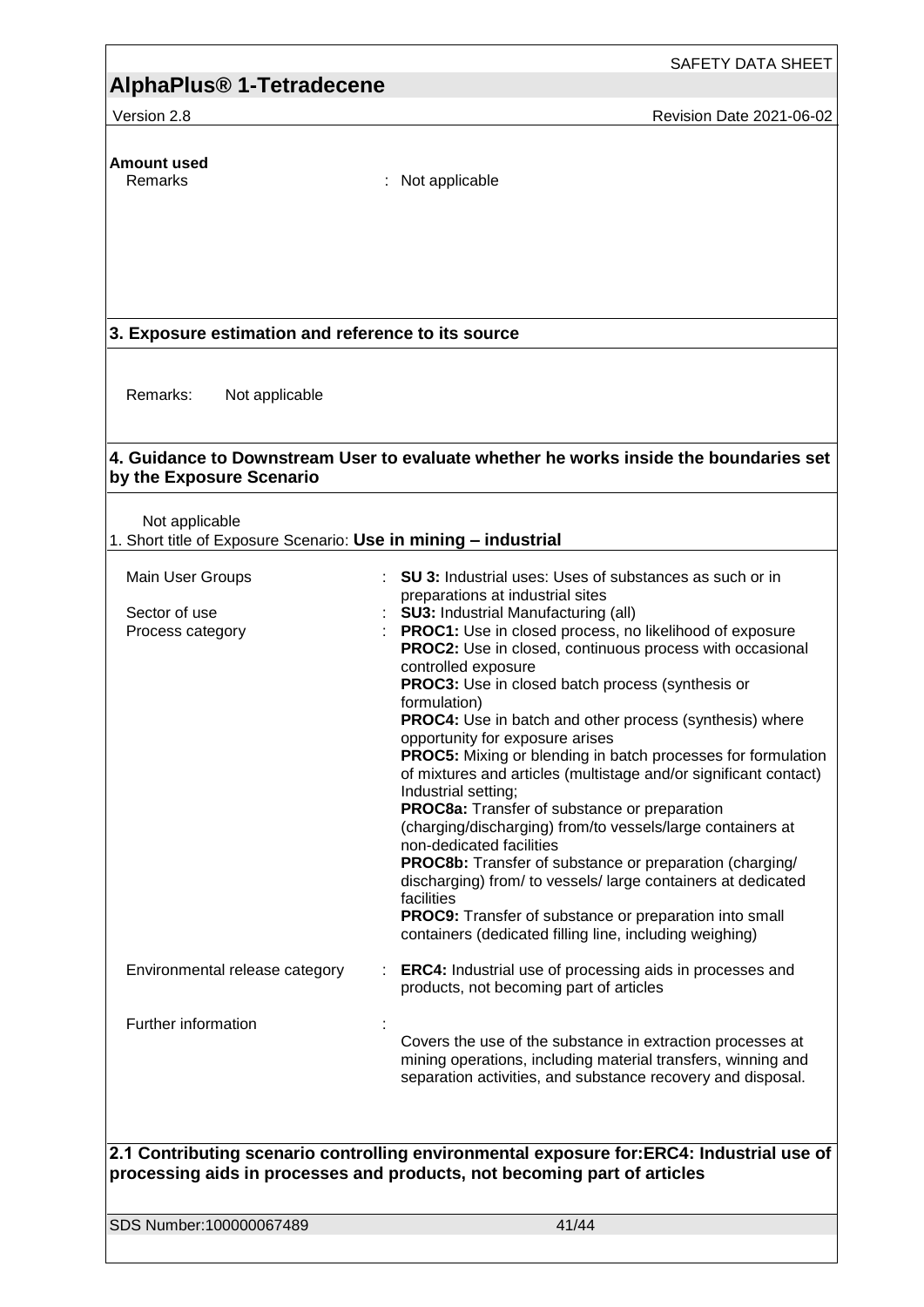|                                                                                                                                                                                                                                                                                                                                                                                                                                                                                                                                                                                                                                                                                                                                                                                                                                                                                                       | SAFETY DATA SHEET                                                                                                                                                                                                                                                                                                                                                                                                                                                                                                                                                                                                                                         |  |  |  |
|-------------------------------------------------------------------------------------------------------------------------------------------------------------------------------------------------------------------------------------------------------------------------------------------------------------------------------------------------------------------------------------------------------------------------------------------------------------------------------------------------------------------------------------------------------------------------------------------------------------------------------------------------------------------------------------------------------------------------------------------------------------------------------------------------------------------------------------------------------------------------------------------------------|-----------------------------------------------------------------------------------------------------------------------------------------------------------------------------------------------------------------------------------------------------------------------------------------------------------------------------------------------------------------------------------------------------------------------------------------------------------------------------------------------------------------------------------------------------------------------------------------------------------------------------------------------------------|--|--|--|
| <b>AlphaPlus<sup>®</sup> 1-Tetradecene</b>                                                                                                                                                                                                                                                                                                                                                                                                                                                                                                                                                                                                                                                                                                                                                                                                                                                            |                                                                                                                                                                                                                                                                                                                                                                                                                                                                                                                                                                                                                                                           |  |  |  |
| Version 2.8                                                                                                                                                                                                                                                                                                                                                                                                                                                                                                                                                                                                                                                                                                                                                                                                                                                                                           | Revision Date 2021-06-02                                                                                                                                                                                                                                                                                                                                                                                                                                                                                                                                                                                                                                  |  |  |  |
| Technical conditions and measures / Organizational measures<br>Remarks                                                                                                                                                                                                                                                                                                                                                                                                                                                                                                                                                                                                                                                                                                                                                                                                                                | : Not applicable                                                                                                                                                                                                                                                                                                                                                                                                                                                                                                                                                                                                                                          |  |  |  |
| 2.2 Contributing scenario controlling worker exposure for: PROC1, PROC2, PROC3,<br>PROC4,, PROC8a, PROC8b,: Use in closed process, no likelihood of exposure, Use in<br>closed, continuous process with occasional controlled exposure, Use in closed batch<br>process (synthesis or formulation), Use in batch and other process (synthesis) where<br>opportunity for exposure arises, PROC 5: Mixing or blending in batch processes for<br>formulation of preparations and articles (multistage and/or significant contact), Transfer<br>of substance or preparation (charging/discharging) from/to vessels/large containers at<br>non-dedicated facilities, Transfer of substance or preparation (charging/ discharging)<br>from/ to vessels/ large containers at dedicated facilities, Transfer of substance or<br>preparation into small containers (dedicated filling line, including weighing) |                                                                                                                                                                                                                                                                                                                                                                                                                                                                                                                                                                                                                                                           |  |  |  |
| Amount used<br>Remarks                                                                                                                                                                                                                                                                                                                                                                                                                                                                                                                                                                                                                                                                                                                                                                                                                                                                                | : Not applicable                                                                                                                                                                                                                                                                                                                                                                                                                                                                                                                                                                                                                                          |  |  |  |
| 3. Exposure estimation and reference to its source                                                                                                                                                                                                                                                                                                                                                                                                                                                                                                                                                                                                                                                                                                                                                                                                                                                    |                                                                                                                                                                                                                                                                                                                                                                                                                                                                                                                                                                                                                                                           |  |  |  |
| Remarks:<br>Not applicable                                                                                                                                                                                                                                                                                                                                                                                                                                                                                                                                                                                                                                                                                                                                                                                                                                                                            |                                                                                                                                                                                                                                                                                                                                                                                                                                                                                                                                                                                                                                                           |  |  |  |
| 4. Guidance to Downstream User to evaluate whether he works inside the boundaries set<br>by the Exposure Scenario                                                                                                                                                                                                                                                                                                                                                                                                                                                                                                                                                                                                                                                                                                                                                                                     |                                                                                                                                                                                                                                                                                                                                                                                                                                                                                                                                                                                                                                                           |  |  |  |
| Not applicable<br>1. Short title of Exposure Scenario: Use in polymer production - industrial                                                                                                                                                                                                                                                                                                                                                                                                                                                                                                                                                                                                                                                                                                                                                                                                         |                                                                                                                                                                                                                                                                                                                                                                                                                                                                                                                                                                                                                                                           |  |  |  |
| Main User Groups                                                                                                                                                                                                                                                                                                                                                                                                                                                                                                                                                                                                                                                                                                                                                                                                                                                                                      | <b>SU 3:</b> Industrial uses: Uses of substances as such or in                                                                                                                                                                                                                                                                                                                                                                                                                                                                                                                                                                                            |  |  |  |
| Sector of use                                                                                                                                                                                                                                                                                                                                                                                                                                                                                                                                                                                                                                                                                                                                                                                                                                                                                         | preparations at industrial sites<br>SU3, SU 10: Industrial Manufacturing (all), Formulation<br>[mixing] of preparations and/ or re-packaging (excluding<br>alloys)                                                                                                                                                                                                                                                                                                                                                                                                                                                                                        |  |  |  |
| Process category                                                                                                                                                                                                                                                                                                                                                                                                                                                                                                                                                                                                                                                                                                                                                                                                                                                                                      | <b>PROC1:</b> Use in closed process, no likelihood of exposure<br><b>PROC2:</b> Use in closed, continuous process with occasional<br>controlled exposure<br><b>PROC3:</b> Use in closed batch process (synthesis or<br>formulation)<br>PROC4: Use in batch and other process (synthesis) where<br>opportunity for exposure arises<br><b>PROC5:</b> Mixing or blending in batch processes for formulation<br>of mixtures and articles (multistage and/or significant contact)<br>Industrial setting;<br><b>PROC6:</b> Calendering operations<br>PROC8a: Transfer of substance or preparation<br>(charging/discharging) from/to vessels/large containers at |  |  |  |
| SDS Number:100000067489                                                                                                                                                                                                                                                                                                                                                                                                                                                                                                                                                                                                                                                                                                                                                                                                                                                                               | 42/44                                                                                                                                                                                                                                                                                                                                                                                                                                                                                                                                                                                                                                                     |  |  |  |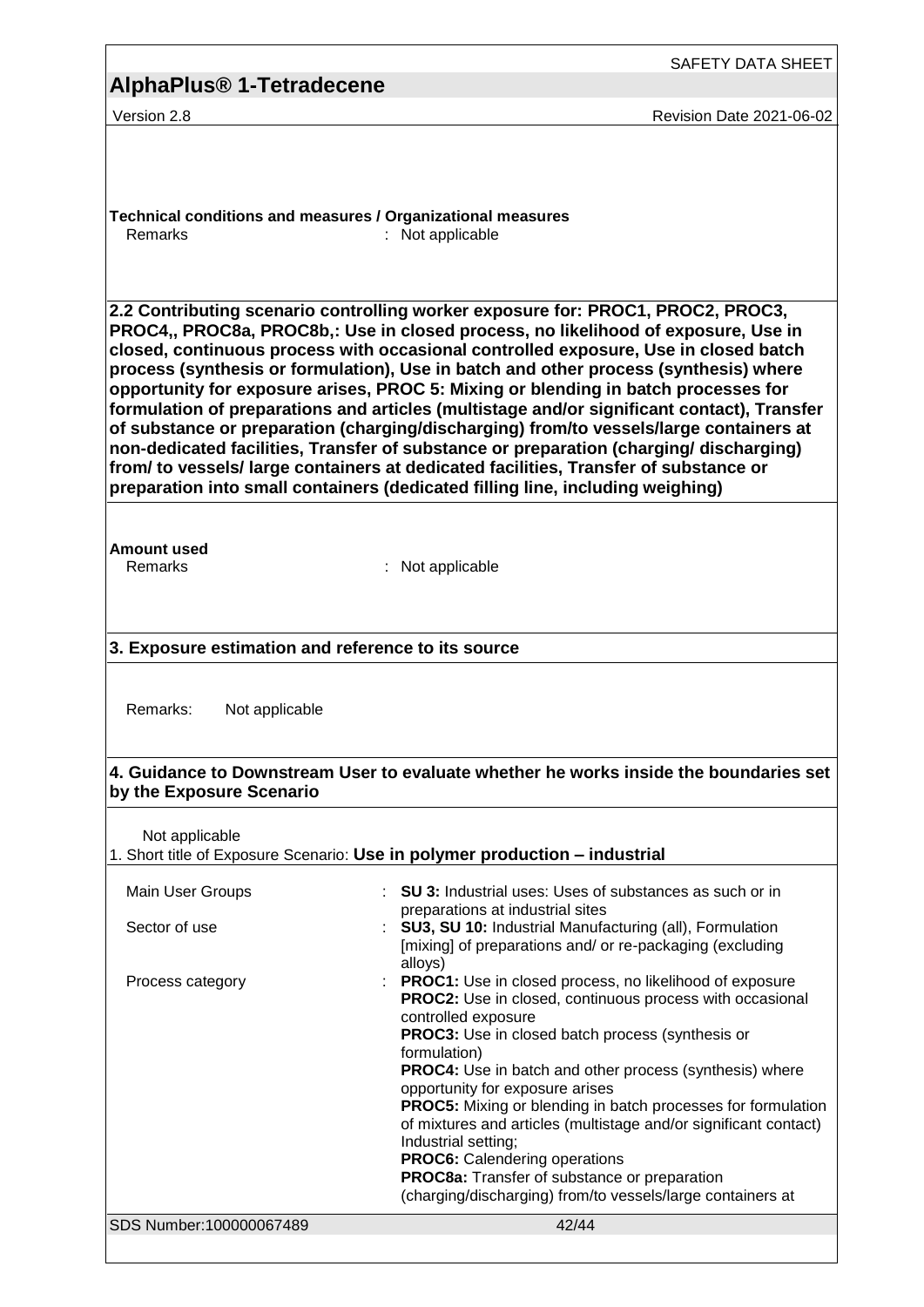| <b>AlphaPlus<sup>®</sup> 1-Tetradecene</b>                                                                                                                                                                                                                                                                                                                                                                                                                                                                                                                                                                                                                                                                                                                                                                                                                                                                                                                                                                                                | SAFETY DATA SHEET                                                                                                                                                                                                                                                                                                                                      |  |  |
|-------------------------------------------------------------------------------------------------------------------------------------------------------------------------------------------------------------------------------------------------------------------------------------------------------------------------------------------------------------------------------------------------------------------------------------------------------------------------------------------------------------------------------------------------------------------------------------------------------------------------------------------------------------------------------------------------------------------------------------------------------------------------------------------------------------------------------------------------------------------------------------------------------------------------------------------------------------------------------------------------------------------------------------------|--------------------------------------------------------------------------------------------------------------------------------------------------------------------------------------------------------------------------------------------------------------------------------------------------------------------------------------------------------|--|--|
| Version 2.8                                                                                                                                                                                                                                                                                                                                                                                                                                                                                                                                                                                                                                                                                                                                                                                                                                                                                                                                                                                                                               | Revision Date 2021-06-02                                                                                                                                                                                                                                                                                                                               |  |  |
|                                                                                                                                                                                                                                                                                                                                                                                                                                                                                                                                                                                                                                                                                                                                                                                                                                                                                                                                                                                                                                           | non-dedicated facilities<br><b>PROC8b:</b> Transfer of substance or preparation (charging/<br>discharging) from/ to vessels/ large containers at dedicated<br>facilities<br><b>PROC14:</b> Production of mixtures or articles by tabletting,<br>compression, extrusion, pelletization; Industrial setting;<br><b>PROC15:</b> Use as laboratory reagent |  |  |
| Environmental release category                                                                                                                                                                                                                                                                                                                                                                                                                                                                                                                                                                                                                                                                                                                                                                                                                                                                                                                                                                                                            | <b>ERC4, ERC6c:</b> Industrial use of processing aids in processes<br>and products, not becoming part of articles, Industrial use of<br>monomers for manufacture of thermoplastics                                                                                                                                                                     |  |  |
| Further information                                                                                                                                                                                                                                                                                                                                                                                                                                                                                                                                                                                                                                                                                                                                                                                                                                                                                                                                                                                                                       | Manufacture of polymers from monomers in continuous and<br>batch processes, include sparging, discharging, and reactor<br>maintenance and immediate polymer product formation (i.e.<br>compounding, pelletisation, product off-gassing).                                                                                                               |  |  |
| 2.1 Contributing scenario controlling environmental exposure for:ERC4, ERC6c:<br>Industrial use of processing aids in processes and products, not becoming part of<br>articles, Industrial use of monomers for manufacture of thermoplastics<br>Technical conditions and measures / Organizational measures<br>Remarks<br>: Not applicable                                                                                                                                                                                                                                                                                                                                                                                                                                                                                                                                                                                                                                                                                                |                                                                                                                                                                                                                                                                                                                                                        |  |  |
| 2.2 Contributing scenario controlling worker exposure for: PROC1, PROC2, PROC3,<br>PROC4,, PROC6, PROC8a, PROC8b, PROC14, PROC15: Use in closed process, no<br>likelihood of exposure, Use in closed, continuous process with occasional controlled<br>exposure, Use in closed batch process (synthesis or formulation), Use in batch and<br>other process (synthesis) where opportunity for exposure arises, PROC 5: Mixing or<br>blending in batch processes for formulation of preparations and articles (multistage<br>and/or significant contact), Calendering operations, Transfer of substance or preparation<br>(charging/discharging) from/to vessels/large containers at non-dedicated facilities,<br>Transfer of substance or preparation (charging/ discharging) from/ to vessels/ large<br>containers at dedicated facilities, Production of mixtures or articles by tabletting,<br>compression, extrusion, pelletization; Industrial setting;, Use as laboratory reagent<br><b>Amount used</b><br>Remarks<br>Not applicable |                                                                                                                                                                                                                                                                                                                                                        |  |  |
| 3. Exposure estimation and reference to its source                                                                                                                                                                                                                                                                                                                                                                                                                                                                                                                                                                                                                                                                                                                                                                                                                                                                                                                                                                                        |                                                                                                                                                                                                                                                                                                                                                        |  |  |
| Remarks:<br>Not applicable                                                                                                                                                                                                                                                                                                                                                                                                                                                                                                                                                                                                                                                                                                                                                                                                                                                                                                                                                                                                                |                                                                                                                                                                                                                                                                                                                                                        |  |  |
| SDS Number:100000067489                                                                                                                                                                                                                                                                                                                                                                                                                                                                                                                                                                                                                                                                                                                                                                                                                                                                                                                                                                                                                   | 43/44                                                                                                                                                                                                                                                                                                                                                  |  |  |